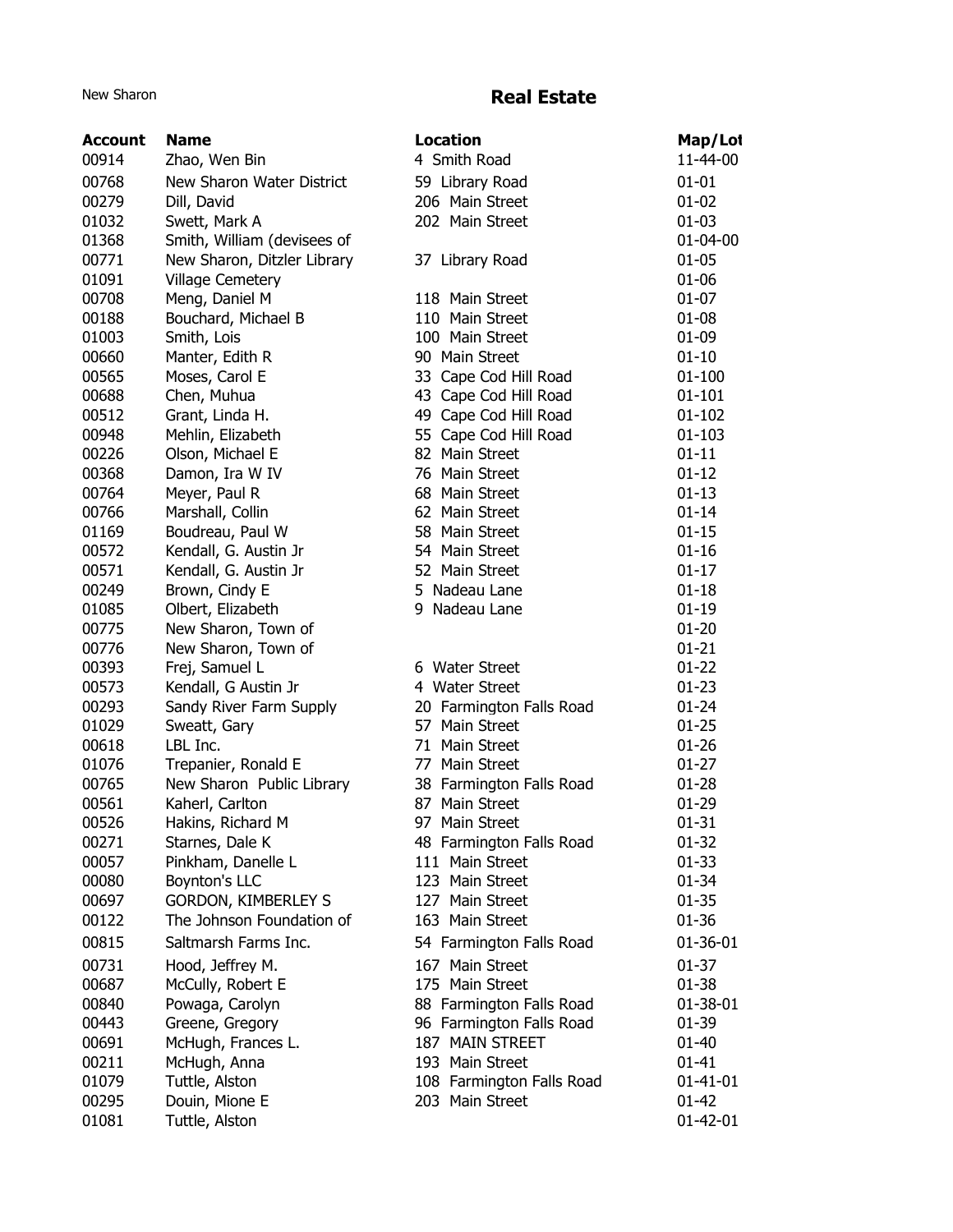| 00729 | Mooar, Micheal S                | 215 Main Street           | $01 - 43$      |
|-------|---------------------------------|---------------------------|----------------|
| 01078 | Tuttle, Alston                  | 118 Farmington Falls Road | $01 - 44$      |
| 01082 | Tuttle, Alston                  | 115 Farmington Falls Road | $01 - 45$      |
| 00609 | Tuttle, Alston C                | 109 Farmington Falls Road | 01-46          |
| 01146 | Williams, Gerald K              | 97 Farmington Falls Road  | 01-47          |
| 01338 | Ames, David W                   | 65 Farmington Falls Road  | $01 - 48$      |
| 00754 | Nason, Scott E                  | 85 Farmington Falls Road  | 01-48-01       |
| 00030 | Harris, Danielle E              | 71 Farmington Falls Road  | 01-48-02       |
| 00819 | Perkins, Lloyd W                | 57 Farmington Falls Road  | 01-49          |
| 00540 | Houle, Rebecca S                | 51 Farmington Falls Road  | $01 - 50$      |
| 00032 | Powers, Rodney E                | 37 Farmington Falls Road  | $01 - 51$      |
| 00752 | Nichols, Robert F II            | 29 Farmington Falls Road  | $01 - 52$      |
| 00383 | Cummings, Robert G              | 8 Starks Road             | $01 - 53$      |
| 00394 | Baxter, Betsy L                 | 12 Starks Road            | $01 - 54$      |
|       |                                 | 14 Starks Road            |                |
| 00272 | Dearden, Bradley T              |                           | $01 - 55$      |
| 00715 | Methodist Church & Vestry       | 16 Starks Road            | $01 - 56$      |
| 00714 | Methodist Church, Parsonage     | 20 Starks Road            | $01 - 57$      |
| 00633 | Blethen, Robert P               | 26 Starks Road            | $01 - 58$      |
| 00685 | Chandler, Robin                 | 24 Starks Road            | $01 - 59$      |
| 00463 | Alton, Kylee M                  | 22 Starks Road            | $01 - 60$      |
| 00487 | Harris, John                    |                           | $01 - 61$      |
| 00516 | Hensley, William M Jr           |                           | $01 - 62$      |
| 01026 | Swan, Jon R                     | 34 Industry Road          | $01 - 63$      |
| 00154 | Butterfield Family Irrev. Trust | 50 Industry Road          | $01 - 64$      |
| 00460 | Davis, Ricky D                  | 39 Industry Road          | $01 - 65$      |
| 00785 | Bukauskas, Nancy                | 35 Industry Road          | 01-66          |
| 00366 | Ferreira, Edward A              | 25 Industry Road          | $01 - 67$      |
| 00671 | Martineau, Lynne                | 19 Industry Road          | $01 - 68$      |
| 00133 | Burdin, Joseph P                | 9 Industry Road           | $01 - 69$      |
| 00515 | Hensley, William M Jr           | 32 Starks Road            | $01 - 70$      |
| 00125 | Briscoe, Jessie Danielle        | 38 Starks Road            | $01 - 71$      |
| 00051 | Withey, Douglas A               | 42 Starks Road            | $01 - 72$      |
| 00489 | Poulin, Reginald                | 46 Starks Road            | $01 - 73$      |
| 00803 | Paling, Nathan F                | 48 Starks Road            | $01 - 74$      |
| 00109 | Brackett, Janet H               | 52 Starks Road            | $01 - 75$      |
| 00805 | Tracy, Marcia                   | 54 Starks Road            | 01-76          |
| 00996 | Barker, Kelly A                 | 58 Starks Road            | $01 - 77$      |
| 00309 | Erb, Allison A                  | 62 Starks Road            | $01 - 78$      |
| 00857 | Porter, Rodney F                | 15 Starks Road            | 01-79          |
| 01283 | Methodist Church                |                           | 01-79-01       |
| 00576 | Kennedy, Alton L Sr             | 5 Starks Road             | 01-80          |
| 00285 | Dodge, Russell                  | 16 Mercer Road            | $01 - 81$      |
| 00284 | Dodge, Russell                  | 28 Mercer Road            | 01-82          |
| 00934 | Sawyer, Shirley0                | 62 Mercer Road            | $01 - 83$      |
| 00392 | Franklin Lodge #123             | 48 Mercer Road            | $01 - 83 - 01$ |
| 00152 | Currier, Diane B. (Life Estate) | 74 Mercer Road            | 01-84          |
| 00434 | Gordon, Nancy N                 | 86 Mercer Road            | $01 - 85$      |
| 01103 | Webber, Gregory (Life Estate)   | 102 Mercer Road           | 01-86          |
| 01119 | Welch, Michael E                | 108 Mercer Road           | $01 - 87$      |
| 00153 | Currier, Diane B. (Life Estate) |                           | 01-90          |
| 00912 | Robinson, Myrna J               | 30 Post Office Road       | $01 - 91$      |
| 00546 | Sawyer, Shirley A.              | 47 Mercer Road            | 01-92          |
| 00659 | Manter, Edith R                 | 39 Mercer Road            | 01-93          |
| 00468 | Eastern Postal Realty           | 18 Post Office Road       | 01-94          |
|       |                                 |                           |                |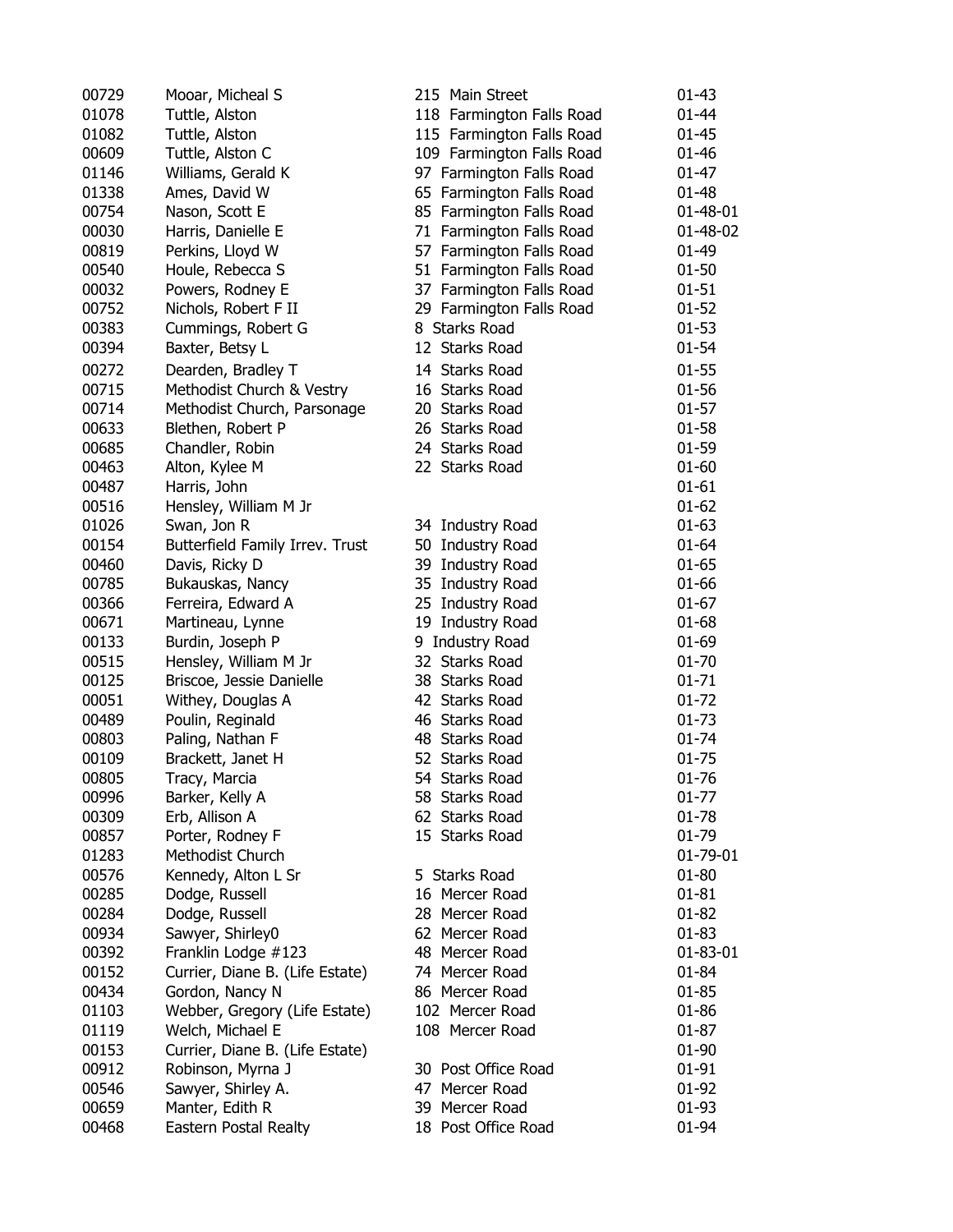| 00935 | Sawyer, Shirley               | 4 Post Office Road                           | $01 - 95$      |
|-------|-------------------------------|----------------------------------------------|----------------|
| 00855 | Porter, Rodney F              | 5 School Lane                                | 01-96          |
| 00774 | New Sharon, Town of           |                                              | 01-97          |
| 00926 | New Sharon, Town of           | 11 School Lane                               | 01-98          |
| 00205 | Congregational Church         | 21 Cape Cod Hill Road                        | 01-99          |
| 01201 | Congregational Church, Vestry | 25 Cape Cod Hill Road                        | 01-99-01       |
| 00723 | Moceus, William S             | rte 41                                       | $02 - 01$      |
| 00069 | Bergeron, Gary                | 61 Vienna Road                               | $02 - 02$      |
| 00306 | Dumas, Roger L                | 131 Vienna Road                              | $02 - 03$      |
| 00068 | TRAMPOSCH, STEPHEN P          | 147 Vienna Road                              | $02 - 04$      |
| 00346 | Estey, Joel Q. & Joanne       | 153 Vienna Road                              | $02 - 05$      |
| 00645 | Longyear, Barry B             | 175 Vienna Road                              | 02-06          |
| 00883 | Redmond, Angela M             | 193 Vienna Road                              | $02 - 07$      |
| 01104 | Bailey, Daryl                 | 203 Vienna Road                              | $02 - 08$      |
| 01105 | Webber, Lawrence L            | 185 Vienna Road                              | 02-08-01       |
| 00428 |                               |                                              | $02 - 09$      |
|       | Karlson, Francis E            | 217 Vienna Road                              |                |
| 00720 | Moceus, Lindy M               |                                              | $02 - 10$      |
| 00408 | Gamage, Dean M                | 204 Vienna Road                              | $02 - 11$      |
| 01061 | Haley, Emily J                | 190 Vienna Road                              | $02 - 12$      |
| 00806 | Parlin, Julie A               | 182 Vienna Road                              | $02 - 12 - 01$ |
| 00721 | Moceus, William               | Cape Cod Hill Road                           | $02 - 13$      |
| 00724 | Moceus, William S             | 765 Cape Cod Hill Road                       | $02 - 14$      |
| 00719 | Moceus, William S             | 789 Cape Cod Hill Road                       | 02-14-01       |
| 01223 | Moceus, June T                | Cape Cod Hill Road                           | 02-14-02       |
| 00462 | Meader, Lenny R               | 6 HALLS RD-off 232 Vienna Rd                 | $02 - 15$      |
| 01218 | Steele, Savanna K             | 222 Vienna Road                              | $02 - 15 - 01$ |
| 00562 | Kaivas, Charles E             |                                              | $02 - 16$      |
| 00985 | Dinnel, Brian                 | 230A Vienna Road                             | $02 - 17$      |
| 01293 | MEADER, LENNY R               | 67 HALLS ROAD                                | $02 - 17 - 01$ |
| 00426 | Huff, Herbert N               | 168 George Thomas Road                       | $03 - 01$      |
| 00357 | Trask, Anthony                | 160 George Thomas Road                       | $03-02$        |
| 00695 | Hackett, Dustin               | George Thomas Road                           | $03 - 03$      |
| 00257 | Gootkin, David                | George Thomas Road                           | 03-04          |
| 00847 | Gleason, Russell S            |                                              | 03-05          |
| 00423 | Gleason, Russell S            |                                              | 03-06          |
| 00004 | Adams, Anthony W              | George Thomas Road                           | 03-08          |
| 00007 | ADAMS, LEONARD R              | 124 George Thomas Road                       | 03-08-01       |
| 00734 | Meader, Lance R               | 100 George Thomas Road                       | 03-09          |
| 00829 | LEHIGH, BONITA M              | 96 George Thomas Road                        | $03 - 10$      |
| 00301 | Ducharme, Pamela M            | 68 George Thomas Road                        | $03 - 11$      |
| 00303 | Ducharme, George C            | George Thomas Road                           | $03 - 12$      |
| 00302 | Ducharme, Jay A               | George Thomas Road                           | $03 - 13$      |
| 01116 | Wilson, Floyd E               | 481 Cape Cod Hill Road                       | $03 - 14$      |
| 01342 | Biello, Nicholas J.           | 18 George Thomas Road                        | 03-14-01       |
| 01350 | Bowden, Michael               | George Thomas Road                           | 03-14-02       |
| 01383 | Bowden, Michael               |                                              | 03-14-03       |
| 01224 | Tosch, Kent W                 | 517 Cape Cod Hill Road                       | $03 - 15$      |
| 00845 | Pooler, Roger                 |                                              | $03 - 16$      |
| 00802 | Siciliano, Alfred V III       |                                              | $03-17$        |
| 01304 | Siciliano, Alfred V III       | 567 Cape Cod Hill Road<br>Cape Cod Hill Road | 03-17-01       |
|       |                               |                                              |                |
| 01352 | Smith, Edward                 | 531 Cape Cod Hill Road                       | 03-17-02       |
| 00012 | Adams, Robert W               | Cape Cod Hill Road                           | $03 - 18$      |
| 00705 | MEADER, JOSHUA R              | 627 Cape Cod Hill Road                       | $03 - 19$      |
| 00642 | Lisk, Roger E                 | Cape Cod Hill Road                           | $03 - 20$      |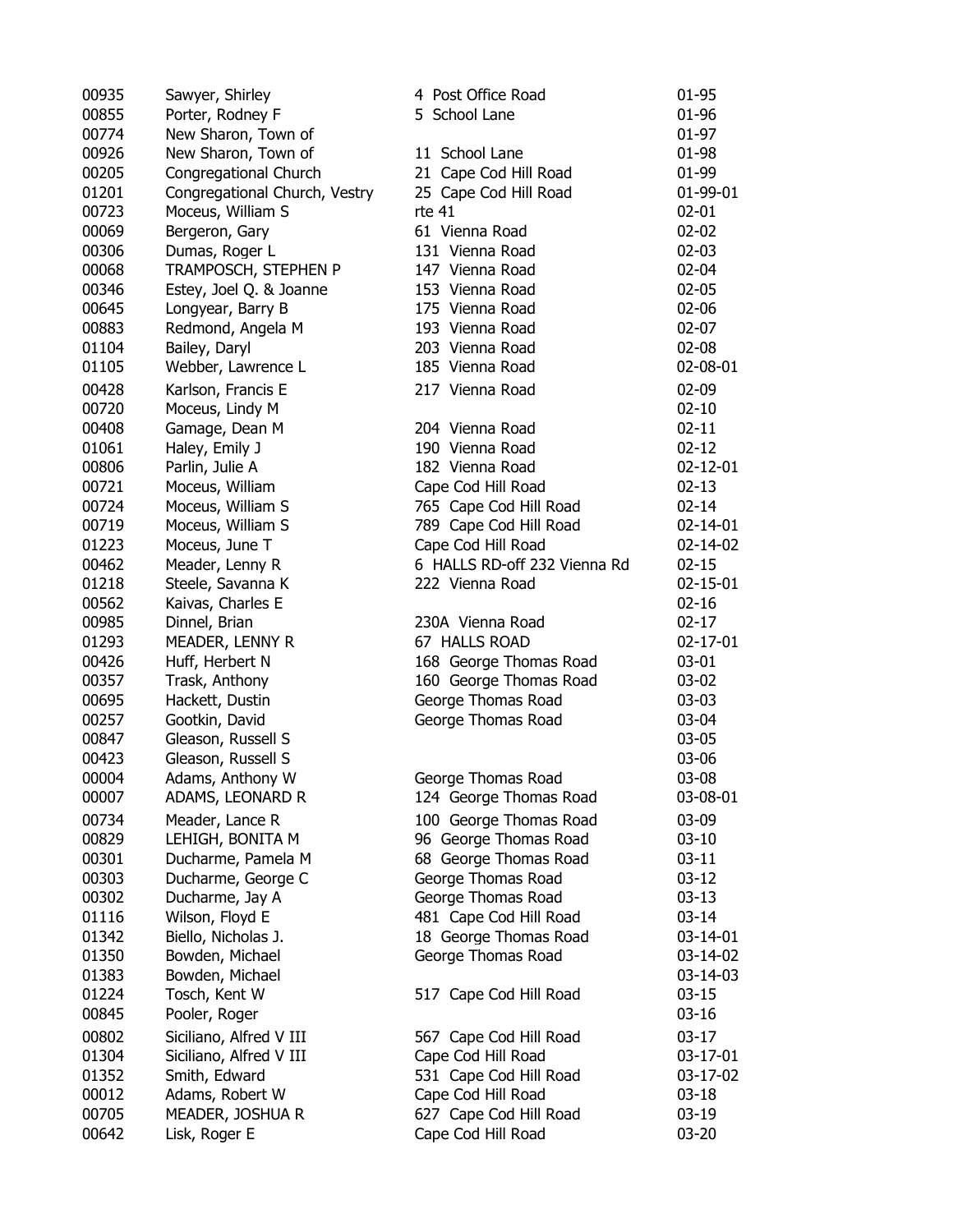| 01148 | Williams-Jordan, Karen        |                           | 03-23          |
|-------|-------------------------------|---------------------------|----------------|
| 00560 | Williams-Jordan, Karen        | 39 Whittier Road          | $03 - 24$      |
| 01147 | Williams-Jordan, Karen        |                           | $03 - 25$      |
| 01149 | Williams-Jordan, Karen        |                           | 03-26          |
| 00859 | Bohlman, Erika                | 77 Whittier Road          | $03-27$        |
| 00862 | POWERS, PHILIP J              | 65 Whittier Road          | 03-27-01       |
| 00860 | Bohlman, Erika J              | <b>Whitter Road</b>       | 03-28          |
|       |                               |                           |                |
| 00558 | Johnsen, Bruce                | 70 Whittier Road          | 03-28-01       |
| 00640 | Lisk, Roger E                 | 701 Cape Cod Hill Road    | $03 - 29$      |
| 00566 | Gray, Tracy A                 | 711 Cape Cod Hill Road    | $03 - 30$      |
| 00641 | Lisk, Roger E                 | Cape Cod Hill Road        | $03 - 31$      |
| 01141 | Whittier, Terry               | 678 Cape Cod Hill Road    | $03 - 32$      |
| 00630 | Leso, Robert                  |                           | $03 - 33$      |
| 01075 | Nuttall, Jennifer Leigh       | 548 Cape Cod Hill Road    | 03-34          |
| 01074 | Nuttal, Jennifer Liegh        | 550 Cape Cod Hill Road    | 03-34-01       |
| 01391 | Baga, Richard M               |                           | 03-34-02       |
| 01115 | Baga, Richard M               | 102 Gloria Road           | $03 - 35$      |
| 00925 | S.A.D.#9 Cape Cod Hill School | 516 Cape Cod Hill Road    | 03-36          |
| 01267 | Maine S.A.D. #9               |                           | 03-36-02       |
| 01025 | Kelley, Deanna                | 482 Cape Cod Hill Road    | 03-37          |
| 01171 | Kelley, Deanna                | Cape Cod Hill Road        | 03-37-01       |
| 01065 | Tosch, Richard                | 464 Cape Cod Hill Road    | 03-38          |
| 00215 | Cox, Margaret E               | 15 Dyer Brown Road        | 03-39          |
|       |                               |                           |                |
| 00214 | Cox, Margaret E               |                           | $03 - 40$      |
| 01168 | Wood, Raymond                 | 79 Dyer Brown Road        | $03 - 41$      |
| 00148 | Burke, Lawrence               | 51 Dyer Brown Road        | 03-41-01       |
| 01176 | Works, Norman L               |                           | $03 - 42$      |
| 00098 | Bowden, John S                | 135 Dyer Brown Road       | $03-43$        |
| 01172 | Bowden, John S                | 123 Dyer Brown Road       | $03 - 44$      |
| 01173 | Works, Keven J                |                           | $03 - 45$      |
| 01174 | Works, Leon W                 |                           | 03-46          |
| 00099 | Bowden, Micheal A             |                           | $03 - 47$      |
| 00413 | Gardner, Russell T            | 52 Dyer Brown Road        | 03-49          |
| 00360 | Bitterauf, Hellmut            | 18 Dyer Brown Rd          | $03 - 50$      |
| 01205 | Bitterauf, Hellmut            |                           | $03 - 51$      |
| 01227 | Bitterauf, Helmut E           |                           | 03-51-01       |
| 00410 | Melo, Jorge M                 | 346 Cape Cod Hill Road    | 03-52          |
| 00411 | Gardner, Kimberly             | 318 Cape Cod Hill Road    | 03-52-01       |
| 00254 | COUTURE, RAYMOND N            | 20 Blackberry Lane        | 04-01          |
| 00738 | Morrison, Mary K              | 21 Blackberry Lane        | 04-02          |
| 00270 | Davis, Richard Jr             | Wood Lot                  | 04-03          |
| 00261 | Davis, James                  | Davis Drive-Back Lot      | 04-04          |
| 00848 | Davis, Carol Trustee of the   | 783 Farmington Falls Road | $04 - 05$      |
| 00854 | Davis, Carol                  | Farm. Fls Rd-Front Corner | 04-05-02       |
| 00262 | Davis, James W                | 38 Davis Drive            | 04-05-03       |
| 00851 | Porter, Lawrence A            | 781 Farmington Falls Road | 04-06          |
| 00663 | Porter, Levi                  | 769 Farmington Falls Road | 04-07          |
| 01334 | Grant, David A                |                           | $04 - 073 - 0$ |
| 00110 | CHASE, THOMAS C III           | 763 Farmington Falls Road | 04-08          |
| 00849 | Porter, Diane B               | 755 Farmington Falls Road | 04-09          |
| 00250 | Dalrymple, Erica M            | 739 farmington Falls Road | $04 - 10$      |
| 00344 | Espeaignette, Augustus T      |                           | $04 - 11$      |
| 01123 | Whipple, Cara P               | 733 Farmington Falls Road | $04 - 12$      |
| 00897 | Richard, Donald A             | 719 Farmington Falls Road | 04-13          |
|       |                               |                           |                |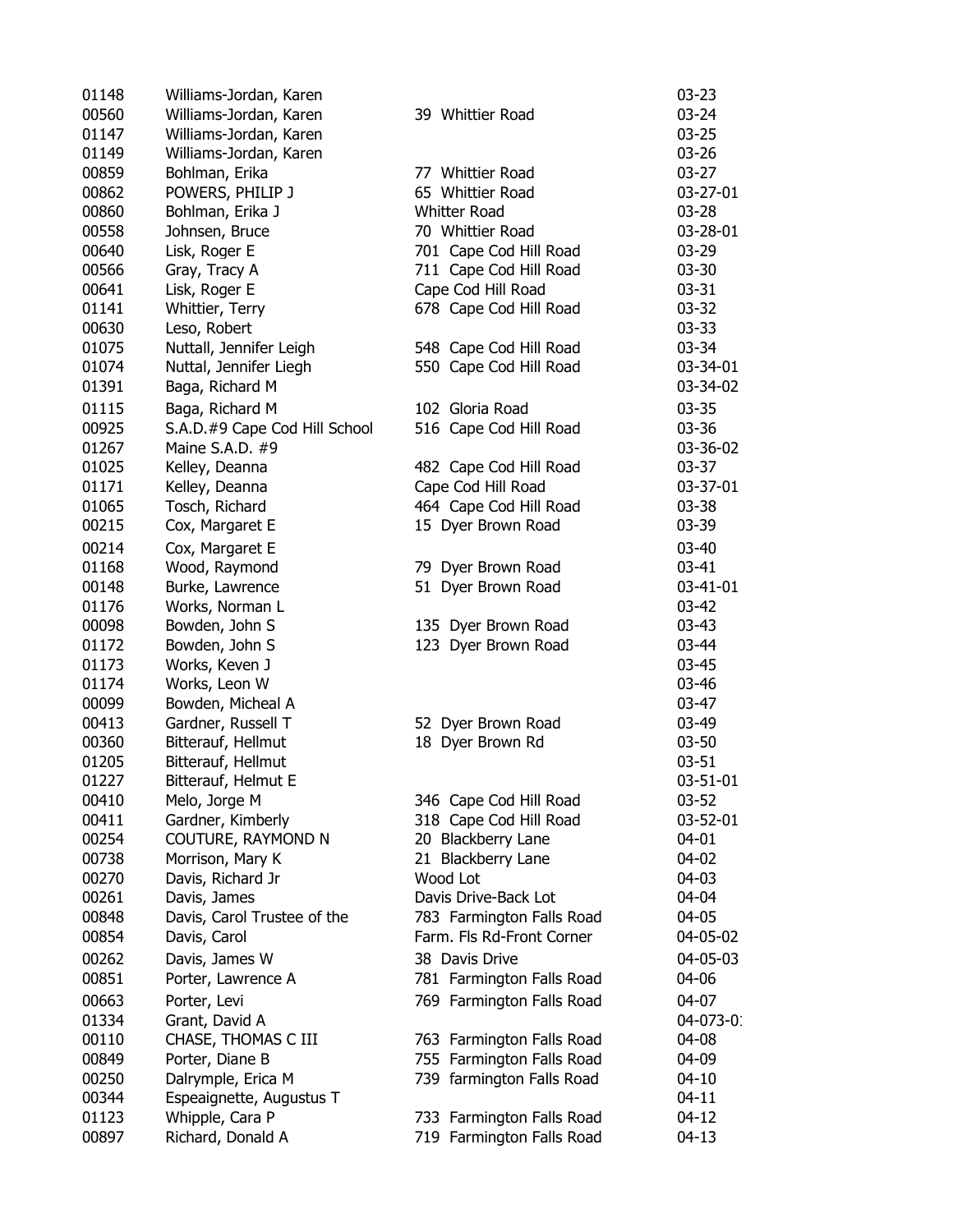| 00898 | Letarte, Melissa L            | 721 Farmington Falls Road     | 04-13-01  |
|-------|-------------------------------|-------------------------------|-----------|
| 01090 | Viles, Gary T                 | 701 Farmington Falls Road     | $04 - 14$ |
| 00874 | Rackliff, Eleanor             | 679 Farmington Falls Road     | $04 - 15$ |
| 01310 | COUTURE, ATHANASE             | Farmington Falls Road         | 04-15-01  |
| 01311 | Couture, Sara                 | 677 Farmington Falls Road     | 04-15-02  |
| 00001 | Nash, Daniel A                | 669 Farmington Falls Road     | $04 - 16$ |
| 00461 | Kimball, Maydean              | 659 Farmington Falls Road     | $04 - 17$ |
| 01059 | Tolman, Frank A               |                               | $04 - 18$ |
| 01130 | Witt, Scott D                 | 639 Farmington Falls Road     | 04-18-01  |
| 00070 |                               |                               |           |
|       | Berry, Carolyn W              | 625 Farmington Falls Road     | 04-19     |
| 00071 | Berry, Carolyn W. (old house) | 623 Farmington Falls Road     | 04-19-01  |
| 00358 | Farrington, Kevin B           | 603 607,607B Farmington Falls | 04-20     |
| 00268 | Davis, Richard G.Jr. & James  | 597 Farmington Falls Road     | 04-21     |
| 00977 | Silver Valley Farms Inc.      | Farm.Fls Rd, Field/Barn       | $04 - 22$ |
| 00269 | Davis, Richard II             | 579 Farmington Falls Road     | 04-23     |
| 00260 | Davis, James                  | 561 Farmington Falls Road     | 04-24     |
| 00407 | Claire, Jack W                | 545 Farmington Falls Road     | $04 - 25$ |
| 00127 | Savage, Aaron C               | 531 Farmington Falls Road     | 04-26     |
| 00405 | Knedler, Richard D            | 504 Farmington Falls Road     | 04-27     |
| 01229 | Gage, Donald A                |                               | 04-27-01  |
| 00976 | Silver Shade Land Holdings    | Farmington Falls Rd-Field     | 04-28     |
| 00975 | Silver Shade Land Holdings    | <b>Island Field</b>           | 04-29     |
| 00220 | Crabtree, Bernard             |                               | 04-30     |
| 01187 | York, Brenda                  |                               | 04-31     |
| 00114 | Pelletier, John               | Farmington Falls Road         | 04-31-01  |
| 00876 | Rackliff, Jason               | Farmington Falls Road         | 04-31-02  |
|       |                               |                               | 04-32     |
| 01124 | Whipple, Cara P               |                               |           |
| 01016 | State of Maine (on NS-F Falls |                               | 04-33     |
| 01159 | Wood, Darryl                  | George Thomas Road            | 04-34     |
| 01191 | Kern, Monica                  | 210 George Thomas Road        | 04-34-01  |
| 00905 | Rinaldi, Eugene C             | 184 George Thomas Road        | 04-35     |
| 00692 | Silver Shade Land Holdings,   | Woodys Field                  | 04-36     |
| 01160 | Wood, Darryl A                | 215 George Thomas Road        | 04-37     |
| 01049 | Smith, Jordan H               | 153 George Thomas Road        | 04-38     |
| 00248 | Thompson, Linda A             | 147 George Thomas Road        | 04-38-01  |
| 01268 | Tibbetts, Carl                | 161 George Thomas Road        | 04-38-02  |
| 00419 | Powers, Ronald T              | 105 George Thomas Road        | 04-39     |
| 01355 | Harris Seth                   | 123 George Thomas Road        | 04-39-01  |
| 00999 | Smith, Kenneth L              | 79 George Thomas Road         | 04-40     |
| 00621 | LeBlond, Paul D               | 73 George Thomas Road         | 04-41     |
| 01009 | Spaulding, Frank E            | 29 George Thomas Road         | 04-42     |
| 00370 | Firth, John                   | 26 Intervale Road             | 04-43     |
| 01096 | Washburn, Henry J             | 38 Intervale Road             | 04-43-01  |
| 00292 | Donald, Larry S               | 56 Intervale Road             | 04-44     |
|       |                               |                               |           |
| 00090 | Boivin, James                 | 84 Intervale Road             | 04-45     |
| 00679 | PARENTE, STEPHAN              | 100 Intervale Road            | 04-46     |
| 00680 | Mayo, Garry E                 | Intervale Road                | 04-46-01  |
| 00942 | SCHINZEL, KEITH L             | 116 Intervale Road            | 04-47     |
| 01343 | LIBBY, KEVIN A                | Intervale Road                | 04-47-01  |
| 00538 | Horridge, Nelson L Jr         | 128 Intervale Road            | 04-48     |
| 00780 | Nichols, Robert F. II         | 152 Intervale Road            | 04-50     |
| 00313 | PROVENCHER, GEROLD A          |                               | 04-51     |
| 01138 | Whittemore, Nicholas          |                               | 04-52     |
| 00483 | Harris, Derek R               | <b>Intervale Road</b>         | 04-53     |
|       |                               |                               |           |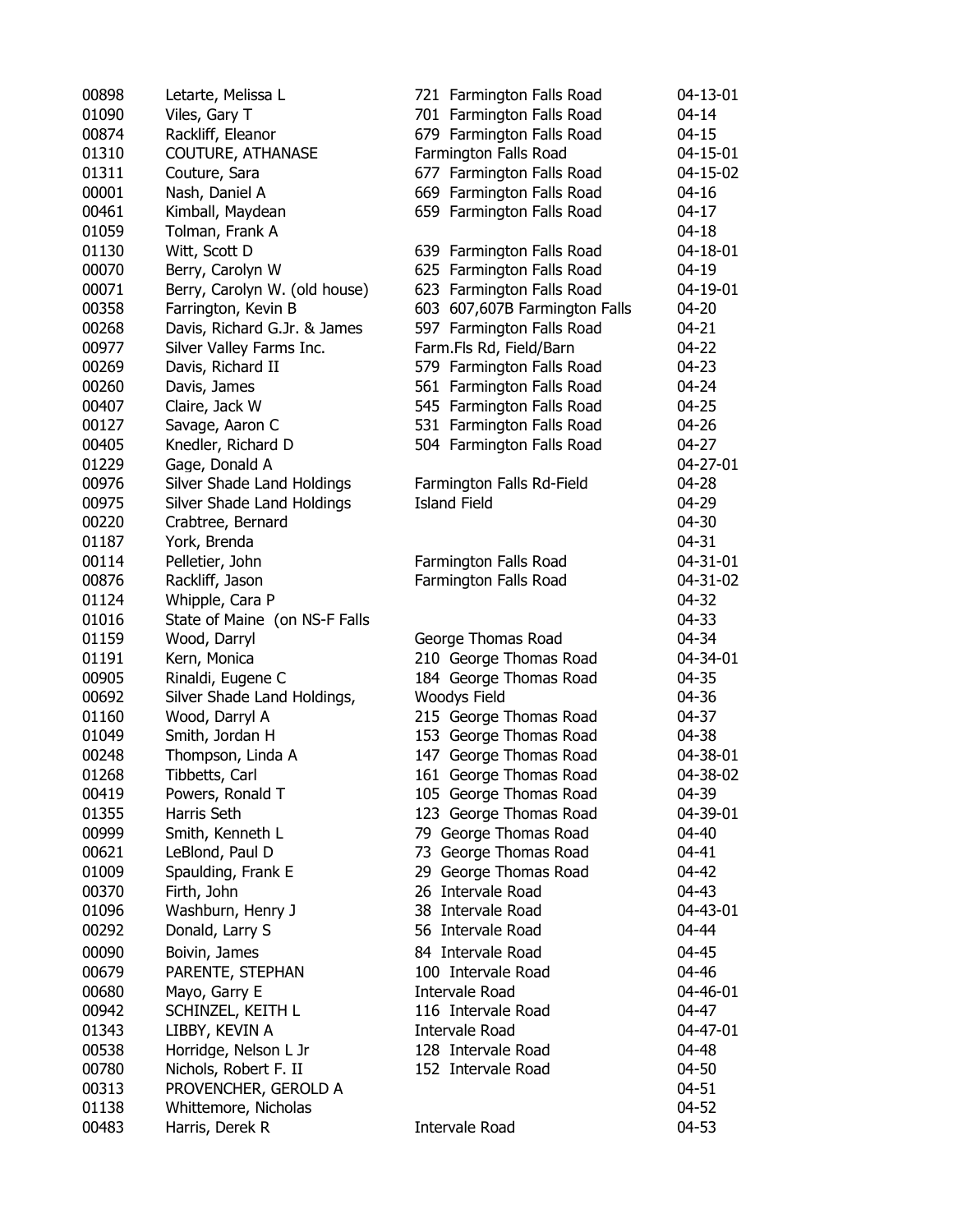| 00655 | Guimond, Roland J            |                              | 04-54          |
|-------|------------------------------|------------------------------|----------------|
| 01206 | Nichols, Sally D             | 165 Intervale Road           | 04-54-01       |
| 01207 | Guimond, Diane E             |                              | 04-54-02       |
| 01208 | Guimond, Roland J            |                              | 04-54-03       |
| 01294 | Guimond, Roland J            | 173 Intervale Road           | 04-54-04       |
| 00834 | Pinkham, Leslie D            | 151 Intervale Road           | 04-55          |
| 00833 | Pinkham, Leslie D            |                              | 04-56          |
| 00579 | Kerr, Lenny R                | 131 Intervale Road           | $04 - 57$      |
| 00647 | Lowe, Donald J               | 119 Intervale Road           | 04-58          |
| 00203 | Grant, Joshua A              | 115 Intervale Road           | 04-59          |
| 00944 | Wilkins, Devin               | 103 Intervale Road           | 04-60          |
| 00091 | Hamlin, Todd J               | Intervale Road               | $04 - 61$      |
| 01284 | Macleod, Daniel B            | 83 Intervale Road            | 04-61-01       |
| 00104 | CHOATE, JENNIFER             | 55 Intervale Road            | 04-62          |
| 00105 | Allard, William J            |                              | 04-63          |
| 00101 | Powers, Nicole Shannon       | 437 CAPE COD HILL ROAD       | 04-64          |
| 00481 | Grams, Sarah M               | 439 Cape Cod Hill Road       | 04-65          |
| 00100 |                              |                              | 04-66          |
|       | Powers, Ronald T.            |                              |                |
| 00102 | KARKOS-POWERS, LOGAN E       | 419 CAPE COD HILL ROAD       | 04-67          |
| 00103 | Raymond, Jeffrey L.          | 403 CAPE COD HILL ROAD       | 04-68          |
| 00364 | Kent, Jeffrey                | Cape Cod Hill Road           | 04-69          |
| 00718 | Mills, Paul H                | 249 Cape Cod Hill Road       | 04-70          |
| 00039 | Ayer, John III               |                              | 04-71          |
| 00123 | Brann, Wendell               | 189 Cape Cod Hill Road       | 04-72          |
| 01012 | St. Clair, Rita              | 177 Cape Cod Hill Road       | 04-73          |
| 00121 | Dunn, James P                |                              | 04-74          |
| 00885 | Pinkham, Terry A.            | 178 Flagg Road               | 04-76          |
| 00673 | Mason, Ronald T              | 360 Mason Road               | $05 - 01$      |
| 00606 | Bradley, Christopher W       |                              | $05-02$        |
| 00403 | Gage, Donald A               | Farmington Falls Road        | $05-03$        |
| 01217 | Bradley, Christopher W       | <b>FARMINGTON FALLS ROAD</b> | 05-03-01       |
| 01337 | Foster, Stacie M             | 471 Farmington Falls Road    | 05-03-02       |
| 00404 | Gage, Donald A               | 471 Farmington Falls Road    | 05-04          |
| 00580 | Kidd, John J                 | Farmington Falls Road        | $05 - 05$      |
| 00861 | Knox, Travis M               | 411 Farmington Falls Road    | 05-05-01       |
| 00224 | Crockett, Donnna             | 391 Farmington Falls Road    | 05-06          |
| 00286 | John L. Donald Sr and Marcia | Farmington Falls Road        | 05-07          |
| 01062 | Tolman, John R Jr            | 341 Farmington Falls Road    | 05-07-01       |
| 01231 | Donald, John Jr              | Farmington Falls Road        | 05-07-02       |
| 00116 | Henderson, Timothy J         | 297 Farmington Falls Road    | 05-08          |
| 00067 | Bent, Daniel H               | 285 Farmington Falls Road    | 05-09          |
| 01033 | Swihart, Mark W              | 261 Farmington Falls Road    | $05 - 10$      |
|       |                              |                              |                |
| 01143 | Spruce Ledge Holding LLC     |                              | 05-11,12       |
| 01089 | FairPoint                    |                              | $05 - 11 - 01$ |
| 01233 | Lee, Jayson                  | 2 Weeks Mills Road           | 05-11-02       |
| 00289 | John L. Donald Sr and Marcia | Weeks Mills Road             | $05 - 13$      |
| 00291 | John L. Donald Sr and Marcia | Weeks Mills Road             | $05 - 14$      |
| 01213 | Donald, Jeff                 | 136 Weeks Mills Road         | 05-14-01       |
| 01234 | Donald, Frank                | 148 Weeks Mills Road         | 05-14-02       |
| 01015 | Palmariello, Matthew         | 248 Farmington Falls Road    | $05 - 16$      |
| 01154 | Winslow, Peter V             | 258 Farmington Falls Road    | $05-17$        |
| 00231 | Currier, Wayne               | 288 Farmington Falls Road    | $05 - 18$      |
| 00117 | Henderson, Timothy J         |                              | $05 - 19$      |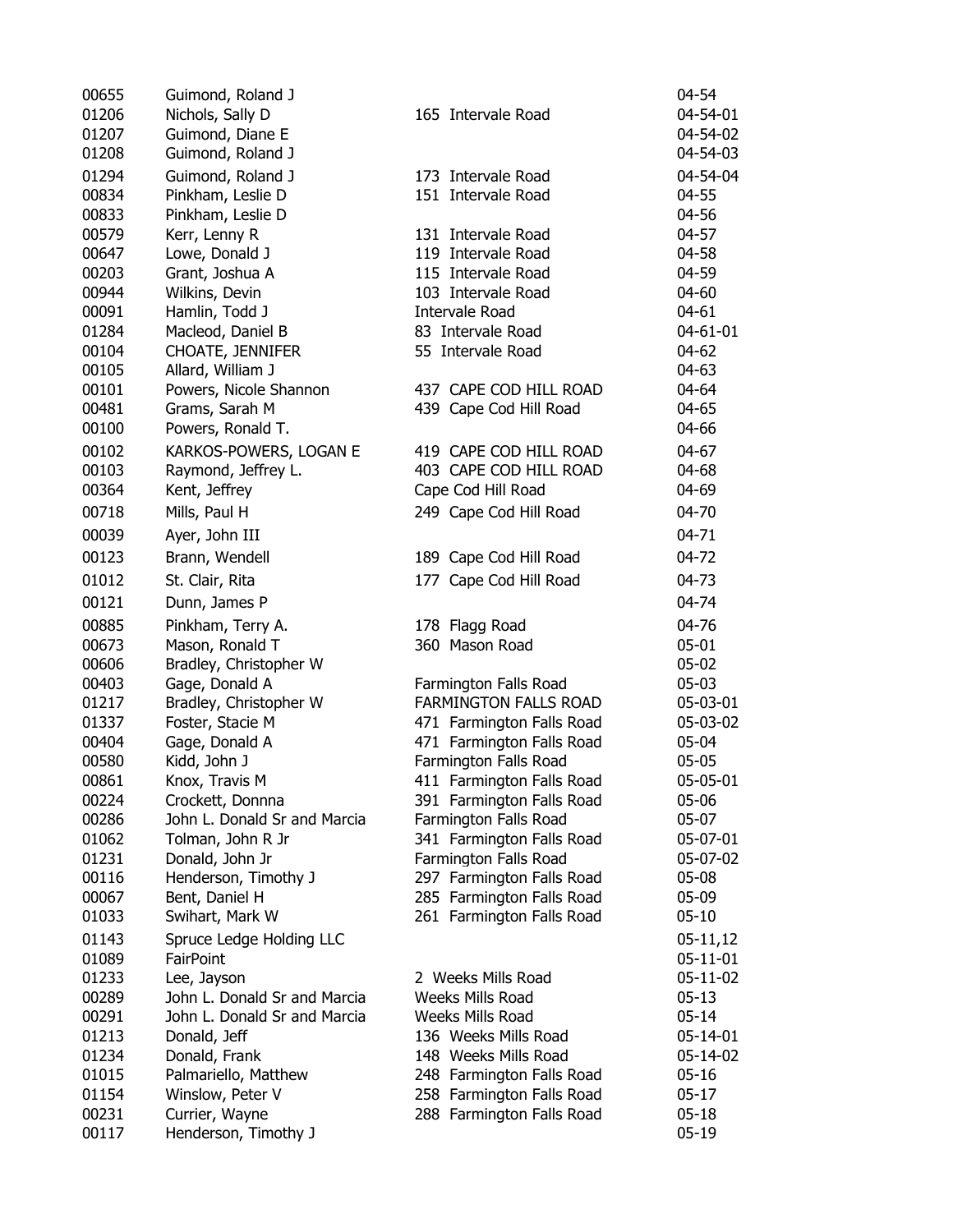| 00287 | John L. Donald Sr and Marcia        | Farmington Falls Road     | $05 - 20$ |
|-------|-------------------------------------|---------------------------|-----------|
| 00863 | Tyler, Eli                          | 408 Farmington Falls Road | $05 - 21$ |
| 00406 | Tyler, Eli                          | Farmington Falls Road     | $05 - 22$ |
| 00943 | Scholl, Ernest                      | 438 Farmington Falls Road | $05 - 23$ |
| 01064 | Tooker, George                      |                           | 06-01     |
| 00588 | Knoppers, Bouke                     |                           | 06-02     |
| 01196 | Kruchkow, Diane                     |                           | 06-02-01  |
| 00777 | New Sharon, Town Of                 |                           | 06-02-02  |
| 00591 | Kruchkow, Diane                     | 3 Salt Marsh Road         | $06 - 03$ |
| 00662 | Marcellino, Thomas T                | 73 Salt Marsh Road        | 06-04     |
| 00342 | Eng, Whitney, J.                    | 111 Salt Marsh Road       | 06-04-01  |
| 00605 | Lamb, Perry                         | 145 Salt Marsh Road       | $06 - 05$ |
| 01382 | Bradley, Christopher W              |                           | 06-05-01  |
| 00388 | Foss, Kevin D c/o David Foss        |                           | 06-06     |
| 00674 | Mason, Ronald T                     |                           | 06-07     |
| 00107 | Bowering, Marc R                    |                           | 06-08     |
| 00172 | Campbell, Robert J                  | 82 Salt Marsh Road        | 06-09     |
| 00661 | Marcellino, Thomas T                |                           | $06 - 10$ |
| 00164 | Caffyn, Thomas E                    |                           | $06 - 11$ |
|       |                                     |                           | $06-12$   |
| 00165 | Caffyn, Thomas E                    |                           | $06-13$   |
| 00592 | Kruchkow, Diane                     |                           |           |
| 00884 | Reed, David G                       | 418 Weeks Mills Road      | $06 - 14$ |
| 00163 | Buzzell, Kirt B. & Kent A.          | <b>Weeks Mills Road</b>   | 06-14-01  |
| 00830 | Pflaum, George J                    |                           | $06 - 15$ |
| 00599 | Ladd, Warren                        | 358 Weeks Mills Road      | 06-16     |
| 00987 | Smiley, Philip L. & Philip T.       | 308 Weeks Mills Road      | $06-19$   |
| 01011 | Spruce Ledge Holdings, LLC          | Weeks Mills Road          | $06 - 20$ |
| 00252 | Dipalma, Eric M                     |                           | 06-21     |
| 00253 | Spruce Ledge Holdings, LLC          |                           | 06-21-01  |
| 00079 | Smiley, Philip T                    | 309 Weeks Mills Road      | 06-21-02  |
| 00498 | Harris, Gladys P                    | 359 Weeks Mills Road      | $06 - 22$ |
| 00484 | Knight, Melanie S                   | 347 Weeks Mills Road      | 06-22-01  |
| 00915 | Rollins, Carlton                    | 367 Weeks Mills Road      | $06 - 23$ |
| 00035 | Armitage, William R                 | 377 Weeks Mills Road      | $06 - 24$ |
| 00097 | Douin, Corena M                     | 399 Weeks Mills Road      | 06-26     |
| 01007 | Snyder, Karen D                     | 425 Weeks Mills Road      | $06 - 27$ |
| 01006 | Gullifer, Amanda L                  | 455 Weeks Mills Road      | 06-28     |
| 00676 | Giustra, Matthew                    | 439 Weeks Mills Road      | 06-28-01  |
| 00945 | Scott, Shannon                      | 29 Cemetery Road          | 06-29     |
| 01112 | <b>Weeks Mills Cemetery</b>         |                           | 06-30     |
| 01161 | Dapolito, Patrick                   |                           | 06-31     |
| 00541 | Hovey, Maurice                      |                           | 06-32     |
| 00006 | Adams, Harold                       |                           | 06-33     |
| 00181 | <b>B &amp;T Woodland Management</b> |                           | 06-34     |
| 00150 | Burns, Inc.                         | Muddy Brook Road          | 06-35     |
| 00459 | Currier, Raymond L                  | Shadagee Road             | 06-36     |
| 01063 | TOLMAN, JANE S                      | 44 Shadagee Road          | 06-37     |
| 00458 | Currier, Raymond L                  |                           | 06-38     |
| 00239 | Daggett, Debra S                    | 14 Muddy Brook Road       | 06-39     |
| 00294 | Pescitelli Darby M                  | 521 Weeks Mills Road      | 06-41     |
| 01219 | Walsh, Scott                        |                           | 06-41-01  |
| 01095 | Walsh, Scott T                      | 535 Weeks Mills Road      | 06-42     |
| 00322 | Jordan, Michael J                   | 104 Crystal Vale Road     | $07 - 01$ |
| 00396 | Frasca, Gary                        | 132 Crystal Vale Road     | 07-02     |
|       |                                     |                           |           |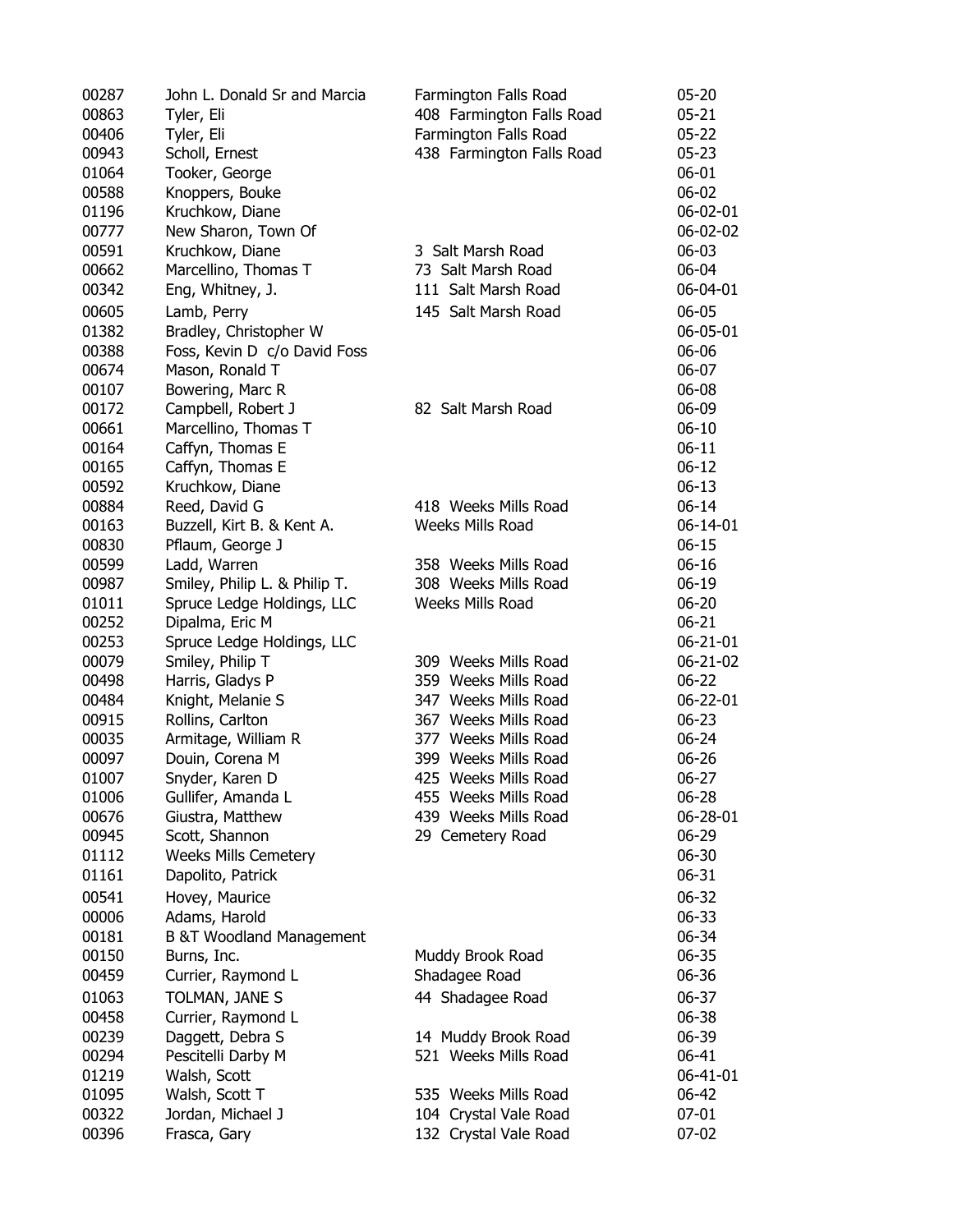| 00841 | Pond, Edward J                  | 6 Crystal Vale Road     | 07-03               |
|-------|---------------------------------|-------------------------|---------------------|
| 01270 | Pond, Wendy A                   |                         | 07-03-01            |
| 00470 | Hardy, Earl W                   | 879 Weeks Mills Road    | $07 - 04$           |
| 01235 | Hardy, Ruby L.                  | 887 Weeks Mills Road    | 07-04-01            |
| 01331 | Central Maine Power Co.         |                         | $07 - 05$           |
| 00472 | Tracy, Deborah L                |                         | 07-06               |
| 01325 | Hardy, Earl W                   |                         | 07-06-01            |
| 00467 | Hardy, Bonita R                 | 908 Weeks Mills Road    | 07-07               |
| 00804 | Palmer, Dennis M                | 856 Weeks Mills Road    | 07-08               |
| 00852 | Porter, Micheal A               | 762 Weeks Mills Road    | 07-09               |
| 00324 | Durrell, Nicholas E             | 780 Weeks Mills Road    | 07-09-01            |
| 01285 | Stevens, Alycia                 | 758 Weeks Mills Road    | 07-09-02            |
| 00570 | Allen, Jerry E                  | 35 Bailey Hill Road     | $07-10$             |
| 01122 | Wheeler, Deborah JC             | 49 Bailey Hill Road     | 07-11               |
| 00321 | Durrell, David                  | 99 Bailey Hill Road     | $07-12$             |
| 00320 | <b>CURRIER, ANDREW S</b>        | 129 Bailey Hill Road    | $07-13$             |
| 00323 | Durrell, Mark G                 | 109 Bailey Hill Road    | 07-13-01            |
| 01156 | Durrell, Lorraine L. & David L. | 145 Bailey Hill Road    | $07 - 14$           |
| 00043 | Bailey, Lauris                  | 173 Bailey Hill Road    | $07 - 15$           |
| 00042 | Bailey, Lauris                  | <b>Bailey Hill Road</b> | $07 - 16$           |
| 00040 |                                 | 170 Bailey Hill Road    |                     |
|       | Bailey, Andrew S                |                         | 07-16-01<br>$07-17$ |
| 01157 | Durrell, Lorraine L. & David L. | 146 Bailey Hill Road    |                     |
| 00649 | Luick, Max                      | 122 Bailey Hill Road    | $07 - 18$           |
| 01158 | Wolfe, Jonathan                 | 130 Bailey Hill Road    | 07-18-01            |
| 00206 | Cook, James W                   | 96 Bailey Hill Road     | $07-19$             |
| 00319 | Durrell, Glenn M                | 104 Bailey Hill Road    | 07-19-01            |
| 00351 | Knight, Susan S                 | 6 Bailey Hill Road      | $07 - 20$           |
| 00379 | Gardner, Robert E               | 660 Weeks Mills Road    | $07 - 21$           |
| 00095 | Bornstein, Leonard J            | 563 Weeks Mills Road    | $07 - 22$           |
| 00424 | Goldsmith, Dana                 | 583 Weeks Mills Road    | $07 - 23$           |
| 00140 | Bullen, Dana                    | Weeks Mills Road        | $07 - 24$           |
| 00142 | Bullen, Todd W                  | 629 Weeks Mills Road    | 07-24-01            |
| 00141 | Bullen, Janice                  | 657 Weeks Mills Road    | $07 - 25$           |
| 00614 | LaPlant, David                  | 693 Weeks Mills Road    | $07 - 26$           |
| 00908 | Hill, Joshua R                  | 709 Weeks Mills Road    | $07 - 27$           |
| 00093 | Burke, Forrest N                | 719 Weeks Mills Road    | $07 - 28$           |
| 00793 | Schanz, Lee H                   | 731 Weeks Mills Road    | 07-29               |
| 01166 | Wood, Raymond                   | Weeks Mills Road        | $07 - 30$           |
| 00737 | Lebel, Kristian E               | 751 Weeks Mills Road    | 07-30-01            |
| 01271 | Wood, Steven R                  | 779 Weeks Mills Road    | 07-30-02            |
| 00842 | Pond, Edward John               | 821 Weeks Mills Road    | 07-31               |
| 00843 | Pond, Travis M                  | 827 Weeks Mills Road    | 07-32               |
| 00844 | Pond, Patsy Ann                 | 19 Crystal Vale Road    | $07 - 33$           |
| 01054 | Thompson, Neal E                | 95 Crystal Vale Road    | 07-34               |
| 01050 | Thompson, Neal E                |                         | 07-34-01            |
| 00787 | Nordstrom, David P              |                         | $07 - 35$           |
| 00034 | Tracy, Deborah L                | 133 Crystal Vale Road   | 07-36               |
| 01001 | Clark, Matthew                  | 15 Gordon Road          | $07 - 37$           |
| 01028 | Swasey, Charlton J. Bucci,      | 69 Gordon Road          | 07-38               |
| 00242 | Daggett, Terrance B             | Gordon Road             | 07-39               |
| 01051 | Thompson, Neal E                |                         | 07-39-01            |
| 01027 | Swasey, Charlton J              |                         | $07 - 41$           |
| 00895 | Rice, William                   |                         | 07-43               |
| 01072 | Tracy, S Scott                  |                         | 07-44               |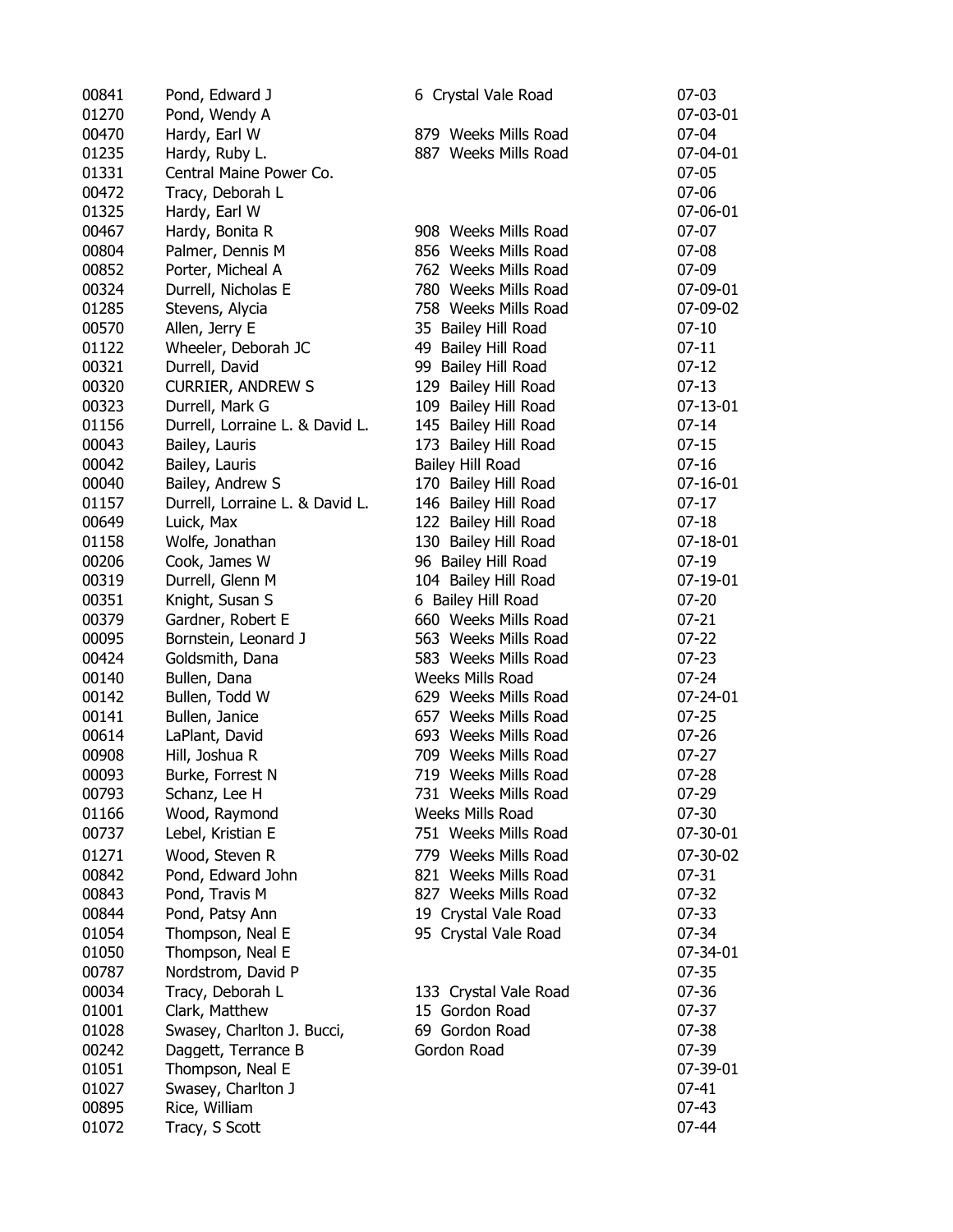| 01060 | TOLMAN, GEORGIA D.       | 69 Shadagee Road          | 07-44-01  |
|-------|--------------------------|---------------------------|-----------|
| 00246 | Daggett, Terrance B      | 133 Shadagee Road         | $07 - 45$ |
| 00794 | Nuttall, Lorelei A       |                           | 07-45-01  |
| 00332 | Eleanor, Ltd Hovey Trust |                           | 07-47     |
| 00247 | Daggett, Wayne           |                           | $07 - 48$ |
|       |                          |                           |           |
| 00574 | French, Malcolm A        |                           | 07-49     |
| 01309 | Dapolito, Robert J       | Hovey Road                | $07 - 50$ |
| 01198 | Kelly, Dana R            | 232 Clearwater Road       | 08-01     |
| 01077 | Cushing, Robert W        |                           | 08-01-01  |
| 00002 | ABL Management, LLC      | 222 Clearwater Road       | 08-01-02  |
| 01144 | Willford, Christine      |                           | 08-02     |
| 00694 | DAGGETT, AMY E           |                           | 08-03     |
| 00055 | D'Epiro Cushing, Anna    |                           | 08-04     |
| 01326 | D'Epiro Cushing, Anna    |                           | 08-04-01  |
| 00420 | Giraldo, Rodrigo         |                           | 08-05     |
| 00421 | Giraldo, Rodrigo         |                           | 08-05-01  |
| 01120 | Tripp, David A           |                           | 08-06     |
| 00471 | Hardy, Earl              |                           | 08-07     |
| 00473 | Hardy, Earl              |                           | 08-08     |
| 01272 | Senecal, Sandra L        | 139 Hardy Lane Farmington | 08-08-01  |
| 00706 | Giraldo, Rodrigo         |                           | 08-09     |
| 00244 | Lilly, Joshua            |                           | $08 - 10$ |
| 00756 | Lilly Joshua             | 50 Clearwater Road        | $08 - 11$ |
| 01361 | Daggett, Terrance B.     |                           | 08-11-01  |
| 00350 | Blankenship, Dale        | Shadagee Road             | $08 - 12$ |
| 00422 | Giraldo, Rodrigo         |                           | $08-13$   |
| 00427 | <b>CLARK, MATTHEW R</b>  | 10 Clearwater Road        | $08 - 14$ |
| 00474 | Anderson, Peggy M        | 146 Crystal Vale Road     | 08-14-01  |
| 00318 | Durrell, Gerald H        | 26 Clearwater Road        | 08-14-02  |
| 00762 | Smith, Richard           |                           | 08-14-03  |
| 01305 | Davis, Kyle J            | 138 Crystal Vale Road     | 08-14-04  |
| 00650 | Doherty, Timothy J       |                           | $08 - 15$ |
| 00575 | French, Malcolm A        | 57 Clearwater Road        | $08 - 16$ |
| 01070 | Tracy, Peter             |                           | $08 - 18$ |
| 00707 | Doherty, Timothy J       |                           | $08-19$   |
| 01066 | Tracy, S Scott           |                           | 08-20     |
| 00586 | Knight, Eugene           |                           | 08-21     |
| 00036 | Adams, Andrea L.         |                           | 09-01     |
| 00135 | Bruntjen, Scott          |                           | 09-02     |
| 01013 | Ross, James M            | Dave Harris Road          | 09-03     |
| 00329 | Eggelston, James C       |                           | 09-04     |
| 00207 | Corey, Roger A           |                           | 09-05     |
| 00712 | Metcalf, Michael J       |                           | 09-05-01  |
| 00713 | Metcalf, Michael J       |                           | 09-05-02  |
| 00397 | French, Barbara Haynes   |                           | 09-06     |
| 01386 | Lopez, Kaija             |                           | 09-06-01  |
| 00312 | Dunn, James P            | Kimball Pond Road         | 09-07     |
| 00136 | Bruntjen, Scott          |                           | 09-08     |
| 00527 | Diphilippo, Kathryn D    | 53 Hock Road              | 09-09     |
| 01273 | Probert, Russell A       | Kimball Pd/Hoch Rd        | 09-09-01  |
| 00597 | B.R.C.A.                 | Kimball Pond Road         | $09-10$   |
| 01127 | Flaherty, Troy E         | Kimball Pond Road         | $09 - 11$ |
| 00401 | Broz, Garth L            | Kimball Pond Road         | 09-12     |
| 00873 | Remick, Cheryl L         | Kimball Pond Road         | $09 - 15$ |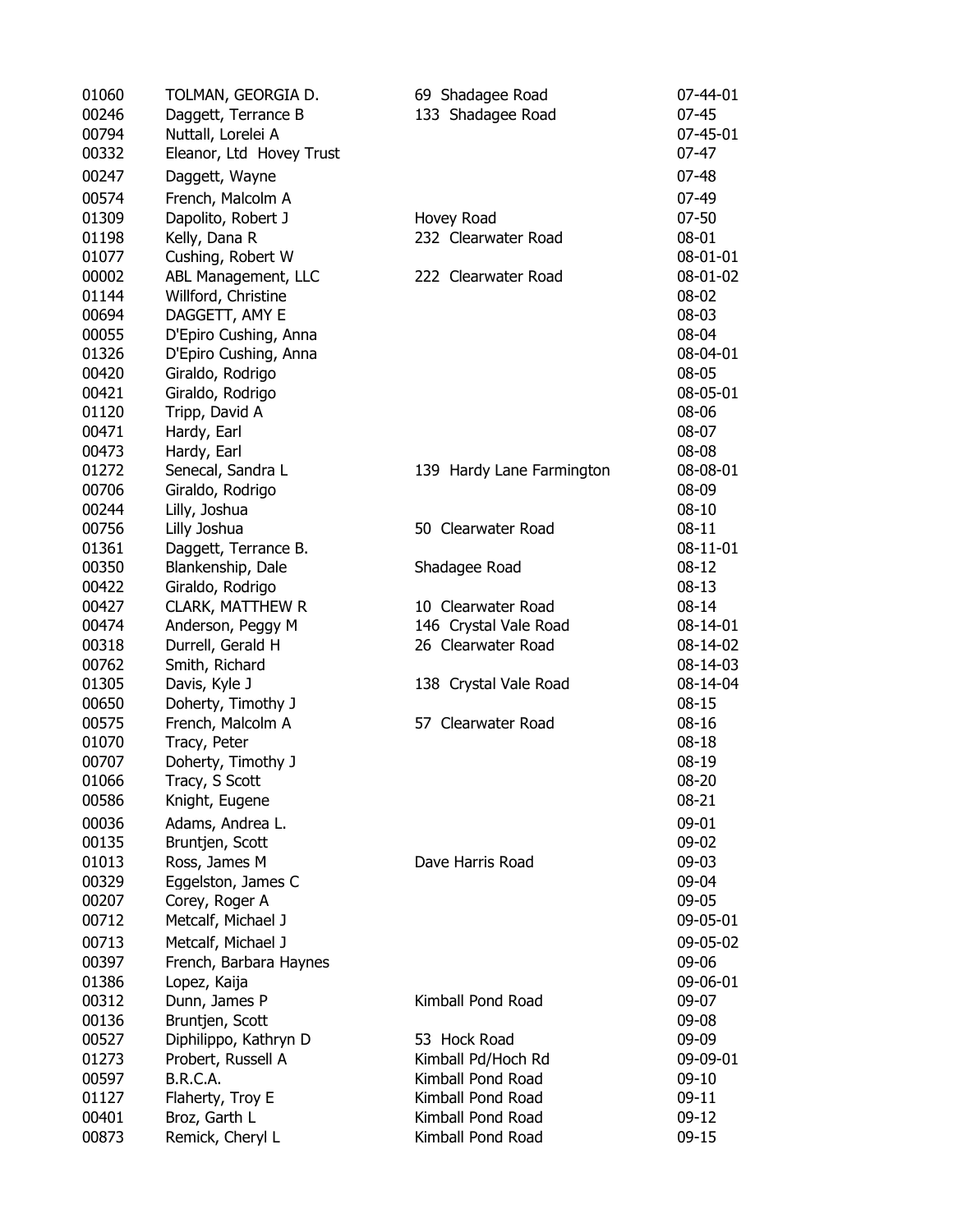| 00825 | France, Russell J                   | 634 Kimball Pond Road   | $09-16$        |
|-------|-------------------------------------|-------------------------|----------------|
| 00307 | Duncan, John                        | 253 York Hill Road      | $09-18$        |
| 00745 |                                     |                         | $09-19$        |
| 00747 | MURCH, LINDA C                      | 269 York Hill Road      | 09-19-01       |
| 01373 | Alexander, Brian                    | 307 York Hill Road      | 09-19-02       |
| 00477 | Pike, Michael C.                    |                         | 09-20          |
| 01102 | Webb, Gary E                        | York Hill Road          | $09 - 21$      |
| 00062 | <b>Bellavance Family Trust</b>      | York Hill Road          | $09 - 22$      |
| 00431 | State of Maine (on NS-Vienna        |                         | $09 - 23$      |
| 00381 | Wilcox, Jayne Fitz                  | 27 Bents Pond Road      | 09-24          |
| 00519 | Hiltz, Rodney B                     | 31 Bents Pond Road      | $09 - 25$      |
| 00653 | Hooper. Adam M.                     | 36 Welch Road           | 09-26          |
| 00345 | Estes, Carlton                      |                         | $09 - 27$      |
| 00382 | Wilcox, Jayne Fitz                  |                         | 09-28          |
| 00669 | Martin, Robert C                    | 51 Bents Pond Road      | 09-29          |
| 00430 |                                     |                         | $09 - 30$      |
|       | State of Maine (on NS-Vienna        |                         |                |
| 00022 | Allen, George C                     |                         | 09-31          |
| 00208 | Cornelio, Donald T                  | 172 Dyer Brown Road     | $10 - 01$      |
| 00204 | Congdon Irrevocable Maine           |                         | $10 - 01 - 01$ |
| 00412 | Gardner, Russell T                  |                         | $10 - 01 - 02$ |
| 00131 | Cornelio, Carla J                   | 216 Dyer Brown Road     | $10 - 02$      |
| 00518 | Hill, Mildred E                     |                         | $10 - 03$      |
| 00556 | Jessop, Theresa M                   | 285 Dyer Brown Road     | 10-04          |
| 00274 | DeLorey, Beth Ann                   | 23 Fox Lane             | 10-05-00       |
| 00801 | Eggleston, Elizabeth E              |                         | 10-05-01       |
| 01387 | Eggleston, Elizabeth E              |                         | 10-05-02       |
| 00328 | Eggelston, James C                  | 62 FOX LANE             | 10-06          |
| 00893 | Rhoades, Tammie S                   | 6 Fox Lane              | $10-07$        |
| 00115 | Tyler, Judith M                     | 4 Fox Lane              | 10-07-01       |
| 00838 | Plummer, Kristen K                  | 298 Dyer Brown Road     | $10 - 08$      |
| 00923 | Dunn, James P                       |                         | 10-09          |
| 01372 | <b>B &amp;T Woodland Management</b> |                         | 10-09-01       |
| 00990 | Smith, Benjamin J                   | 231 Smith Road          | $10 - 10$      |
| 00989 | Smith, Benjamin J                   | Smith Road              | $10 - 11$      |
| 01324 | Smith, Robert                       | Smith Road              | $10 - 11 - 01$ |
| 00922 | Dunn, James P                       |                         | $10 - 12$      |
| 00839 | Plummer, Kristen K                  |                         | $10-13$        |
| 00384 | Thompson, Peter G                   |                         | $10 - 14$      |
| 00563 | Thompson, Peter G                   | Dyer Brown Rd Extension | $10 - 15$      |
| 00037 | Amin, Zia                           | Kimball Pond Road       | $10 - 16$      |
| 01295 | Thompson, Peter G                   | 597 Kimball Pond Road   | 10-16-01       |
| 00940 | Scannell, Vincent J                 |                         | $10 - 17$      |
| 00343 | Engler, David P                     | 563 Kimball Pond Road   | $10 - 18$      |
| 00613 | France, Russell J                   |                         | $10 - 19$      |
| 00280 | DiMuzio, Martin T                   | 525 Kimball Pond Road   | $10 - 20$      |
| 00128 | Brown, Jeffery                      | 505 Kimball Pond Road   | $10 - 21$      |
| 00979 | Simpson, Gary S. Trust              |                         | $10 - 22$      |
| 00888 | Reid, William III                   | 423 Kimball Pond Road   | $10 - 23$      |
| 00227 | Tracy, Ethan P                      | 355 Kimball Pond Road   | $10 - 24$      |
| 00229 | Ford, Jonathan                      | 325 Kimball Pond Road   | $10 - 25$      |
| 01083 |                                     | 267 Kimball Pond Road   |                |
|       | France, Taylor                      | 303 Kimball Pond Road   | $10 - 26$      |
| 01203 | Desouza, Anthony                    | 299 Kimball Pond Road   | 10-26-01       |
| 01204 | Hutchinson, Ryan                    |                         | 10-26-02       |
| 01212 | Hutchinson, Ryan C                  | 289 Kimball Pond Road   | 10-26-03       |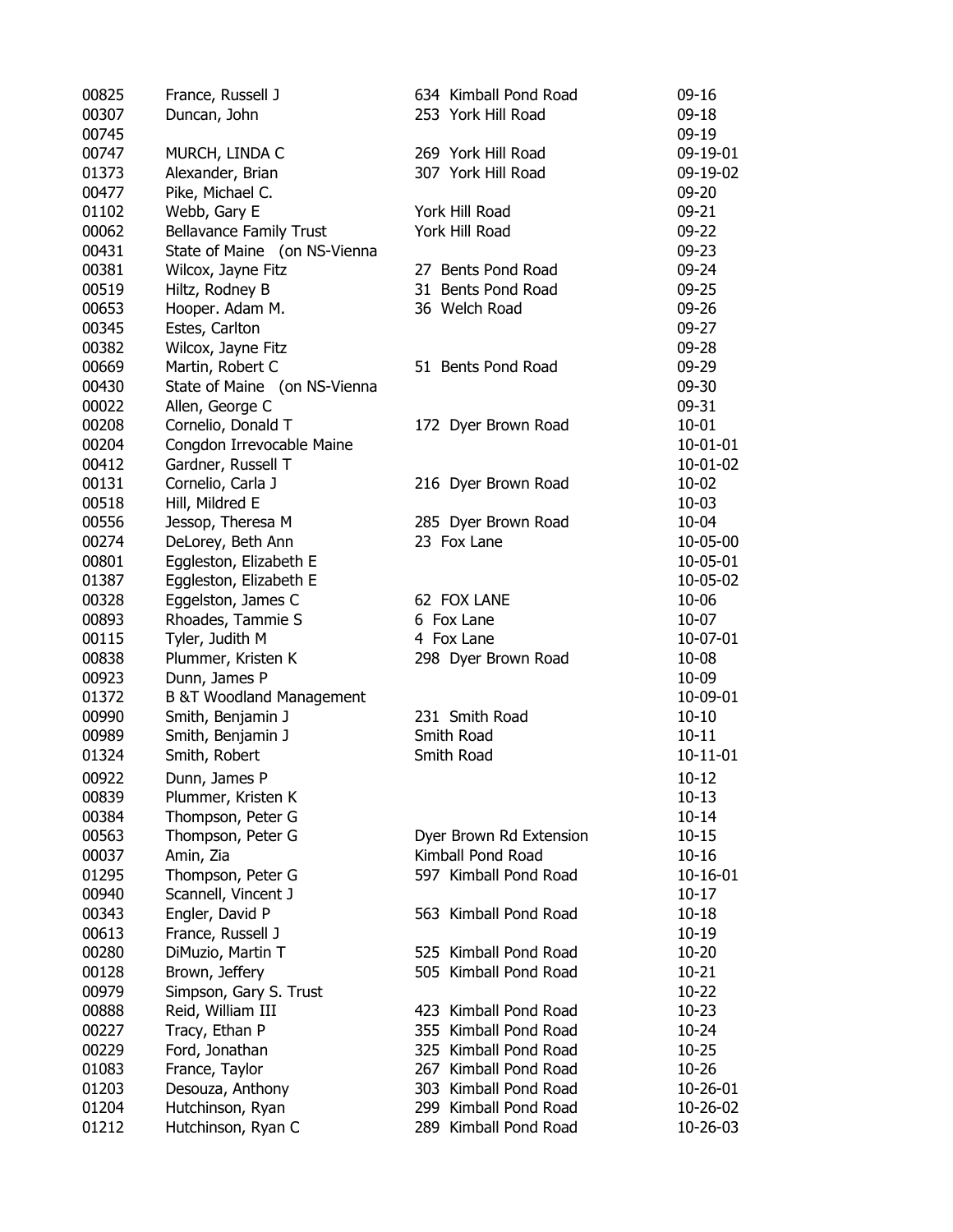| 01209 | Lidstone, David J           | 277 Kimball Pond Road  | 10-26-04        |
|-------|-----------------------------|------------------------|-----------------|
| 00192 | Christopher, Daniel R       | 310 Kimball Pond Road  | $10-27$         |
| 00877 | Rancourt, William H Jr      | 324 Kimball Pond Road  | $10 - 28$       |
| 00225 | Piazza, Karen L             | 340 Kimball Pond Road  | 10-28-01        |
| 00508 | McKay, Karen B              | 354 Kimball Pond Road  | $10 - 29$       |
| 00251 | Nichols, Katelyn D          | 376 Kimball Pond Road  | 10-29-01        |
| 01286 | Bullen, Craig H             | Kimball Pond Road      | 10-29-02        |
| 00887 | Reid, William III           |                        | 10-30           |
| 00886 | Reid, William III           |                        | $10 - 31$       |
| 00980 | Simpson, Gary S. Trust      | 492 Kimball Pond Road  | $10 - 32$       |
| 00175 | Stebbins, Charles           | 504 Kimball Pond Road  | $10-33$         |
| 00921 | Rouillard, Ronnie           | Kimball Pond Road      | 10-33-01        |
| 00465 | Engler, David P             | 578 Kimball Pond Road  | 10-34           |
| 00202 | Cona, Joseph S              | Five Corners Road      | 10-35,36        |
| 00792 | Johnson, Vercille           | Kimball Pond Road      | $10-37$         |
| 00791 | Johnson, Steven             |                        | 10-38           |
| 00145 | BENSON, GARRET L            | 92 Five Corners Road   | 10-39           |
| 00993 | Smith, Frank H              |                        | 10-39-01        |
| 00144 | Johnson, Frank J. (Personal |                        | 10-39-02        |
| 01237 | Eastman, James L            | 82 Five Corners Road   | 10-39-03        |
| 00907 | Ripa, Philip S              | 87 Five Corners Road   | 10-40           |
| 00906 | Ripa, John                  | 97 Five Corners Road   | 10-40-01        |
| 00992 | Smith, Frank H              | 65 Five Corners Road   | 10-41           |
| 00308 | Duncan, Jesse               | 49 Five Corners Road   | 10-42           |
| 00615 | Barnes, Patricia            | 50 Five Corners Road   | $10 - 43$       |
| 01188 |                             | 213 York Hill Road     | 10-43-01        |
|       | York, Carl A                |                        |                 |
| 01238 | Holmes, Elizabeth           | Five Corners Road      | 10-43-02        |
| 00506 | Diggins, Charles J          |                        | 10-44           |
| 01031 | Sweet, Wilfred J Jr         | 464 Kimball Pond Road  | 10-45           |
| 00604 | Laliberte, Robert A         |                        | 10-46           |
| 01038 | Tatarczuk, Stephen P        |                        | $10 - 47$       |
| 00073 | Beverly, Burt I             | 159 York Hill Road     | 10-48           |
| 00928 | Hartford, Scott             | 169 York Hill Road     | 10-48-01        |
| 00970 | Kempton, Gerald             |                        | 10-49           |
| 00569 | Kempton, Gerald L           | 77 York Hill Road      | 10-50           |
| 00112 | Winslow, Douglass S         | 407 Mile Hill Road     | 10-51           |
| 00603 | Laliberte, Robert A         | 335 Mile Hill Road     | $10 - 52$       |
| 00083 | Dilello, Kelly A            | 75 Flagg Road          | 11-01-00        |
| 00082 | Diello, Kelly A             | 77 Flagg Road          | 11-01-01        |
| 00704 | McManus, Terence            | 71 Flagg Road          | 11-02-00        |
| 00113 | Tyler, Toby W               | 63 Flagg Road          | 11-03-00        |
| 00797 | Ortiz, Mark                 | Flagg Road             | 11-04-00        |
| 00812 | Peary, Robert W             | 51 Flagg Road          | 11-05           |
| 00811 | Sabasteanski, Jacqueline    | 41 Flagg Road          | 11-06-00        |
| 00119 | Brann, Andrea               | 31 Flagg Road          | 11-07-00        |
| 00438 | Grant, David A              | 19 Flagg Road          | 11-08-00        |
| 00510 | Heald, Larry S              | 11 Flagg Road          | 11-09-00        |
| 01099 | Watson, Elbridge Jr         | 153 Cape Cod Hill Road | 11-10-00        |
| 00003 | Adams, Anthony W            | 214 Mile Hill Road     | 11-100-00       |
| 01349 | Adams, Pamela J             | Swan Road              | $11 - 100 - 0$  |
| 00377 | Luce, N.F., Inc.            | 146 Mile Hill Road     | $11 - 101 - 00$ |
| 01194 | Bailey, Anne R              | 186 Mile Hill Road     | $11 - 101 - 0$  |
| 00972 | Begin, Tasmin Ronson        | 198 Mile Hill Road     | $11 - 101 - 0.$ |
| 00380 | Luce, N. F., Inc.           | Mile Hill Road         | $11 - 101 - 0.$ |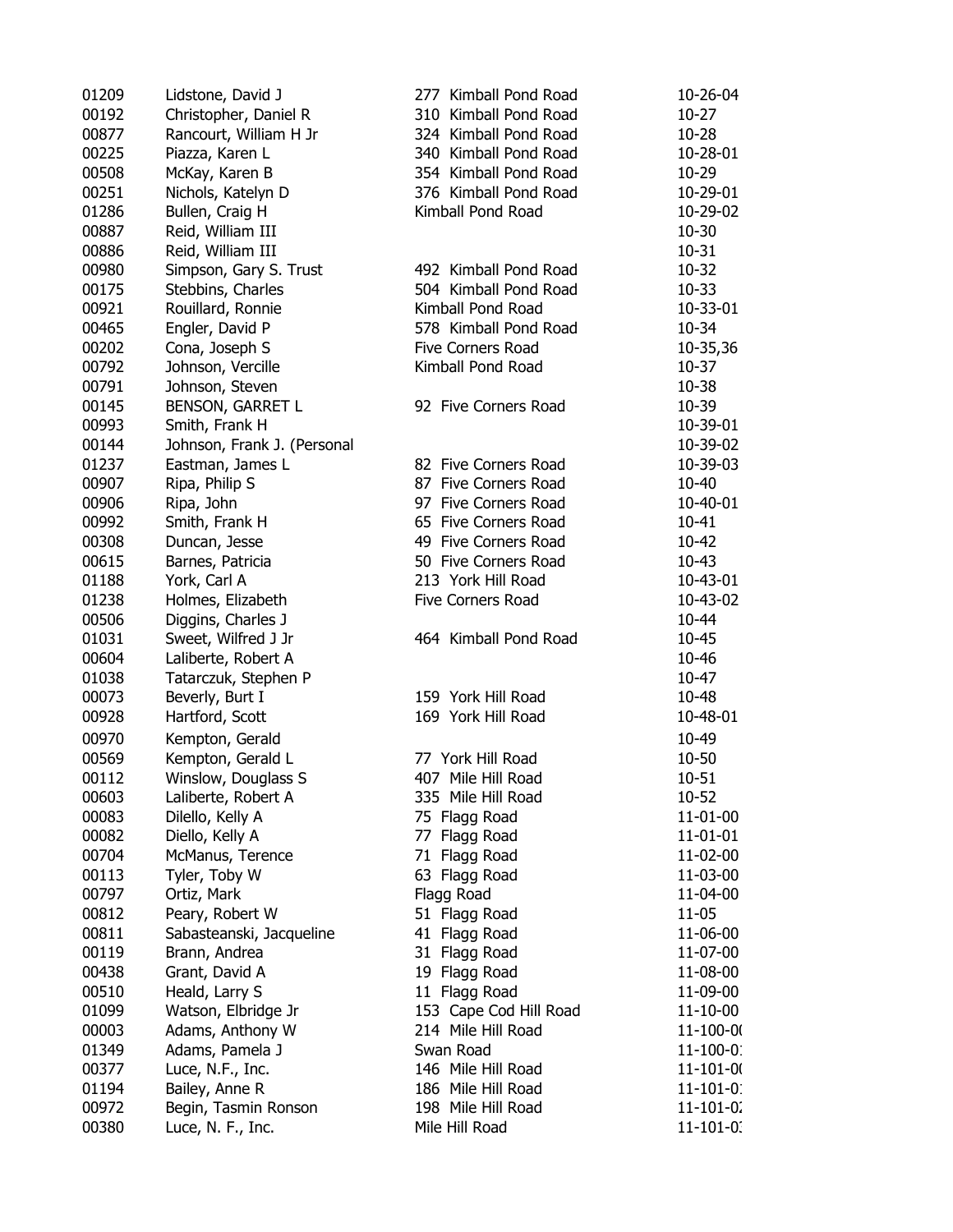| 01185 | Arnold, Jonathan                    | 88 Swan Road           | $11 - 101 - 0$  |
|-------|-------------------------------------|------------------------|-----------------|
| 01210 | Wales, Robert T.                    | Mile Hill Road         | $11 - 101 - 0!$ |
| 01384 | Rollins, Russell                    |                        | $11 - 101 - 00$ |
| 00378 | Goggin, Patrick                     | Mile Hill Road         | 11-102-00       |
| 01000 | Nutting, Dillon                     | 86 Mile Hill Road      | 11-103-00       |
| 01056 | RYFF 4 LLC                          | Mile Hill Road         | $11 - 103 - 0$  |
| 00193 | Christopher, Ross E                 | 32 Mile Hill Road      | 11-103-0.       |
| 00442 | Martin, Jeanine E                   | 48 Mile Hill Road      | $11 - 103 - 0.$ |
| 00455 | Ellis, Martin G                     | Mile Hill Road         | 11-103-04       |
| 00456 | Alexander, Deanna                   | Mile Hill Road         | 11-103-0!       |
| 01195 | Carrier, Jason J                    | 112 Mile Hill Road     | 11-103-0(       |
| 01348 | Meader, Lance R                     | 171 Mercer Road        | $11 - 103 - 0.$ |
| 01055 | Rymes, Thomas J                     | 161 Mercer Road        | 11-104-00       |
| 00916 | Rose, Realty Trust                  |                        | 11-105-00       |
| 01369 | Buzzell, Joseph                     | 231 Mercer Road        | $11 - 105 - 0$  |
| 01020 | Lachance, Gary                      |                        | 11-106-00       |
| 00773 | New Sharon, Town of                 |                        | 11-107          |
| 00495 | Smith, Doreen                       |                        | 11-108-00       |
| 00494 | Smith, Doreen                       |                        | $11 - 108 - 0$  |
| 00832 | Ferris, Bryan L                     | 49 Lane Road           | 11-108-0.       |
| 00831 | Ellis, Kera J                       | 55 Lane Road           | $11 - 108 - 0.$ |
| 00457 | OLIVER, TODD D                      | 220 Mercer Road        | $11 - 108 - 0!$ |
| 00493 | Smith, Doreen                       |                        | 11-108-0(       |
| 00918 | Rose, Realty Trust                  | 95 Lane Road           | 11-109-00       |
| 00120 | Brann, Kevin R                      | 131 Cape Cod Hill Road | $11 - 11$       |
|       |                                     |                        |                 |
| 00278 | Dill, Dana                          | 64 Lane Road           | 11-110-00       |
| 01241 | Dill, Travis C                      | 36 Lane Road           | $11 - 110 - 0$  |
| 01312 | Dill, Justin D SR                   | 66 Lane Road           | $11 - 110 - 0.$ |
| 00492 | PHELPS, DEVIN J                     | 20 Lane Road           | $11 - 111 - 0($ |
| 00682 | Gartley, Ronald B                   | 10 Lane Road           | 11-112-00       |
| 01080 | M&N Douin LLC.                      | 150 Mercer Road        | 11-113-00       |
| 00936 | FORGIONE, DARRYL A II               | 126 MERCER ROAD        | 11-114-00       |
| 00564 | Keach, Randall R                    | 138 Mercer Road        | $11 - 114 - 0$  |
| 01005 | Averill, David A                    | 115 Cape Cod Hill Road | 11-12-00        |
| 01052 | Thompson, Robert T                  | 111 Cape Cod Hill Road | 11-13-00        |
| 00636 | Lidstone, Ralph                     | 89 Cape Cod Hill Road  | 11-14-00        |
| 01118 | Welch, John R                       | 73 Cape Cod Hill Road  | 11-15-00        |
| 00478 | Harris, Alvin                       | 67 Cape Cod Hill Road  | 11-15-01        |
| 00668 | King, Mark A                        | 195 Smith Road         | 11-16-00        |
| 00311 | Dunn, James P                       | 59 Chandler Road       | 11-16-01        |
| 00361 | Gardner Bonnie L                    |                        | 11-17-00        |
| 01357 | Dunn, Brenda J & James P.           |                        | 11-17-01        |
| 01048 | Thombs, Marshall                    | 41 Chandler Road       | 11-18-00        |
| 01047 | Thombs, Marshall                    | 49 Chandler Road       | $11 - 19$       |
| 00363 | Ayer, Madison                       |                        | 11-20-00        |
| 01374 | <b>B &amp;T Woodland Management</b> |                        | 11-20-01        |
| 00917 | New Sharon, Town of                 | 10 Chandler Road       | 11-21-00        |
| 00038 | Ayer, J. III, Ayer S. c/o William   | 222 Cape Cod Hill Road | 11-22-00        |
| 01190 | Allen, Melinda Y                    | 160 Cape Cod Hill Road | 11-23-00        |
| 00466 | Hanson, Mercy M                     | 186 Cape Cod Hill Road | 11-23-01        |
| 00892 | Reynolds, Bobby J                   | 170 Cape Cod Hill Road | 11-23-02        |
| 00183 | Chandler, Adrian                    | 144 Cape Cod Hill Road | 11-24-00        |
| 00689 | McGaunn, Yvonne (devisees           | 138 Cape Cod Hill Road | $11 - 25$       |
| 00767 | New Sharon Water District           | 118 Cape Cod Hill Road | 11-26-00        |
|       |                                     |                        |                 |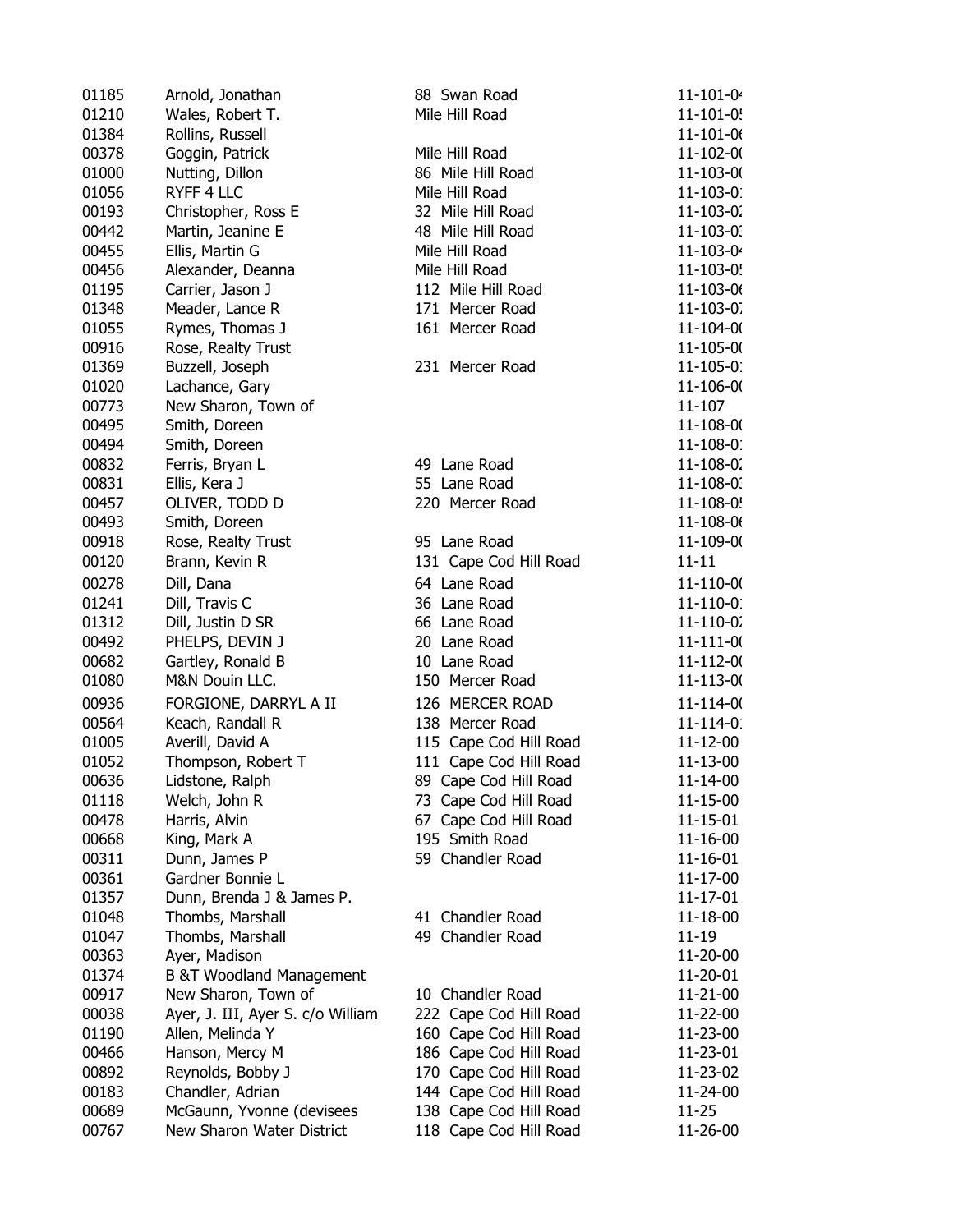| 00665 | Martin, Kenneth R                   | 110 Cape Cod Hill Road | 11-27-00  |
|-------|-------------------------------------|------------------------|-----------|
| 01117 | Bower, Scott A                      | 104 Cape Cod Hill Road | 11-29-00  |
| 00439 | ADAMS, MICHAEL A                    | 15 Smith Road          | 11-30-00  |
| 00769 | New Sharon Water District           | 90 Cape Cod Hill Road  | 11-30-01  |
| 00201 | Bridges, Nola                       | Smith Road<br>21       | 11-31-00  |
| 00623 | Tracy, Judith A                     | 29 Smith Road          | 11-32-00  |
| 00920 | Federico, Geno A                    | 35 Smith Road          | 11-33-00  |
| 00585 | Helger, Katelyn                     | 45 Smith Road          | 11-34-00  |
| 00078 | Bissonnette, George J               | 51 Smith Road          | 11-35-00  |
| 00596 | Johnson, John Sr                    | 65 Smith Road          | 11-36     |
| 00995 | Smith, Robert W                     | 224 Smith Road         | 11-38-00  |
| 00988 | Smith, Arnold A                     | 200 Smith Road         | 11-39-00  |
| 01332 | Smith, Arnold A                     | Smith Road             | 11-39-02  |
|       |                                     | 118 Smith Road         | 11-40-00  |
| 00938 | Sawyer, Michael R                   |                        |           |
| 00365 | <b>B &amp;T Woodland Management</b> | Smith Road             | 11-41-00  |
| 00196 | TRASK, TYLER                        | 24 Smith Road          | 11-42-00  |
| 01108 | FLOYD, RHONDA G                     | 20 Webster Road        | 11-43-00  |
| 01106 | Webster, Eric M                     | 18 Smith Road          | 11-43-01  |
| 01335 | Webster, Maynard A                  |                        | 11-43-02  |
| 01380 | <b>WEBSTER, ERIC M</b>              |                        | 11-43-02  |
| 01129 | White, Michael J                    | 7 Webster Road         | 11-45-00  |
| 00760 | Provencher, Gerald A                | 23 Webster Road        | 11-46-00  |
| 00761 | Nelson, Thomas D                    | 72 Smith Road          | 11-46-01  |
| 01109 | Webster, Maynard & Margaret         |                        | 11-47-00  |
| 00399 | Rose, Robert L                      | 16 Webster Road        | 11-48-00  |
| 00904 | Richardson, Wilfred G               | 12 Webster Road        | 11-49-00  |
| 00511 | Provencher, Gerald A                |                        | 11-50-00  |
| 00124 | Briggs, Jason S                     | 34 Cape Cod Hill Road  | 11-51-00  |
| 00092 | Dotter, Catherine                   | 28 Cape Cod Hill Road  | 11-52-00  |
| 01110 | Bartlett, Nathan                    | 18 Cape Cod Hill Road  | 11-53-00  |
| 00437 | Granberg, Brent L                   | 23 Kimball Pond Road   | 11-54-00  |
| 00875 | Butterfield, Robert A               | 31 Kimball Pond Road   | 11-55-00  |
| 00199 | Cloutier, Dawn                      | 37 Kimball Pond Road   | 11-56-00  |
| 00856 | Porter, Nancy, Malcolm W. Jr        | 45 Kimball Pond Road   | 11-57-00  |
| 00891 | New Sharon, Town of                 | 61 Kimball Pond Road   | 11-57-01  |
| 00735 | Morgan, Tamara E                    | 77 Kimball Pond Road   | 11-58-00  |
| 00543 | Ensminger, Mark E                   | 111 Kimball Pond Road  | 11-59-00  |
| 00539 | Hoth, Kimbal L                      |                        | 11-60-00  |
| 00632 | Lewis, Joseph                       | 143 Kimball Pond Road  | 11-61-00  |
|       |                                     |                        |           |
| 00759 | Nelson, Thomas D                    |                        | 11-62-00  |
| 00809 | Laliberte, Lori Ann                 | 193 Kimball Pond Road  | 11-63-00  |
| 00810 | Winter, Christopher D               | 205 KIMBALL POND ROAD  | $11 - 64$ |
| 00451 | Gunn, Daniel                        |                        | 11-65-00  |
| 00222 | Crespi, Michael D                   |                        | 11-66-00  |
| 00450 | Harris, Douglas B                   | 265 Kimball Pond Road  | 11-67-00  |
| 00223 | Crespi, Michael D                   | 268 Kimball Pond Road  | 11-68-00  |
| 00452 | Gunn, Daniel                        | 232 Kimball Pond Road  | 11-69-00  |
| 01128 | White, Douglas A                    | 204 Kimball Pond Road  | 11-70-00  |
| 00138 | Mathews, Dona E                     | 178 Kimball Pond Road  | 11-7100   |
| 00937 | Sweet, Jennifer                     | 164 Kimball Pond Road  | 11-72-00  |
| 00018 | Church, DeAnna R.                   |                        | 11-73-00  |
| 00678 | Mayer, Karl (devisees of)           | Mile Hill Road         | 11-74-00  |
| 00339 | Ellis, Elwin                        | 104 Kimball Pond Road  | 11-75-00  |
|       |                                     |                        |           |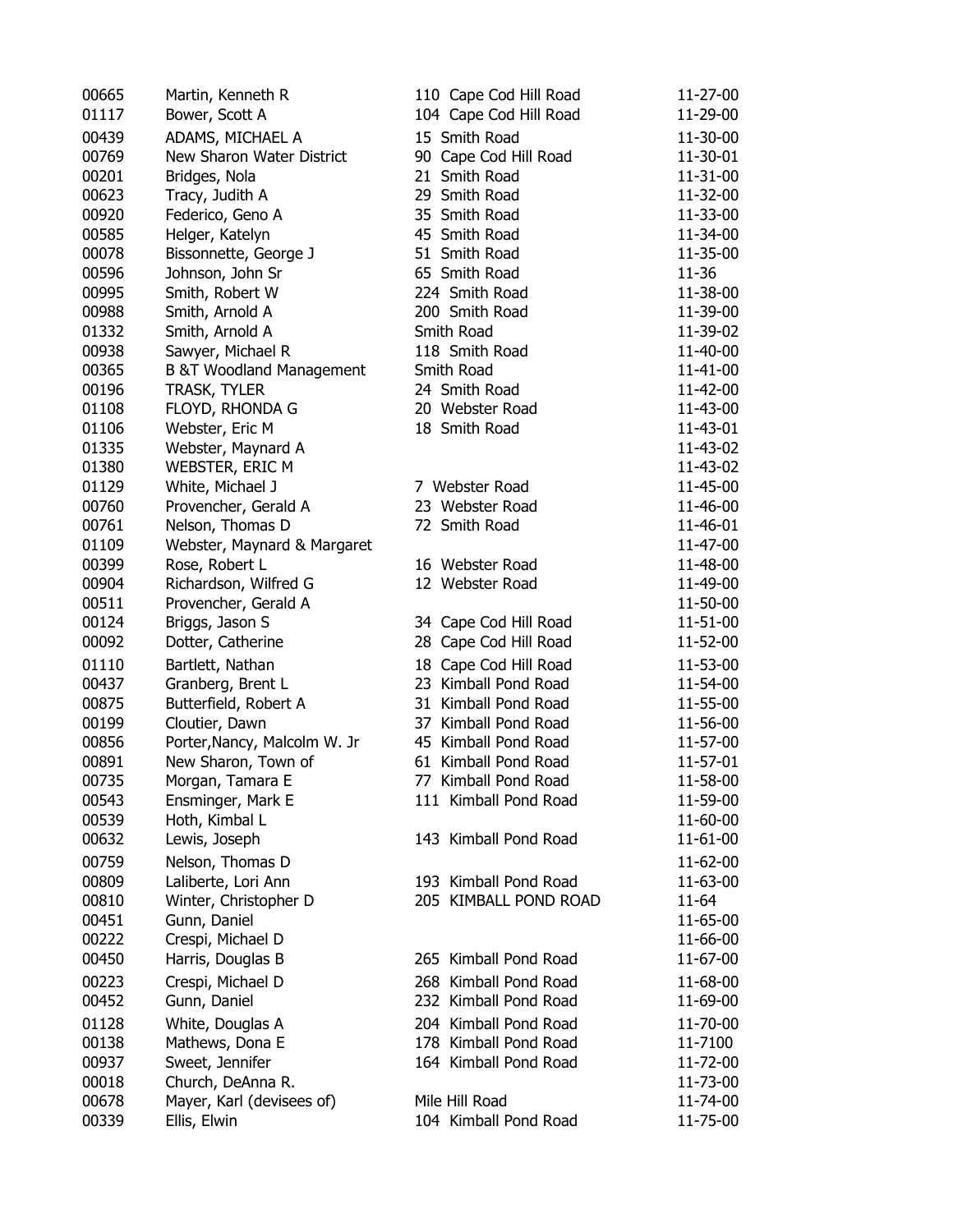| 00228 | Collins, Jay D                    | 98 Kimball Pond Road      | 11-76-00 |
|-------|-----------------------------------|---------------------------|----------|
| 00994 | <b>CLOUTIER, HEATHER L</b>        | 68 Kimball Pond Road      | 11-77-00 |
| 00853 | Porter, Robert A                  | 56 Kimball Pond Road      | 11-78-00 |
| 00371 | Fischer, Rebecca L.               | 42 Kimball Pond Road      | 11-79-00 |
| 01181 | Wright, Mark D                    | 7 Post Office Road        | 11-80-00 |
| 00545 | Sawyer, Shirley A                 | Post Office Road Lot      | 11-81-00 |
| 00338 | Ferrari, Michael P                | 25 Post Office Road       | 11-82-00 |
| 00479 | Atwood, Micheal                   | 19 Post Office Road       | 11-82-01 |
| 00911 | Robinson, Myrna J                 | Post Office Road          | 11-83-00 |
| 00362 | CHUTE, WILLIAM S                  | Post Office Road          | 11-84-00 |
| 00194 | Chute, William                    | 87 Mercer Road            | 11-85-00 |
| 00031 | Knowles, Orin A II                | 99 Mercer Road            | 11-87-00 |
| 00627 | Smith, Frederick A                | 123 Mercer Road           | 11-88-00 |
| 00681 | Littlefield, Terry                | 3 Mile Hill Road          | 11-89-00 |
| 01107 | Webster, Maynard A                | 21 Mile Hill Road         | 11-90-00 |
| 01314 | <b>American Tower Investments</b> | 136 Kimball Pond Road     | 11-90-01 |
| 00858 | Pottle, Jeffrey                   | 43 Mile Hill Road         | 11-91-00 |
| 01041 | Taylor, Paul W                    | 129 Mile Hill Road        | 11-92-00 |
| 00758 | Henderson, Timothy                | 209 Mile Hill Road        | 11-93-00 |
| 00757 | Neal, Marilyn B                   | 219 Mile Hill Road        | 11-94-00 |
| 00155 | Bard, Kayla                       | 265 Mile Hill Road        | 11-95    |
| 00587 | Burch, Janet E                    | 245 Mile Hill Road        | 11-95-01 |
| 01367 | Laliberte, Robert                 | Mile Hill Road            | 11-95-01 |
| 01211 | Oemeke, Kenneth P                 | 251 Mile Hill Road        | 11-95-02 |
| 00230 | Barrowclough, Sharon              | 19 Swan Road              | 11-96-00 |
| 01371 | CURRIER, ALBERTA D                |                           | 11-96-01 |
| 01004 | Pinkham, Daniel                   | 84 Swan Road              | 11-97    |
| 00998 | Wright David A                    | 74 Swan Road              | 11-98-00 |
|       |                                   |                           |          |
| 00446 | Griswold, Alfred                  | 226 Mile Hill Road        | 11-99-00 |
| 01087 | Pound, Glendon L                  | 167 Weeks Mills Road      | 12-01-00 |
| 01243 | Donald, John L Sr                 | <b>Weeks Mills Road</b>   | 12-01-01 |
| 00864 | Pratt, Scott F                    | 177 Weeks Mills Road      | 12-02    |
| 00778 | Austin, Jesse P                   | 155 Weeks Mills Rd        | 12-03    |
| 00631 | Rollins, Russell                  | 135 Weeks Mills Road      | 12-04-00 |
| 01073 | Schramm, Daryl T                  | 75 Weeks Mills Road       | 12-05-00 |
| 01068 | Hickey, Michael J                 | 115 Weeks Mills Road      | 12-05-01 |
| 01354 | Schramm, Kylie Elizabeth          | 91 Weeks Mills Road       | 12-05-01 |
| 00288 | John L. Donald Sr and Marcia      | <b>Weeks Mills Road</b>   | 12-06-00 |
| 01067 | Tracy, Brian D                    | 45 Weeks Mills Road       | 12-07-01 |
| 00716 | Michigan Veneer LTD               | 7 Weeks Mills Road        | 12-08-00 |
| 01306 | Sebasticook Lumber                |                           | 12-08-01 |
| 00077 | Breton, David                     |                           | 12-09-00 |
| 00197 | Abbott Pinkham, Sara M            | 179 Farmington Falls Road | 12-10-00 |
| 00523 | Hjort, Jonathan                   | 20 Industry Road          | 12-11-00 |
| 00595 | Labree, Horace                    | 40 Industry Road          | 12-12-00 |
| 00158 | Butterfield, Amanda E             | 56 Industry Road          | 12-13-00 |
| 00931 | Brown Meredith A.                 |                           | 12-14-00 |
| 00933 | Brown, Meredith A.                | <b>Industry Road</b>      | 12-15-00 |
| 00900 | Cormier, Thomas P Jr              | 136 Industry Road         | 12-15-01 |
| 00160 | Butterfield, Kirk J               | 160 Industry Road         | 12-16-00 |
| 00440 | Dube, Keelyann                    | 178 Industry Road         | 12-17-00 |
| 00167 | Morse, George T                   |                           | 12-18-00 |
| 00166 | Morse George T.                   | 198 Industry Road         | 12-19-00 |
| 00784 | Liu, Huifen                       | 210 Industry Road         | 12-20-00 |
|       |                                   |                           |          |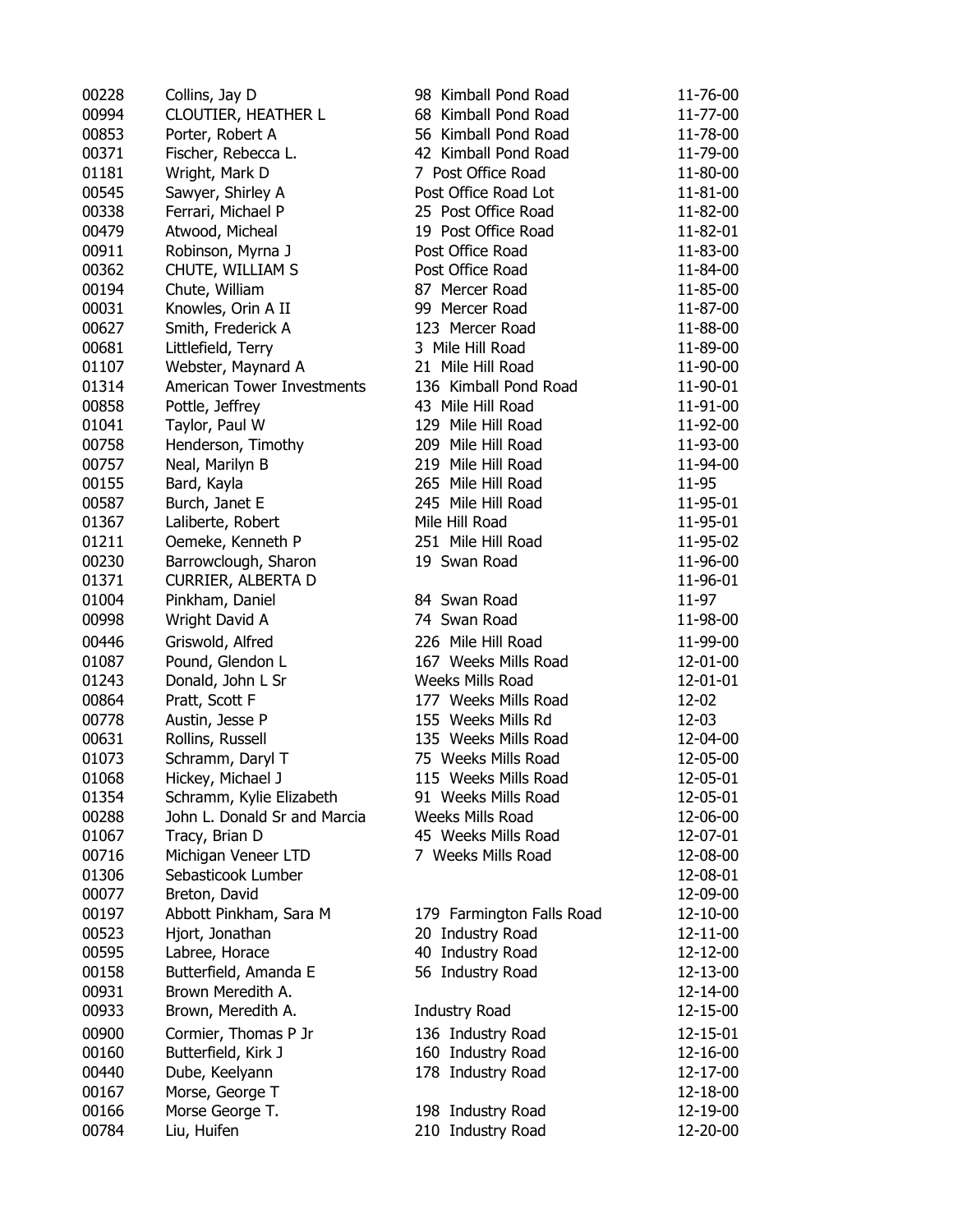| 01071 | Tracy, Abbie                    | 236 Industry Road     | 12-21-00  |
|-------|---------------------------------|-----------------------|-----------|
| 00529 | Holmes, Ronald                  | 246 Industry Road     | 12-22-00  |
| 01097 | Waterhouse, Donald              | 260 Industry Road     | 12-23-00  |
| 00610 | Landford, Frank W               | <b>Industry Road</b>  | 12-24     |
| 00740 | Flyer, Charles E                | 312 Industry Road     | 12-26     |
| 00020 | Allen, Clyde                    | 14 Jersey Ave         | $12 - 27$ |
| 00021 | Allen, Derek                    | 339 Industry Road     | 12-27-01  |
| 00134 | Browning, Timothy               | 285 Industry Road     | 12-28     |
| 00019 | Allen, Clyde                    | 261 Industry Road     | 12-29     |
| 00978 | Simmons, Michael G              | 249 Industry Road     | 12-30     |
| 00168 | Butterfield, Kirk J             | 235 Industry Road     | 12-31     |
| 00161 | Butterfield, Kirk J             | <b>Industry Road</b>  | 12-32     |
| 00159 | Butterfield, Jonathan C         | 197 Industry Road     | 12-32-01  |
| 00106 | Parker, Kati M                  | 179 Industry Road     | $12 - 33$ |
| 00932 | Brown, Meredith A               | 93 Industry Road      | 12-34     |
| 00176 | Butterfield, Kirk J             | 71 Industry Road      | 12-35     |
| 00157 | Butterfield Family Irrev. Trust | 55 Industry Road      | 12-36     |
| 00156 | Butterfield Family Irrev. Trust |                       | 12-37     |
| 00151 | Butterfield, Amanda E           | 43 Industry Road      | 12-37-01  |
| 01274 | Weatherby, Kate                 | 74 Starks Road        | 12-38     |
| 01178 | Brisard, Robert A               | 82 Starks Road        | 12-39     |
| 00770 | New Sharon, Town of             |                       | 12-40     |
| 00049 | Basile, Robert J                | 168 Starks Road       | 12-41     |
| 00375 | White, Marvin L                 | 210 Starks Road       | 12-42     |
| 00010 | Henderson, Thomas               | 228 Starks Road       | 12-43     |
| 00009 |                                 | 236 Starks Road       | 12-44     |
|       | Adams, Robert L                 |                       |           |
| 00818 | Perkins, Lloyd W                | <b>Starks Road</b>    | 12-45     |
| 00011 | Adams, Robert W                 | 312 Starks Road       | 12-46     |
| 00644 | Log-Land Corp.                  |                       | 12-47     |
| 00973 | Sheridan, Joyce                 | 346 Starks Road       | 12-48     |
| 00212 | Buxton, Meghan C                | 370 Starks Road       | 12-49     |
| 00023 | Finnegan, Mary Beth             | 380 Starks Road       | 12-50     |
| 00983 | Sinclair, Milton W              |                       | 12-51     |
| 00732 | Moody, Clement L                | 66 Glenn Harris Road  | 12-51-01  |
| 00475 | Laverdiere, Richard R           | 133 Glenn Harris Road | 12-52     |
| 00505 | Zaikarite, Matthew              |                       | 12-53     |
| 01287 | Miller Robert                   | 80 Glenn Harris Road  | 12-53-02  |
| 00672 | Wheeler, Ivory A                | 45 Glenn Harris Road  | 12-54     |
| 01327 | Wynn, Michelle R                |                       | 12-54-01  |
| 01040 | Eldridge, Kelly                 | 403 Starks Road       | 12-55     |
| 00024 | McCabe, Barry                   |                       | 12-56     |
| 00984 | Sinclair, Milton W              | 319 Starks Road       | $12 - 57$ |
| 01046 | Lilja, Cynthia A                | 363 Starks Road       | 12-57-01  |
| 00013 | Adams, Robert W                 | <b>Starks Road</b>    | 12-58     |
| 00930 | White, Marvin                   |                       | 12-59     |
| 01315 | New Sharon, Town of (old        |                       | 12-59-01  |
| 00374 | White, Marvin                   |                       | 12-60     |
| 00444 | Greenough, James F              | 169 Starks Road       | 12-61     |
| 00919 | Gould, Agnes W                  | 183 Starks Road       | 12-61-01  |
| 00670 | Redding, Dana E                 | 153 Starks Road       | 12-62     |
| 00683 | McAllian-Ayinde, Patricia A     | 165 Starks Road       | 12-62-01  |
| 00578 | Kennelly, Steven S              | <b>Starks Road</b>    | 12-63     |
| 00376 | Fitch, James H Jr               | 151 Starks Road       | 12-64     |
| 01179 | Brisard, Robert A               |                       | 12-65     |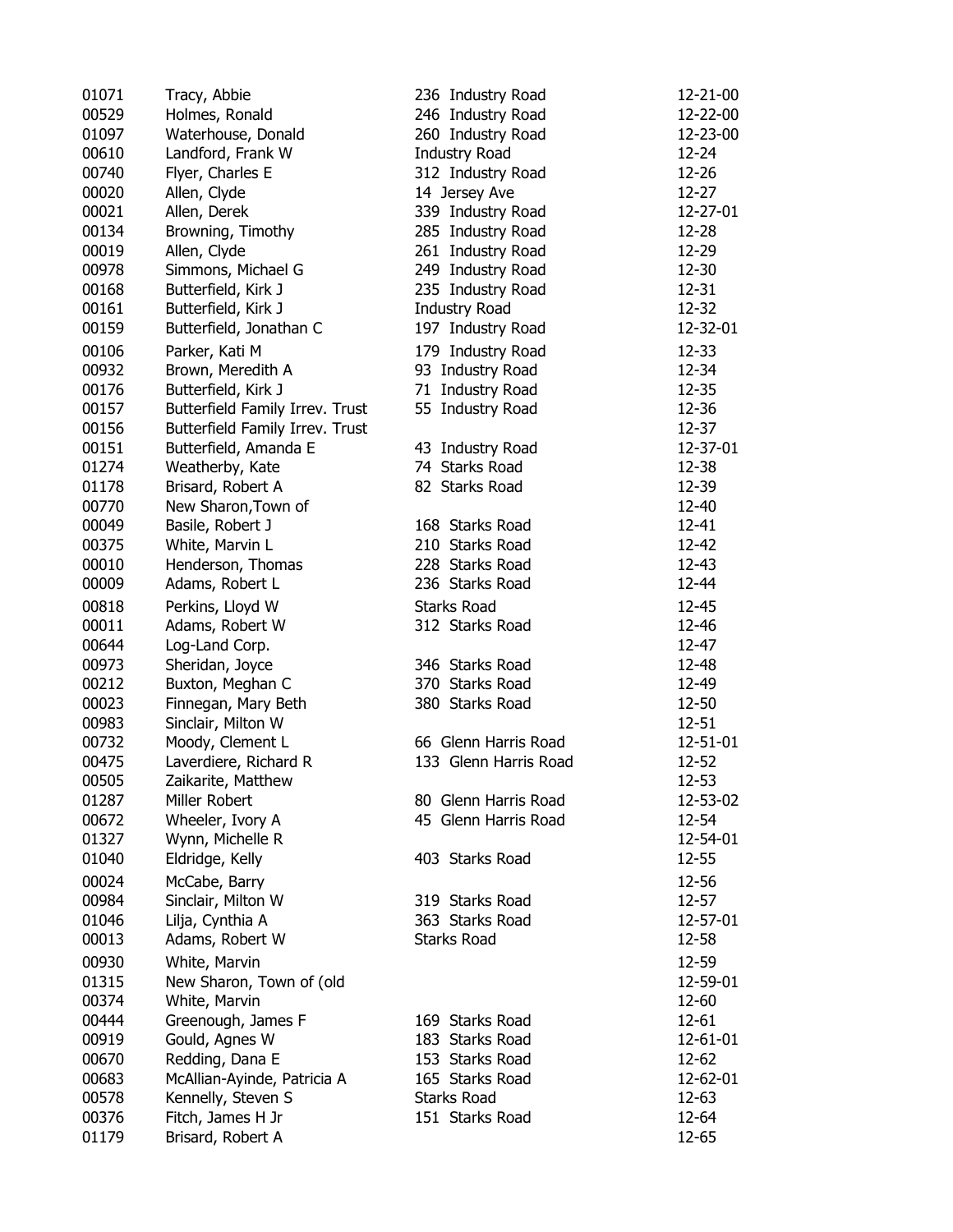| 00480 | Pooler, Roger E Jr            | 257 Main Street      | 12-67     |
|-------|-------------------------------|----------------------|-----------|
| 00369 | Caldwell, Caroleen C          | 263 Main Street      | 12-68     |
| 01018 | State of Maine (Muddy Brook   |                      | 12-69     |
| 00772 | New Sharon, Ditzler Library   |                      | 12-70     |
| 00336 | McCormick, Rose Mary          | 198 Lane Road        | 12-72     |
| 00491 | Dube Environmental            | Lane Road            | 12-73     |
| 00497 | Weber, Brian M                | 110 Lane Road        | 12-74     |
| 00499 | Harrison, Edmund              | 104 Lane Road        | 12-75     |
| 01155 | JENKS, JEFFREY W              | 90 Lane Road         | 12-76     |
| 01014 | Stanley, Jessica              | 82 Lane Road         | 12-77     |
| 00232 | Curtiss, James R              | 78 Lane Road         | 12-77-01  |
|       |                               |                      |           |
| 00514 | Hendrickson, Victoria Leslie  | 103 Flagg Road       | 12-78     |
| 00445 | Fairbanks, Michael D          |                      | 12-79 & 8 |
| 00739 | Bannerman, Tamara J           | Flagg Road           | 12-80     |
| 01019 | State of Maine (Muddy Brook   |                      | 12-82     |
| 00290 | John L Donald Sr. and Marcia  | 219 Weeks Mills Road | 13-01     |
| 01069 | John L Donald Sr. and Marcia  | 227 Weeks Mills Road | 13-01-01  |
| 00298 | Brackett, Tracy A             | 12 Cunningham Road   | 13-02     |
| 00557 | Brackett, Tracy A             | 24 Cunningham Road   | 13-02-01  |
| 00186 | Charles, Thomas T             |                      | 13-03     |
| 00187 | Charles, Thomas T             | 76 Cunningham Road   | 13-04     |
| 00191 | Chretien, Russell J           | Cunningham Road      | 13-05     |
| 00415 | Harris, Cody B.               | 85 Cemetery Road     | 13-06     |
| 00414 | Harris, Cody B.               |                      | 13-07     |
| 00910 | Kimmick, Edith M              | 69 Cemetery Road     | 13-08     |
| 01162 | Dapolito, Robert J            | Hovey Road           | 13-09     |
| 00180 | Saraiva, Robin A              | 65 Muddy Brook Road  | $13 - 10$ |
| 00786 | Nightingale, Randall S        | 43 Muddy Brook Road  | $13 - 11$ |
| 00241 | Daggett, Travis               | Off Muddy Brook Rd   | $13 - 12$ |
| 00237 | Daggett, Terrance B           | Muddy Brook Road     | $13 - 13$ |
| 00927 | Daggett, Terrance B           | 39 Muddy Brook Road  | $13 - 14$ |
| 00238 | DAGGETT, TERRANCE B           | 17 Muddy Brook Road  | $13 - 15$ |
| 00600 | Ladies Aid Lot                |                      | $13 - 16$ |
| 01111 | Weeks Mills Baptist Church    | 20 Cemetery Road     | $13 - 17$ |
| 00236 | Daggett, Arnold               | 32 Cemetery Road     | $13 - 18$ |
| 01037 | Packard, Kevin                | 84 Cemetery Road     | $13 - 19$ |
| 01281 | Packard, Kevin                |                      | 13-19-01  |
| 00913 | Roche, James                  |                      | 13-20     |
| 00593 | Kump, Anna M                  | 53 Cunningham Road   | $13 - 21$ |
| 00296 | Brackett, Tracy A             | 364 Industry Road    | $13 - 22$ |
| 00219 | Cox, John E                   | <b>Industry Road</b> | $13 - 23$ |
| 00213 | Cox, John E. (trailer lot)    | 434 Industry Road    | 13-23-01  |
| 00602 | Alvaranga, Ronaldo J          | <b>Industry Road</b> | 13-24     |
| 01275 | Thompson, Odlin P II          | 588 Industry Road    | 13-24-01  |
|       |                               |                      |           |
| 01302 | Chassie, Wynona Y             | 470 Industry Road    | 13-24-02  |
| 00502 | Hart, Milton                  | 486 Industry Road    | $13 - 25$ |
| 00048 | Selley, G. Michael J. (trust) | 512 Industry Road    | 13-25-01  |
| 00325 | LUCHINI, EDWARD R             | 524 Industry Road    | 13-26     |
| 00326 | Evans, John H                 |                      | 13-27     |
| 00347 | Evans, John H                 | 552 Industry Road    | 13-28     |
| 00826 | Phillips, Albert              | 620 Industry Road    | 13-29     |
| 00827 | Phillips, Albert              | <b>Industry Road</b> | 13-30     |
| 00027 | Almy, Eileen T                | 551 Industry Road    | 13-31     |
| 00028 | Almy, John B                  | <b>Industry Road</b> | 13-32     |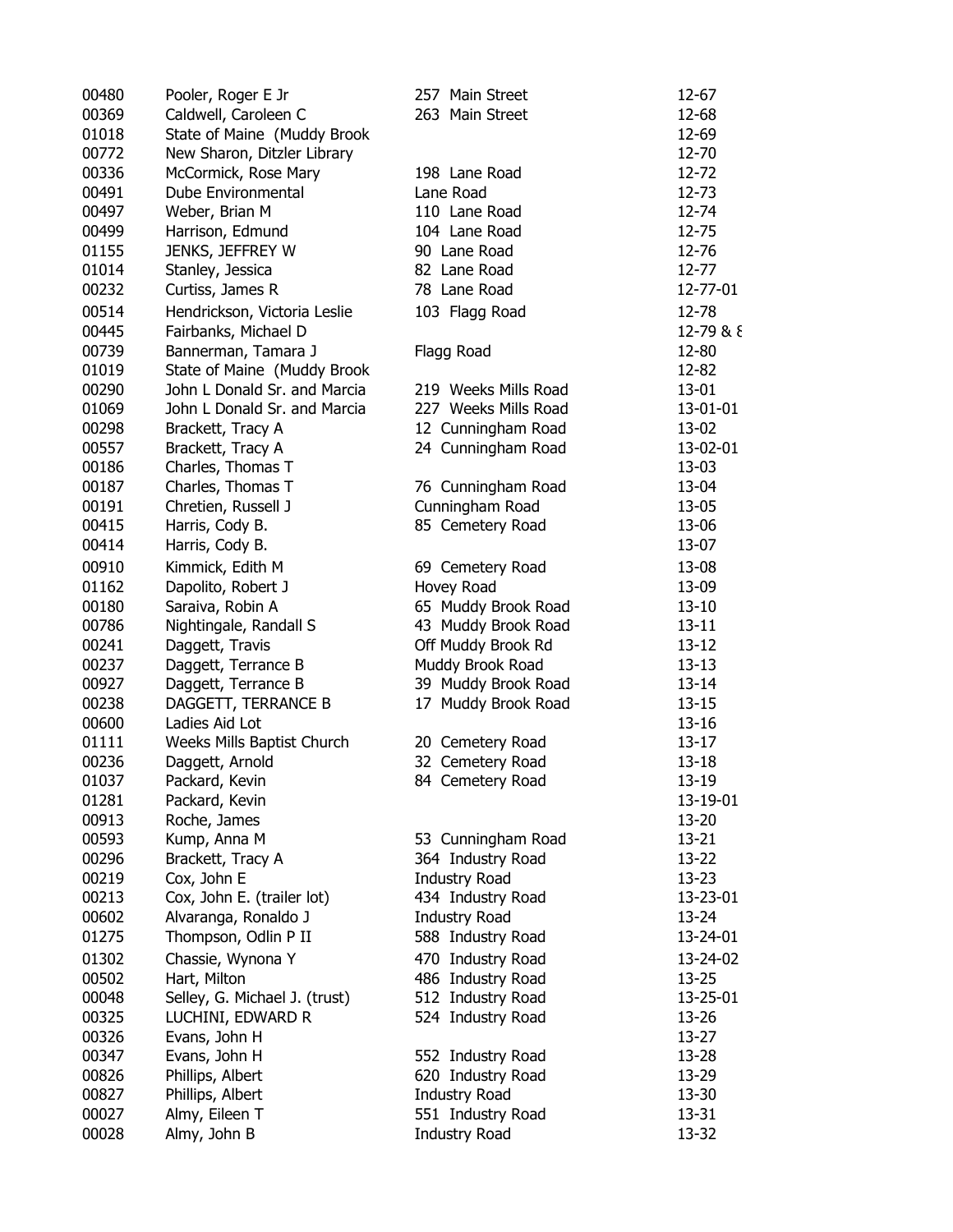| 01276 | Almy, Justin               |                           | 13-32-01  |
|-------|----------------------------|---------------------------|-----------|
| 00276 | DesRoches, Aimee           | 545 Industry Road         | 13-33     |
| 00277 | Martineau, Vivianne        | 523 Industry Road         | 13-33-01  |
| 00535 | Hooper, Paul R             | 469 Industry Road         | 13-34     |
| 00637 | Lidstone, Timothy R        |                           | $13 - 35$ |
| 00218 | Cox, John E                | 399 Industry Road         | 13-36     |
| 00045 | Baker, Tammy               | Jersey Ave                | $13 - 37$ |
| 00044 | Everett, Leslie R Jr       | 36 Jersey Ave             | 13-37-01  |
| 00902 | Richards, Robert S         | 76 Jersey Ave             | 13-38     |
| 01101 | Webb, Carol J              | 142 Jersey Ave            | 13-39     |
| 00696 | Kelly, Ian B               |                           | 13-40     |
| 00800 | Otto, Adelaide             | 204 Jersey Ave            | 13-41     |
| 00951 | Senter, Richard W          |                           | $13 - 43$ |
| 00964 | Senter, Richard W          |                           | 13-44     |
| 00425 | Gomes, Stephen F           | <b>Stones Corner Road</b> | 13-45     |
| 00949 | Senter, Richard W          |                           | 13-46     |
| 00958 | Senter, Richard W          |                           | 13-47     |
| 00953 | Senter, Richard W          |                           | 13-48     |
| 00956 | Senter, Richard W          |                           | 13-49     |
| 00703 | MCSHANE, JOSEPH D          | 384 Beans Corner Road     | 13-50-00  |
| 00528 | Holderried, Wayne A        | 331 Beans Corner Road     | 13-51     |
| 00524 | Hjort, Jonathan            |                           | 13-52     |
| 00525 | Hjort, Jonathan R          | 311 Beans Corner Road     | $13 - 53$ |
| 01021 | Hjort, Jonathan R          | 303 Beans Corner Road     | 13-53-01  |
| 00686 | Maynard, Zebulon J         | 352 Beans Corner Road     | 13-54     |
| 00436 | Maynard, Nathanael         | 356 Beans Corner Road     | 13-54-01  |
| 00730 | Miles, Ronald A            | 100 Grant Valley Road     | $13 - 55$ |
| 00799 | Otto, Adelaide             |                           | 13-56     |
| 00619 | Bergeron, Timothy          | 205 Jersey Ave            | 13-57     |
| 00726 | Mooar, Anthony E           | 151 Jersey Ave            | 13-58     |
| 00728 | Mooar, Anthony E           | 151 Jersey Ave            | 13-58-01  |
| 00837 | Flagg, Douglas P           |                           | 13-59     |
| 00581 | Kimmick, Edith M           | 89 Jersey Ave             | 13-61     |
| 00901 | Richards, Robert Stevens   |                           | 13-64     |
| 01288 | Simpson, Katrina A         | Jersey Ave                | 13-64-01  |
| 00903 | Simpson, Katrina A         | 33 Jersey Avenue          | 13-68     |
| 00727 | Mooar, Anthony E           |                           | 13-69     |
| 01114 | Weese, John                | 102 114 Glenn Harris Road | 13-70     |
| 00162 | Buzzell, Bruce A           |                           | 13-71     |
| 00139 | Buckley, Kathleen E        | Glenn Harris Road         | 13-72     |
| 00234 | Cushing, James J           |                           | 13-73     |
| 00233 | Cushing, James J           | 212 Glenn Harris Road     | 13-73-01  |
| 00391 | Francis, Donald A          | 230 Glenn Harris Road     | 13-74     |
| 00190 | Chretien, Gary L           | 272 Glenn Harris Road     | 13-75     |
| 01152 | Wing, Shawn R              | 868 Industry Road         | 14-01     |
| 00909 | Robbins, Roger H           | 926 Industry Road         | 14-01-01  |
| 01297 | Robbins, Roger II          | 916 Industry Road         | 14-01-02  |
| 00798 | Place, Ronald K.           | Howes Road                | 14-02     |
| 00880 | Rankin, Mary L             | 842 Industry Road         | 14-02-01  |
| 00894 | McIntire, Timothy R        |                           | 14-03     |
| 01045 | Therrien, Paul L           | 60 Howes Road             | 14-03-01  |
| 00763 | Sparks, Rodney J           | 794 Industry Road         | 14-04     |
| 01221 | Rodney J. Sparks, Trustee, |                           | 14-04-01  |
| 01333 | Sparks, Rodney J           | 784 Industry Road         | 14-04-02  |
|       |                            |                           |           |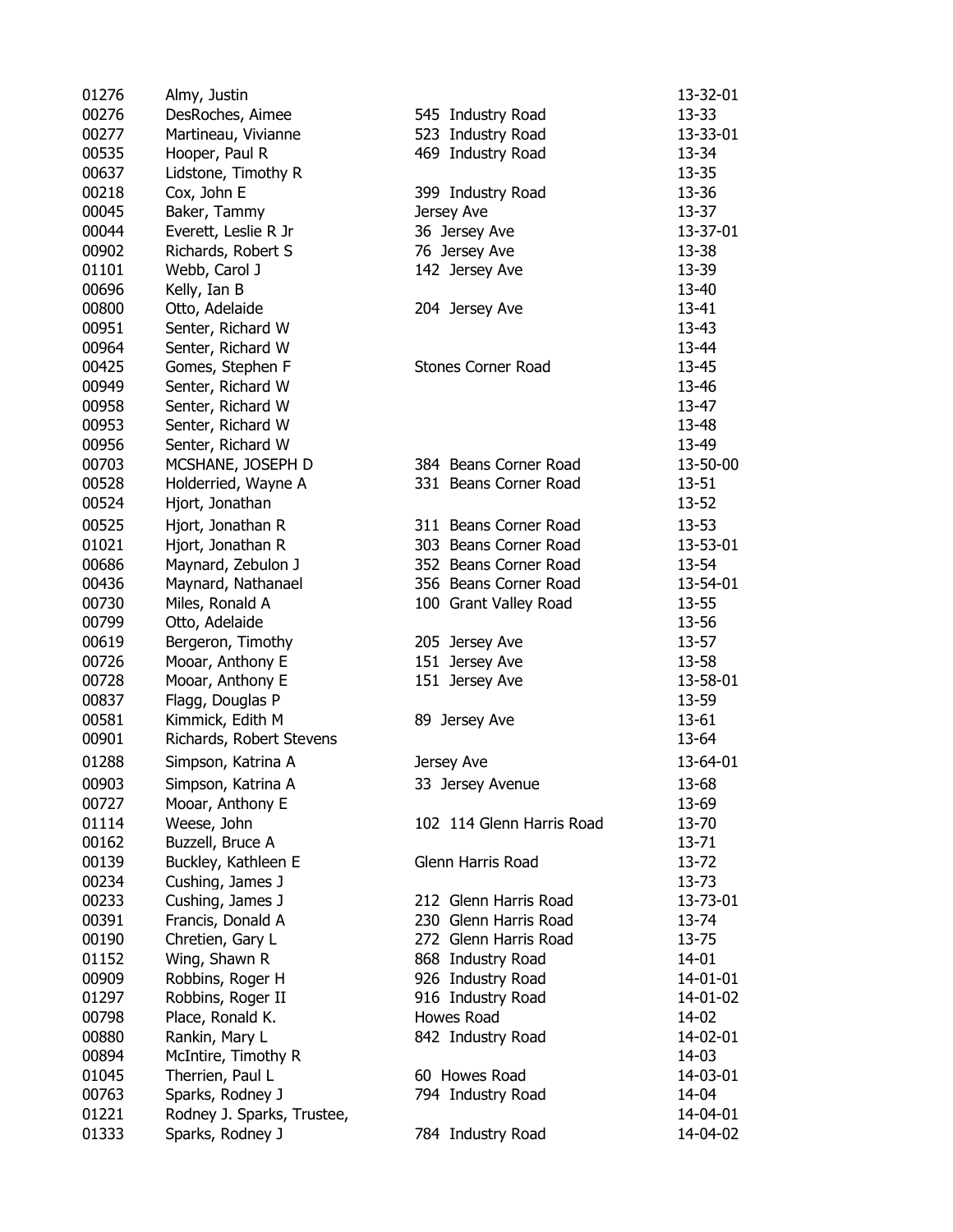| 00816 | Perkins, Edwin C. & Natalie A. | 5 Hovey Road               | 14-05          |
|-------|--------------------------------|----------------------------|----------------|
| 00652 | MacHenry, David                | 29 Hovey Road              | 14-06          |
| 00717 | DeRaspe, Joshua                | 3 Prince Road              | 14-07          |
| 00331 | Eleanor Ltd, Trustee Prince    | 31 Prince Road             | 14-08          |
| 00385 | Fleming, James                 | 130 Hovey Road             | 14-09          |
| 00626 | Lemieux, Matthew V             | 100 Hovey Road             | $14 - 10$      |
| 00179 | Phillips, Christopher A        | 88 Hovey Road              | 14-10-01       |
| 00089 | Lynch, Shari A                 | 72 Hovey Road              | 14-10-02       |
| 01086 | Vanderhoff, William II         | 48 Hovey Road              | $14 - 11$      |
| 00333 | Eleanor, Ltd.                  | 644 Industry Road          | $14 - 12$      |
| 01093 | McCourt, Dennis W              | 727 INDUSTRY ROAD          | $14 - 13$      |
| 00820 | Peterson, George J             |                            | $14 - 14$      |
| 00828 | Millett, Gwendolyn A           | 705 Industry Road          | $14 - 15$      |
| 00174 | Capurso, Giovanni and Anna     | 695 Industry Road          | $14 - 16$      |
| 00217 | Gordon, Joseph                 | 687 Industry Road          | 14-17          |
| 00216 | Donnell, Jason Alan            | 679 INDUSTRY ROAD          | 14-18          |
| 00537 | Schofield Andrew A.            | <b>Industry Road</b>       | 14-19          |
| 00961 | Senter, Richard W              |                            | 14-20          |
| 00954 | Senter, Richard W              |                            | 14-21          |
| 00950 | Senter, Richard W              |                            | 14-22          |
| 00962 |                                |                            |                |
|       | Senter, Richard W              |                            | 14-23<br>14-24 |
| 00966 | Senter, Richard W              |                            |                |
| 00963 | Senter, Richard W              |                            | 14-25          |
| 00957 | Laforge, Racheal N             | 128 Bassett Road           | 14-26          |
| 00173 | Capurso, Giovanni              |                            | 14-27          |
| 00625 | PEASLEE, DEBORAH J             | 751 Industry Road          | 14-28          |
| 00879 | Rankin, Joseph N               | 819 Industry Road          | 14-28-01       |
| 00464 | Hamlin, Dean F                 | 767 Industry Road          | 14-28-02       |
| 00646 | Life Enrichment Advancing      | 777 Industry Road          | 14-28-03       |
| 00648 | Starke, Cory T                 | Industry Road              | 14-28-04       |
| 00881 | Rankin, Joseph N               | <b>Industry Road</b>       | 14-29          |
| 00967 | Senter, Richard D              |                            | 14-30          |
| 00974 | Shurtleff, Daniel R            | 925 Industry Road          | 14-31          |
| 00448 | Grover, Douglas A              |                            | 14-32          |
| 00531 | Truong, Jessica                | <b>Butterfield Road</b>    | 14-33          |
| 01024 | Stultz, Vicki E                | 137 Butterfield Road       | 14-34          |
| 00699 | Venter, John R JR              |                            | 14-35          |
| 00530 | Thomas, Jason                  |                            | 14-36          |
| 00304 | Milliord, Zachary L            |                            | 14-37          |
| 00959 | Senter, Richard W              |                            | 14-38          |
| 00305 | Milliord, Bruce D              |                            | 14-39          |
| 00965 | Senter, Richard W              |                            | 14-40          |
| 00952 | Senter, Richard W              |                            | 14-41          |
| 00955 | Senter, Richard W              |                            | 14-42          |
| 00960 | Senter, Richard W              |                            | 14-43          |
| 00700 | McShane, Kevin                 |                            | 14-44          |
| 00675 | Hjort, Jonathan R              | 446 Beans Corner Road      | 14-45          |
| 00702 | Tracy, Virgil                  | Beans Corner Rd(end of Rd) | 14-46          |
| 00701 | Tracy, Virgil                  | Beans Corner Rd(end of Rd) | 14-47          |
| 01307 | Schott, Karen L                |                            | 14-47-01       |
| 00658 | Wright, Wayne                  | 59 Gilmore Road            | 14-48          |
| 00064 | Benoit Family Lands, LLC       |                            | 14-49          |
| 00657 | Mann, James N                  |                            | 14-50          |
| 00066 | Benoit Family Lands, LLC       |                            | 14-51          |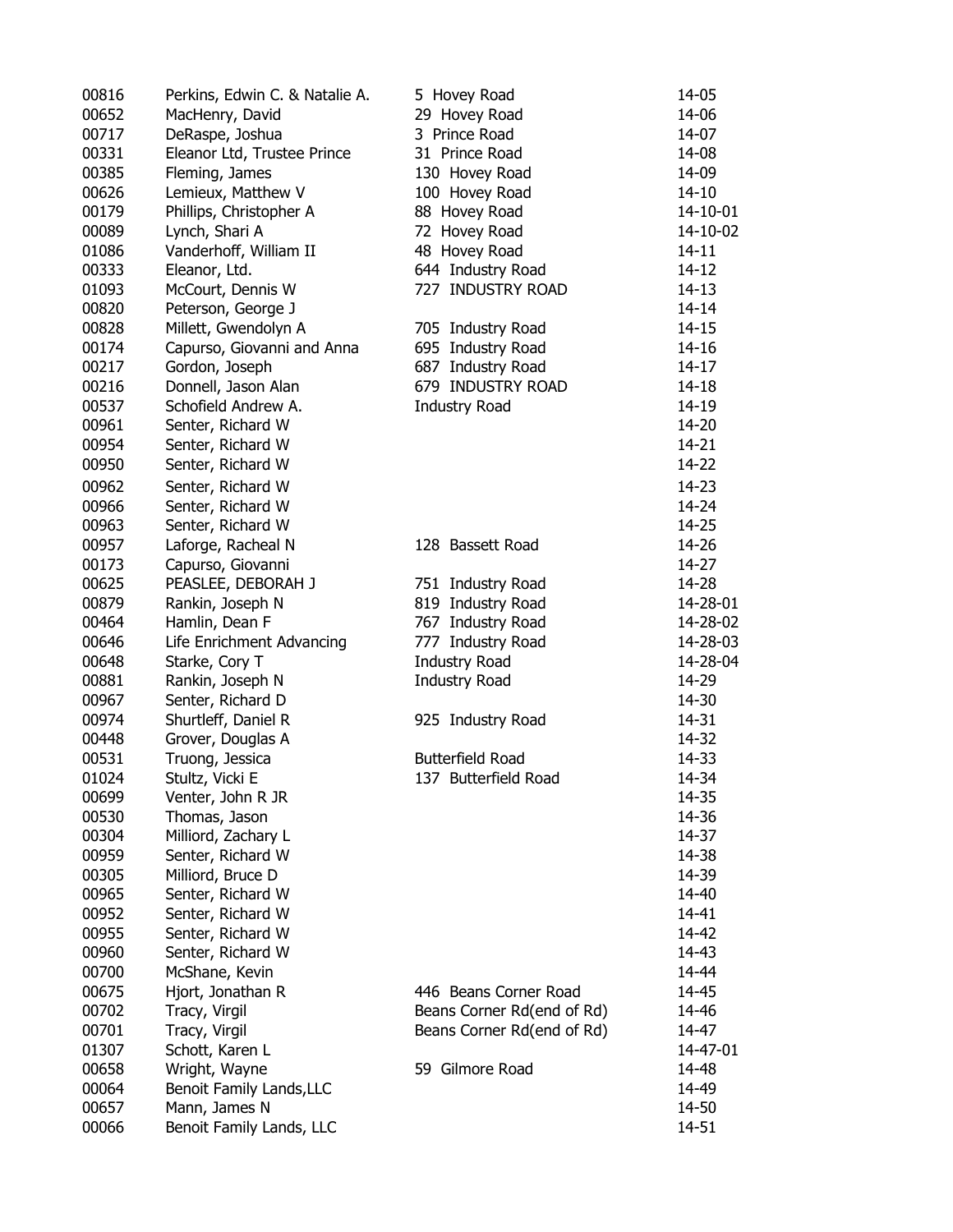| 00568 | Benoit, Lucien              |                           | 14-52          |
|-------|-----------------------------|---------------------------|----------------|
| 00698 | Kleppinger, Maria           |                           | 14-53          |
| 00065 | Nash, Daniel                |                           | 14-54          |
| 01039 | Nash, Daniel                | 483 Beans Corner Road     | 14-55          |
| 00149 | Burnell, Ruth Joy Trustee   | 465 Beans Corner Road     | 14-56          |
| 00418 | Niskach, Lauren             | 453 Beans Corner Road     | 14-57          |
| 01092 | Vincent, Edward B           | 423 Beans Corner Road     | 14-57-01       |
| 01017 | State of Maine (McIntire    |                           | 15-01          |
| 00283 | State of Maine (N. McIntier |                           | 16-01          |
| 00808 | Payne, Elizabeth A          | York Hill Road            | 16-03          |
| 00744 | Murch, Arthur               | 267 York Hill Road        | 16-04-00       |
| 00746 | American Tower Investments  | York HIII Road            | 16-04-01       |
| 01316 | Verizon Wireless            |                           | 16-04-02       |
| 01366 | Decker, Jr, Stephan M.      | 262 York Hill Road        | 16-04-03       |
| 00638 | Linkletter Timberlands LLC  |                           | 16-05          |
| 00550 | Hussey, Peter G             |                           | 16-05-01       |
| 00551 | Hussey, Peter G             |                           | 16-06          |
| 01139 | Whittemore, Nicholas        |                           | 16-07          |
| 01135 | Whittemore, Nicholas        |                           | 16-08          |
| 00795 | Ohlsson, Ruth and Wilhelm,  |                           | 16-09          |
| 00741 | Mosher, Paris               | 599 Mile Hill Road        | $16 - 10$      |
| 00469 | Bragg, Richard              |                           | $16 - 11$      |
| 00836 | DURRELL, BRADLEY J          | 667 Mile Hill Road        | $16 - 11 - 01$ |
| 01298 | Tuttle, Alexander J Jr      | 681 Mile Hill Road        | 16-11-02       |
| 01299 | Biegon, Perry Jon           |                           | 16-11-03       |
| 00349 | Daggett, Patrick L          | 739 Mile Hill Road        | $16 - 12$      |
| 00240 | Daggett, Patrick L.         | 749 Mile Hill Road        | $16 - 13$      |
| 00235 | Chamberland Roy K.          | 767 Mile Hill Road        | $16 - 14$      |
| 00783 | Nichols, Scott R            | 777 Mile Hill Road        | $16 - 15$      |
| 00997 | Guppy, Christopher J        | 791 Mile Hill Road        | $16 - 16$      |
| 00354 | Fairbanks, Michael D        | 23 Roxy Rand Road         | 16-18 and      |
| 00317 | Duplacy, Ronald C           | 49 Roxy Rand Road         | $16 - 19$      |
| 01132 | Whittemore, Nicholas        |                           | $16 - 20$      |
| 01142 | Whittemore, Nicholas        |                           | $16 - 21$      |
| 00846 | Whittemore, Nicholas        |                           | 16-22          |
| 01140 | Whittemore, Nicholas        |                           | 16-23          |
| 00889 | Reise, Jeffrey A            |                           | $16 - 24$      |
| 01137 | Whittemore, Nicholas        | 76 Roxy Rand Road         | $16 - 25$      |
| 01133 | Whittemore, Nicholas        |                           | 16-26          |
| 00085 | Blood, Charles              |                           | 16-27          |
| 00130 | BROWN, DAWN L               | 90 Mountain Road          | 16-28          |
| 00129 | BROWN, DAWN L.              |                           | 16-29          |
| 00398 | Feegel, Raymond             | HAMPSHIRE HILL ROAD       | 16-30          |
| 01247 | Sunset View, Inc.           |                           | 16-30-01       |
| 01248 | Osgood, Zachary R           | 113 Hampshire Hill Road   | 16-30-02       |
| 01249 | Sunset View, Inc.           |                           | 16-30-03       |
| 01250 | Sunset View, Inc.           |                           | 16-30-04       |
| 01251 | Sunset View, Inc.           | Hampshire Hill Road       | 16-30-05       |
| 01252 | Pittenger, Debbie A         | 161 Hampshire Hill Road   | 16-30-06       |
| 01253 | Conrad, Brittany L          | Hampshire Hill Road       | 16-30-07       |
| 01254 | Sobestanovich, John         | 183 Hampshire Hill Road   | 16-30-08       |
| 01255 | Sunset View, Inc.           |                           | 16-30-09       |
| 01256 | Feegel, Raymond E           |                           | 16-30-10       |
| 01257 | DiBeradino Kathryn          | Hampshire Ridge Subdvison | 16-30-11       |
|       |                             |                           |                |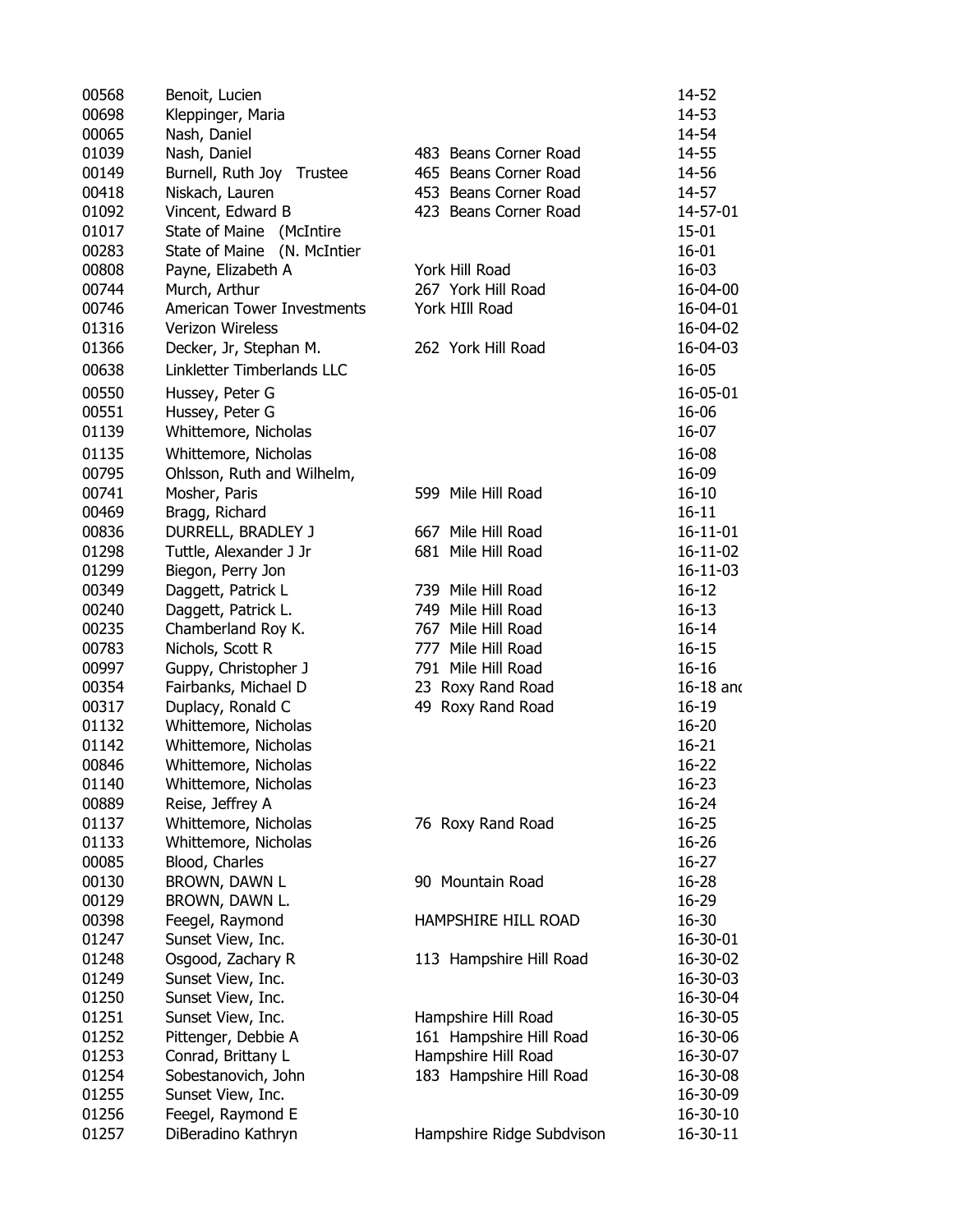| 16-30-12             |
|----------------------|
| 16-30-13             |
| 16-30-14             |
| 16-31                |
| 16-32                |
| 16-33                |
| 16-34                |
| 16-35                |
| 16-36                |
| 16-36-01             |
| 16-36-02             |
| 17-01                |
| 17-01-01             |
| 17-01-02             |
| 17-02                |
| 17-02-01             |
| 17-03                |
| 17-04                |
| 17-05                |
| 17-06                |
| 17-07                |
| 17-08                |
| 17-09                |
| $17 - 10$            |
| $17 - 11$            |
| $17 - 12$            |
| $17 - 13$            |
| $17 - 14$            |
| $17 - 15$            |
| $17 - 16$            |
| $17-17$              |
| 17-19                |
| 17-20                |
| $17 - 21$            |
| 17-22                |
| 17-23                |
| 17-24                |
| 17-25                |
| 17-26                |
| 17-27                |
| 17-27-01             |
| 17-28                |
| 17-29                |
| 17-30<br>17-31       |
| 17-31-01             |
|                      |
|                      |
| 17-32-01             |
| 17-33                |
| 17-35                |
| 17-35-01             |
| 17-35-02<br>17-35-03 |
|                      |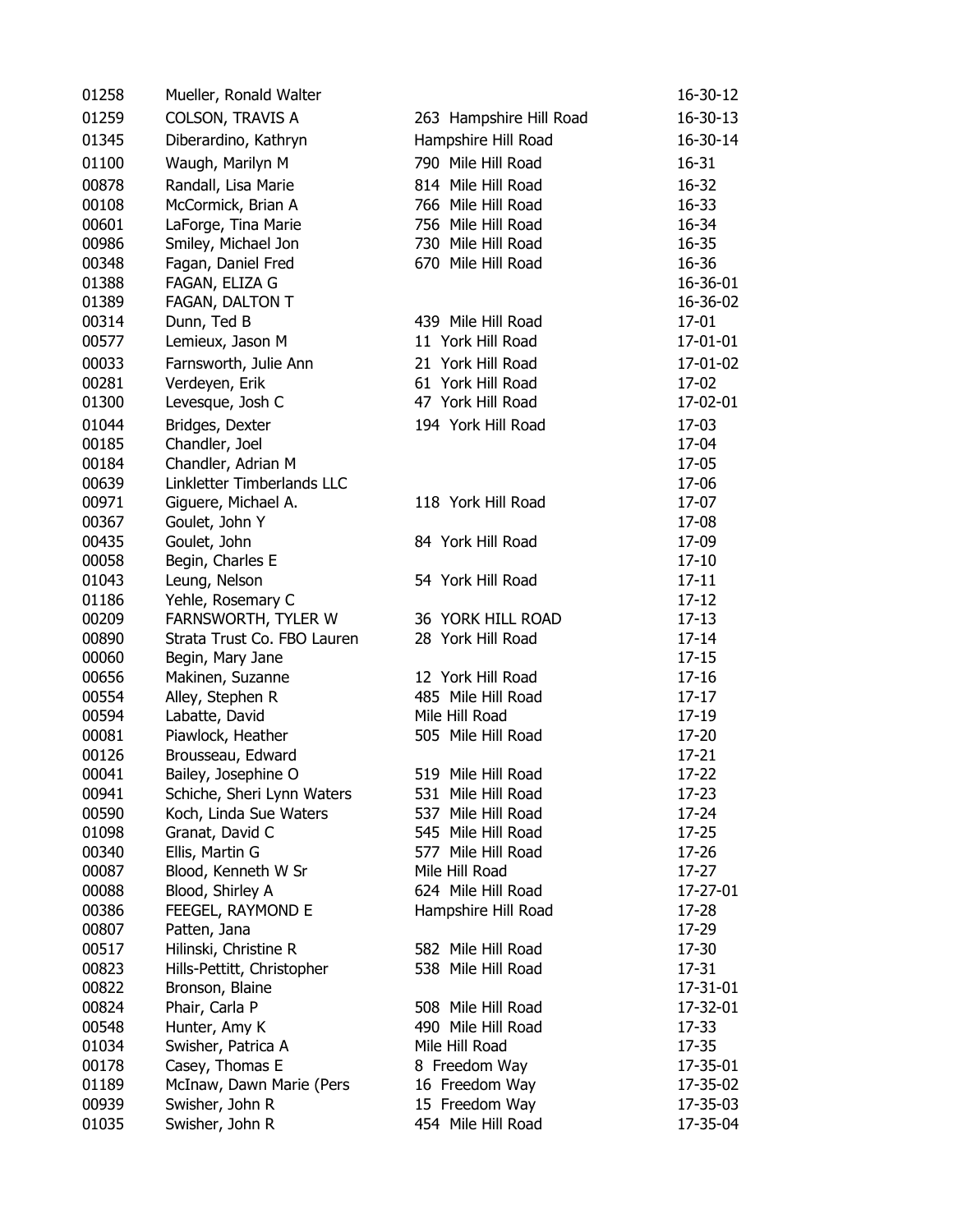| 01036 | Swisher, John R               | Mile Hill Road        | 17-35-05  |
|-------|-------------------------------|-----------------------|-----------|
| 00059 | Jones-Begin, Lindsay E M      | Mile Hill Road        | 17-35-07  |
| 00664 | Martin, Brett J               |                       | 17-36     |
| 00553 | Casey, Thomas E               | 6 Freedom Way         | 17-37     |
| 00501 | Carrier, Jason J              |                       | 17-38     |
| 00500 | Carrier, Jason                | Mile Hill Road        | 17-39     |
| 01184 | Letourneau, Gregory E         | 366 Mile Hill Road    | 17-40     |
| 01197 | Bryant, Jamie L               | 324 Mile Hill Road    | 17-40-01  |
| 01216 | Gillespie, Mark               | 336 Mile Hill Road    | 17-40-02  |
| 00084 | Blood, Charles                |                       | 17-41     |
| 01125 | Mckay, Christopher J          | 275 Mercer Road       | $18 - 01$ |
|       |                               | 353 Mercer Road       | 18-02     |
| 00267 | Davis, Pete J                 |                       |           |
| 00871 | Prior, Stanley C              | 202 Swan Road         | 18-03     |
| 01121 | Wheeler, Charles A Jr         | 395 Mercer Road       | 18-03-01  |
| 00372 | Worster, Greg                 | 473 MERCER ROAD       | 18-04     |
| 01308 | Richardson, Robert A          |                       | 18-04-01  |
| 00169 | McCarthy, Wayne R             | Mercer Road           | 18-05     |
| 00137 | Sterling Evans M & Patricia F | 1 Taylor Road         | 18-06     |
| 00402 | Gaffar, Arthur H              | <b>Taylor Road</b>    | 18-07     |
| 00409 | Bradford, Jason and Donna L.  | 364 Swan Road         | 18-08     |
| 00111 | Bradford Donna L              | 35 Taylor Road        | 18-08-01  |
| 01328 | Gaffar, Arthur H              | 364 Swan Road         | 18-08-02  |
| 00946 | Searles, Harvey Jr            | 344 Swan Road         | 18-09     |
| 00788 | Norris, Robert C              | 304 Swan Road         | 18-10     |
| 00789 | Norris, Russell               | 318 Swan Road         | 18-10-01  |
| 00243 | BREGER, MELISSA A             | 274 Swan Road         | $18 - 11$ |
| 01022 | STEVENS, TIFFANY R            | 282 Swan Road         | 18-11-01  |
| 00635 | Libby, Lorie J                |                       | 18-11-02  |
| 00245 | Sinskie, Dalene E             | 272 Swan Road         | 18-12     |
| 00299 | Draper, Diane R               |                       | $18 - 13$ |
| 01094 | Buntin, Josh B                | 238 Swan Road         | $18 - 14$ |
| 01215 | Tucker, Dwayne                | 170 Swan Road         | $18 - 15$ |
| 00017 | Alcorn, Joyce J               | 201 Swan Road         | 18-15-01  |
| 00552 | Hutchinson, Randy C Sr        | 234 Swan Road         | 18-15-02  |
| 00872 | Trask, Andrew A               | 172 Swan Road         | 18-15-03  |
| 00567 | Keith, Alan Richard           | 146 Swan Road         | 18-16     |
| 00813 | Luce, Cheryl L                | 148 Swan Road         | 18-16-01  |
| 01214 | Reis, Kathleen                | 134 Swan Road         | 18-16-02  |
| 01353 | Arnold, Jonathan              | Swan Road             | 18-16-03  |
| 01170 | Woods, Douglas E Jr           | 112 Swan Road         | 18-17     |
| 00753 | COOK, FLOYD A                 | 29 Swan Road          | 18-18     |
| 01113 | Lyon, Warren                  | 43 Swan Road          | 18-19     |
| 00870 | Caruso, Lacye                 | Swan Road             | 18-20     |
| 00061 | Nile, James W E               | 59 Swan Road          | $18 - 21$ |
| 00086 | Davis, Randall E Sr           |                       | 18-22     |
|       |                               |                       |           |
| 00534 | Hooper, Marquerit             | Swan Road             | 18-23     |
| 00536 | Hooper, Marguerit             | 111 Swan Road         | 18-24     |
| 00449 | Lyons, Tammy                  | 87 Warren Road        | $18 - 25$ |
| 01145 | Luce, James                   | 147 Swan Road         | 18-26     |
| 00050 | Brennan, Robert R             | 125 Swan Road         | 18-26-01  |
| 00617 | Lawrence, John Jr             | 175 Swan Road         | 18-27     |
| 00016 | Alcorn, Joyce J               | 201 Swan Road         | 18-28     |
| 00725 | HA, THUAN                     | Swan Road (Lazy Lane) | 18-29     |
| 00075 | Bickford, Robert O            |                       | 18-29-01  |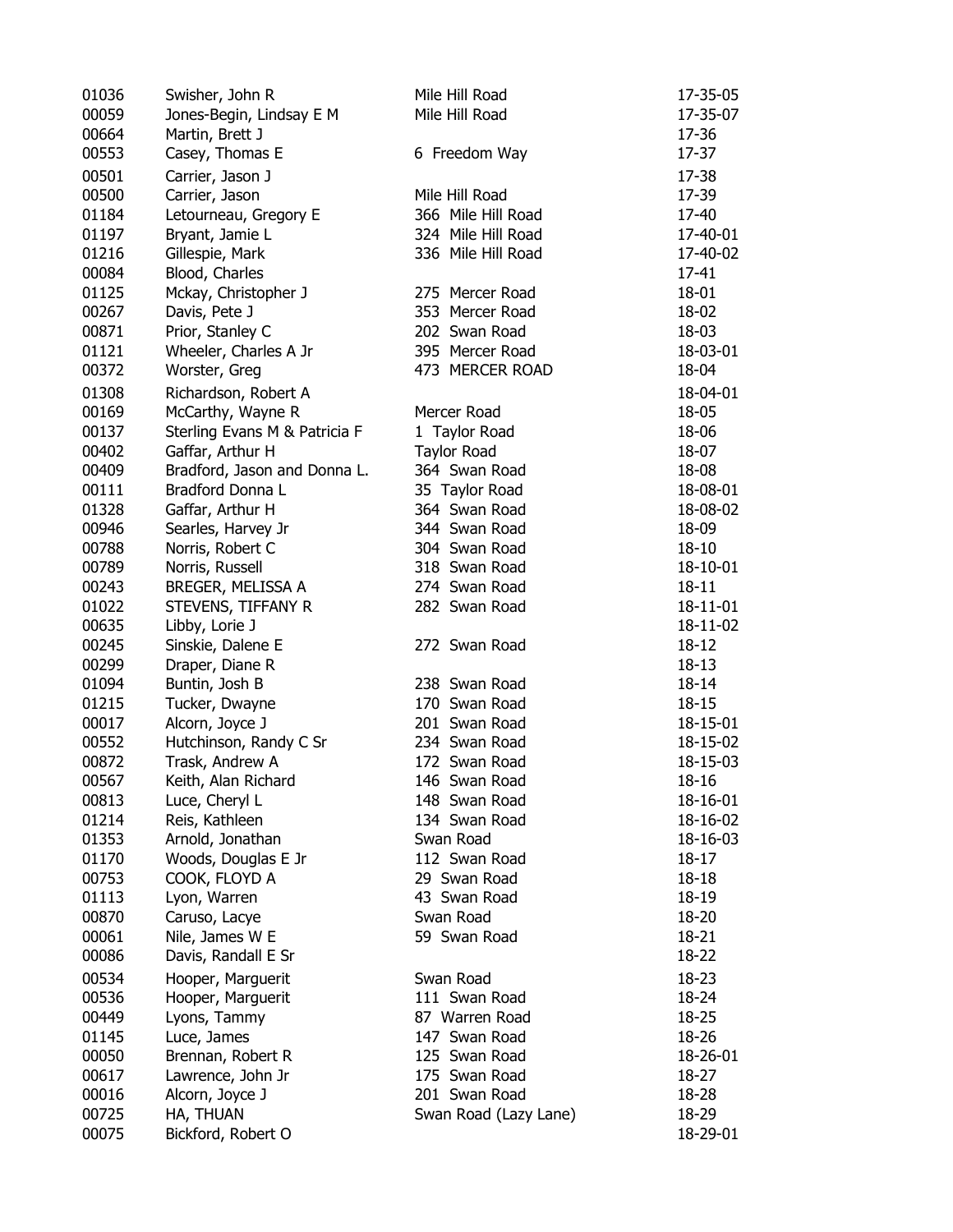| 00147 | Pollard, Sean A               | 223 Swan Road        | 18-30     |
|-------|-------------------------------|----------------------|-----------|
| 01290 | Shawkey, Dorothy              | 231 Swan Road        | 18-30-01  |
| 01182 | Burns, Brian C                |                      | 18-31     |
| 01193 | Whittier, Michelle T          | 237 Swan Road        | 18-31-01  |
| 00132 | Tracy, Virgil W               | 219 Swan Road        | 18-32     |
| 00390 | Foster, Stephen A             |                      | 18-33     |
| 00542 | Howard, Scott D               |                      | 18-35     |
| 00607 |                               |                      | 18-37     |
|       | Lambert, Dennis L             |                      | 18-38     |
| 00513 | Hebert, Kerry D               |                      |           |
| 01010 | Glidden, Justin F             | 28 Dumeny Road       | 18-39     |
| 00433 | Libby Lori J.                 | Swan Road            | 18-40     |
| 00796 | Oliver, Scott R               |                      | 18-41     |
| 00429 | Rasco, Ivy A                  | 255 Swan Road        | 18-42     |
| 01317 | Leif, Ekengren                | Swan Road-Back Lot   | 18-42-01  |
| 00947 | Seefeldt, Roy C               | 273 Swan Road        | 18-43     |
| 00273 | Johnson, Darrell              | 283 Swan Road        | 18-44     |
| 00634 | Libby, Lori J                 | 287 Swan Road        | 18-45     |
| 00198 | Richard, Corey D              | 297 Swan Road        | 18-46,47  |
| 01131 | Whittemore, Phyllis           | 313 Swan Road        | 18-48     |
| 00200 | Collins, Vicki                | 319 Swan Road        | 18-49     |
| 01053 | Gilley, Kyle A                | 325 Swan Road        | 18-50     |
| 00337 | Ellis, Darcy                  | 327 Swan Road        | 18-51     |
| 00882 | Rau, Shirley M                | 345 Swan Road        | 18-52-01  |
| 00821 | Petrie, Barbara T             | 335 Swan Road        | 18-52-02  |
| 01042 | Taylor, Ricky A               | 335B Swan Road       | 18-52-03  |
| 00210 | Corson, Gary R                | 353 Swan Road        | 18-53     |
| 00982 | Sinclair, Milton W            | 15 Glenn Harris Road | 19-01     |
| 00447 | Robbins, Katherine            | 464 Starks Road      | 19-01-01  |
| 00643 | Lochala, Zale                 | 514 Starks Road      | 19-02     |
| 00476 | Harris, Adrian                | <b>Starks Road</b>   | 19-03     |
| 00486 | Harris, Jeffery S             | 626 Starks Road      | 19-04     |
|       |                               |                      |           |
| 00866 | Hinkley, Rian                 | 715 Starks Road      | 19-05     |
| 00507 | Mihalos Revocable Trust, John | <b>Starks Road</b>   | 19-06     |
| 00559 | WILKINS, JASON A              | 20 Sandy River Road  | 19-07     |
| 01153 | Wingfield, Charles Scott      | 8 Sandy River Road   | 19-08     |
| 00755 | Natale, John                  | Sandy River Road     | 19-09     |
| 00814 | Memisevich, Edin              | Sandy River Road     | 19-10     |
| 00929 | Dau, Bruce R                  | 40 Sandy River Road  | $19 - 11$ |
| 00076 | Rackliff, Caleb               | Sandy River Road     | $19 - 12$ |
| 00666 | Martin, Norman J              | 84 Sandy River Road  | $19-13$   |
| 00667 | Martin, Norman J              | Sandy River Road     | 19-14     |
| 01023 | Storer, Jared J               | Sandy River Road     | 19-15     |
| 00047 | <b>MJBC Properties LLC</b>    | Sandy River Road     | 19-16     |
| 00275 | Demers, Paul A                | Sandy River Road     | $19 - 18$ |
| 00395 | Fraser, J.T., A.M. & C.A.     | Sandy River Road     | 19-19     |
| 00094 | Borges, Joann                 | Sandy River Road     | 19-20     |
| 00046 | Bakke, John R                 | Sandy River Road     | 19-21     |
| 00355 | Smith, Eric W                 | 67 Sandy River Road  | 19-22     |
| 00356 | SMITH, ERIC                   | Sandy River Road     | 19-23     |
| 00221 | MOSHER, TESSA L               | Sandy River Road     | 19-24     |
| 00743 | Mosher, Tessa L               | 15 Sandy River Road  | 19-25     |
| 00485 | Harris, Jeffery S             | 515 Starks Road      | 19-26     |
| 00742 | Gauthier, Lydia C             | 623 Starks Road      | 19-26-01  |
| 00488 | Harris, Jeffrey S             | 529 Starks Road      | 19-27     |
|       |                               |                      |           |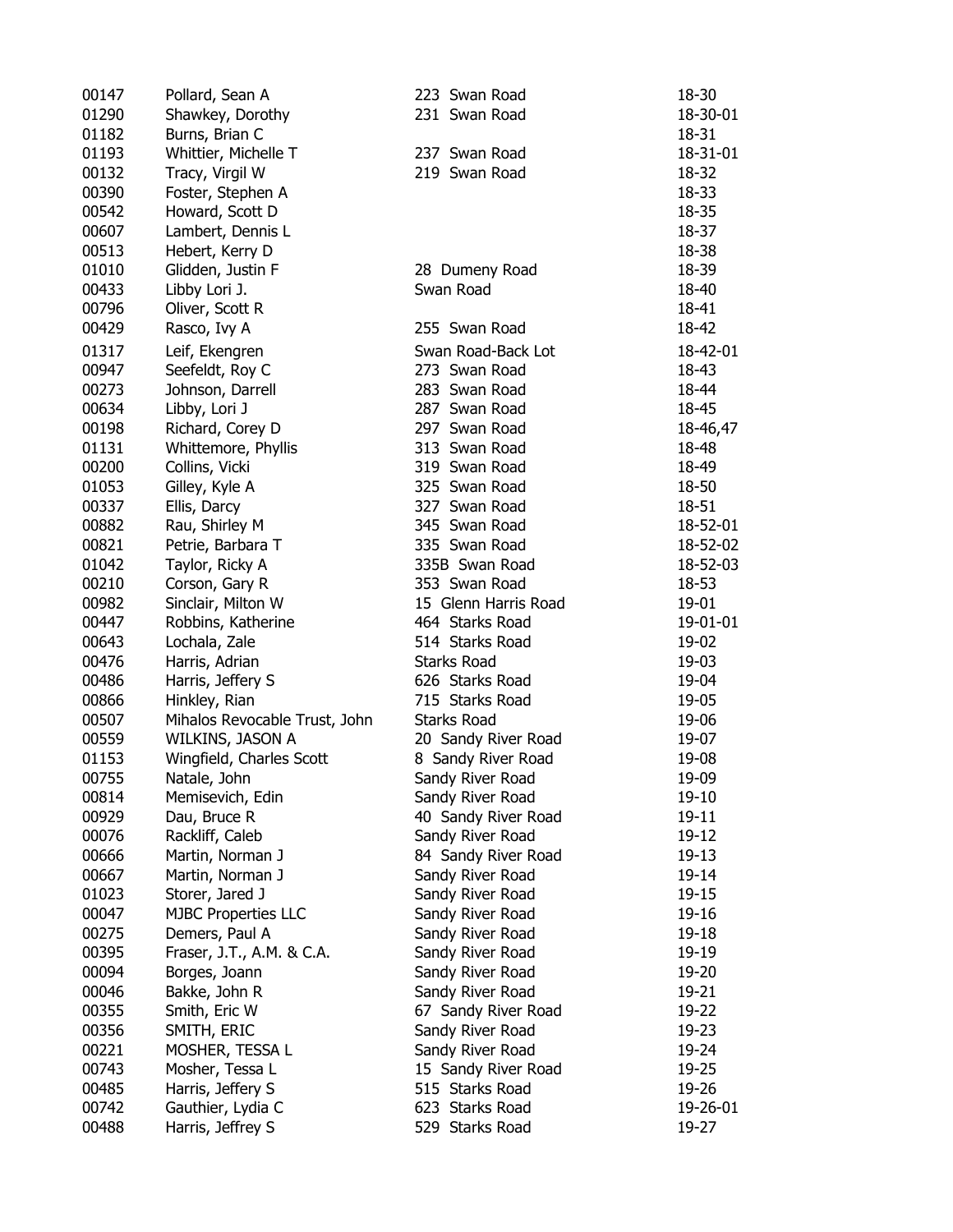| 00496 | Buck, Raymond A                | 509 Starks Road           | 19-28     |
|-------|--------------------------------|---------------------------|-----------|
| 01057 | Tilton, Stanley C              | 447 Starks Road           | 19-29     |
| 00736 | Morris, Merton                 | 439 Starks Road           | 19-30     |
| 01278 | Woodbury, Alan G               | 435 Starks Road           | 19-31     |
| 01058 | Knowles, Elizabeth J           | 421 Starks Road           | 19-31-01  |
| 00611 | Hauser, Wendy L                | 218 Lane Road             | 19-32     |
| 00748 | Murphy, Carol A                | 248 Lane Road             | 19-33     |
| 00749 | Murphy, Richard                | 258 Lane Road             | 19-34     |
| 00334 | DINGLEY, ANDREW H              | 284 Lane Road             | 19-35     |
| 01318 | Dingley, Andrew                | 284 Lane Road             | 19-35-01  |
| 01030 | Sweeney, Bradford G            | Lane Road                 | 19-36     |
|       |                                |                           |           |
| 00177 | Stanley, Chris W               | 336 Lane Road             | 19-37     |
| 00416 | <b>GERMAN, KEVIN J</b>         | 352 Lane Road             | 19-38     |
| 00441 | MOLTZ, DILLON T                | 382 Lane Road             | 19-39     |
| 01279 | McCabe, Laurie M               | 364 Lane Road             | 19-39-01  |
| 00063 | Bennett Family Trust / Bennett | Lane Road                 | 19-40     |
| 00684 | McCarthy, Wayne R              | 400 Lane Road             | 19-41     |
| 00453 | Brenigan, Brandon Robert       | 432 Lane Road             | 19-43     |
| 00146 | Webber, Michael J              | 540 Mercer Road           | 19-44     |
| 00896 | Medcoff, Gordon E              | 564 Mercer Road           | 19-45     |
| 00532 | Holt, David A                  | 572 Mercer Road           | 19-46     |
| 00341 | Ellis, Tracy A                 | 582 Mercer Road           | 19-47     |
| 00503 | Hartel, Gail                   | 594 Mercer Road           | 19-48     |
| 00693 | Young, Kendrick                | 610 Mercer Road           | 19-49     |
| 00143 | Sirois, Andrea                 | 622 Mercer Road           | 19-50     |
| 01177 | Wright, David A                | 650 Mercer Road           | 19-51     |
| 00616 | Lunt, Jason T                  | 369 Swan Road & 61 Taylor | 19-52     |
| 01385 | THOMPSON, ROBERT W             | 61 Taylor Road            | 19-52 on  |
| 00263 | Davis, Jason T                 | 91 Taylor Road            | 19-53     |
| 01329 | Brown, Arthur                  | 89 Taylor Road            | 19-53-01  |
| 00583 | Kinney, Randolph               | 569 Mercer Road           | 19-54     |
| 00584 | Thompson, Angela M             | 58 Taylor Road            | 19-55     |
| 00733 | Thompson, Angela M             | 54 Taylor Road            | 19-56     |
| 00417 | German, Kevin J                | 26 Taylor Road            | 19-57     |
| 00171 | McCarthy, Wayne                | Mercer Rd/Lane Rd         | 19-58     |
| 00170 | McCarthy, Wayne                | 401 Lane Road             | 19-59     |
| 01319 | Ziv, Eitan Zach                | 363 Lane Road             | 19-60     |
| 00373 | Raymond, Glenda                | 389 Lane Road             | 19-60-01  |
| 00297 | Hall, Eric                     | Lane Road                 | 19-61-01  |
| 00624 | Goettsche Spurling, Tor        | 263 Lane Road             | 19-62     |
| 00612 | Morissette, Melinda            | 209 Lane Road             | 19-63     |
| 01356 | Drosdick, Vincent c/o Drosdick |                           | 19-63-01  |
| 00335 | Scribner, Kenneth              | 350 Mercer Road           | 19-64     |
| 01263 | Ireton, Patricia O. c/o        | 173 Lane Road             | 19-64-01  |
| 00490 | Dube Environmental             | Lane Road                 | 19-65     |
| 01330 | Harris, Jeanne                 | 153 Lane Road             | 19-65-01  |
| 00482 | Harris, David                  | 318 Mercer Road           | 19-66     |
| 00504 | Knapp, Kiley R                 | 143 Glenn Harris Road     | $20 - 01$ |
| 00779 | Stevenson, Robert M            | 9 Hemlock Hollow Road     | $20 - 02$ |
| 00899 | Ayer, Robert R                 | 41 Hemlock Hollow Road    | $20 - 03$ |
| 00353 | Fails, Walter                  | 53 Hemlock Hollow Road    | $20 - 04$ |
| 00054 | Beal, Michael K                | 45 Hemlock Hollow Road    | $20 - 05$ |
| 01280 | Hudak, Rye M                   | 82 Hemlock Hollow Road    | $20 - 06$ |
| 00968 | Helen Tiller, LLC              |                           | 20-09     |
|       |                                |                           |           |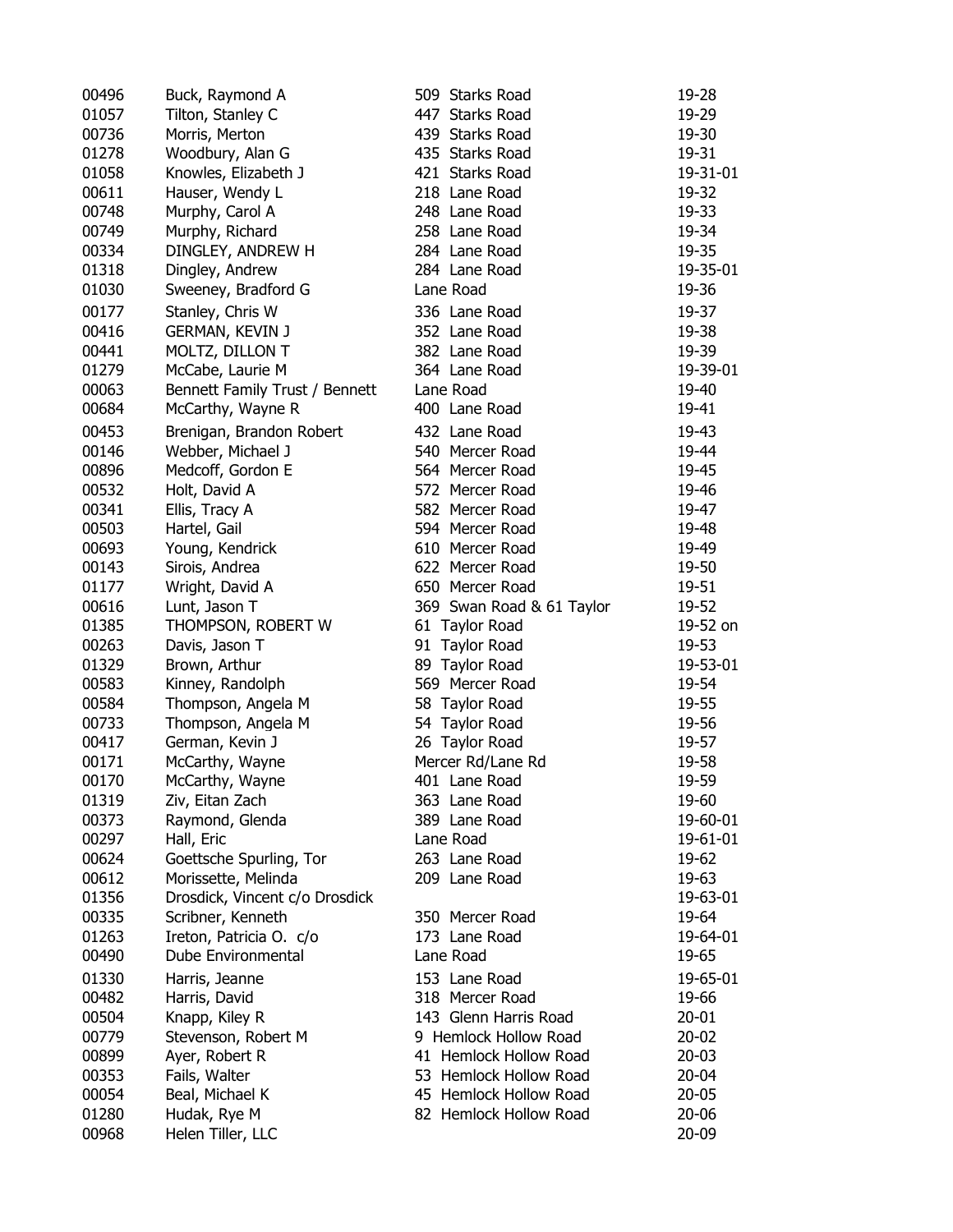| 00969 | Flagg, Robin S              | 195 Glenn Harris Road | 20-09-01  |
|-------|-----------------------------|-----------------------|-----------|
| 00189 | Chretien, Gary L            |                       | $20 - 10$ |
| 00005 | Adams, Kaitlyn M            | 311 Glenn Harris Road | 20-11-00  |
| 00014 | Adams, Kaitlyn              | 226 Beans Corner Road | $20 - 12$ |
| 00709 | Lovell, Patricia L          | 212 Beans Corner Road | $20 - 13$ |
| 00256 | Dashnau, Donna M            | 200 Beans Corner Road | $20 - 14$ |
| 00258 | Hooker, Rachel              | Beans Corner Road     | 20-14-01  |
| 00265 | Fuller, Walter D            |                       | $20 - 15$ |
| 00015 | Davis, Marguerite J         | 148 Beans Corner Road | 20-15-01  |
| 00259 | Shurtleff, Daniel N         | 160 Beans Corner Road | 20-15-02  |
| 01264 | Adams, Jeffrey S            | 150 Beans Corner Road | 20-15-03  |
| 00008 | CHRETIEN, GARY L            |                       | $20 - 16$ |
| 00330 | Eldridge, Barbara L         | 128 Beans Corner Road | 20-17-01  |
| 00264 | Davis, Marguerite J         | Beans Corner Road     | 20-17-02  |
| 01165 | Wood, Raymond               | Beans Corner Road     | $20 - 18$ |
| 01163 | Wood Properties, LLC        |                       | $20 - 19$ |
| 00868 | Prescott, Lewis             | 800 Starks Road       | $20 - 20$ |
| 01164 | Wood Properties, LLC        |                       | $20 - 21$ |
| 00865 | Hinkley, Rian               |                       | $20 - 22$ |
| 00387 | Florian, Claudia            | 775 Starks Road       | $20 - 23$ |
| 00782 | Bell, Felicia               | 781 Starks Road       | $20 - 24$ |
| 00869 | Prescott, Lewis             |                       | $20 - 25$ |
| 01150 | Wing, Ethan E               |                       | $20 - 26$ |
| 00026 | Allison, Charles E          |                       | $20 - 27$ |
| 00750 | Colburn, Gary L             | 811 Starks Road       | 20-27-01  |
| 01008 | MCKENNA, WILLIAM T          | <b>Starks Road</b>    | $20 - 28$ |
| 00025 | Allison, Charles E          | 885 Starks Road       | $20 - 29$ |
| 01136 | Whittemore, Nicholas        |                       | $20 - 30$ |
| 00509 | Hawxwell, Jaren             |                       | $20 - 31$ |
| 01151 | Wing, Elizabeth             |                       | $20 - 32$ |
| 00521 | Girard, Marc                | 43 Beans Corner Road  | $20 - 33$ |
| 00751 | Colburn, Sandra U           | 808 Starks Road       | 20-33-01  |
| 01390 | Brownlee-Thompson, Margaret |                       | 20-33-02  |
| 00520 | Girard, Mark B              | 61 Beans Corner Road  | $20 - 34$ |
| 00628 | LePage, Gordon D            | 81 Beans Corner Road  | $20 - 35$ |
| 00629 | LePage, Gordon D            | 91 Beans Corner Road  | 20-35-01  |
| 00052 | Beach, John G               |                       | $20 - 36$ |
| 00924 | Ryan, Kathleen A            | 203 Beans Corner Road | $20 - 37$ |
| 00867 | Prescott, James             | 739 STARKS ROAD       | $20 - 38$ |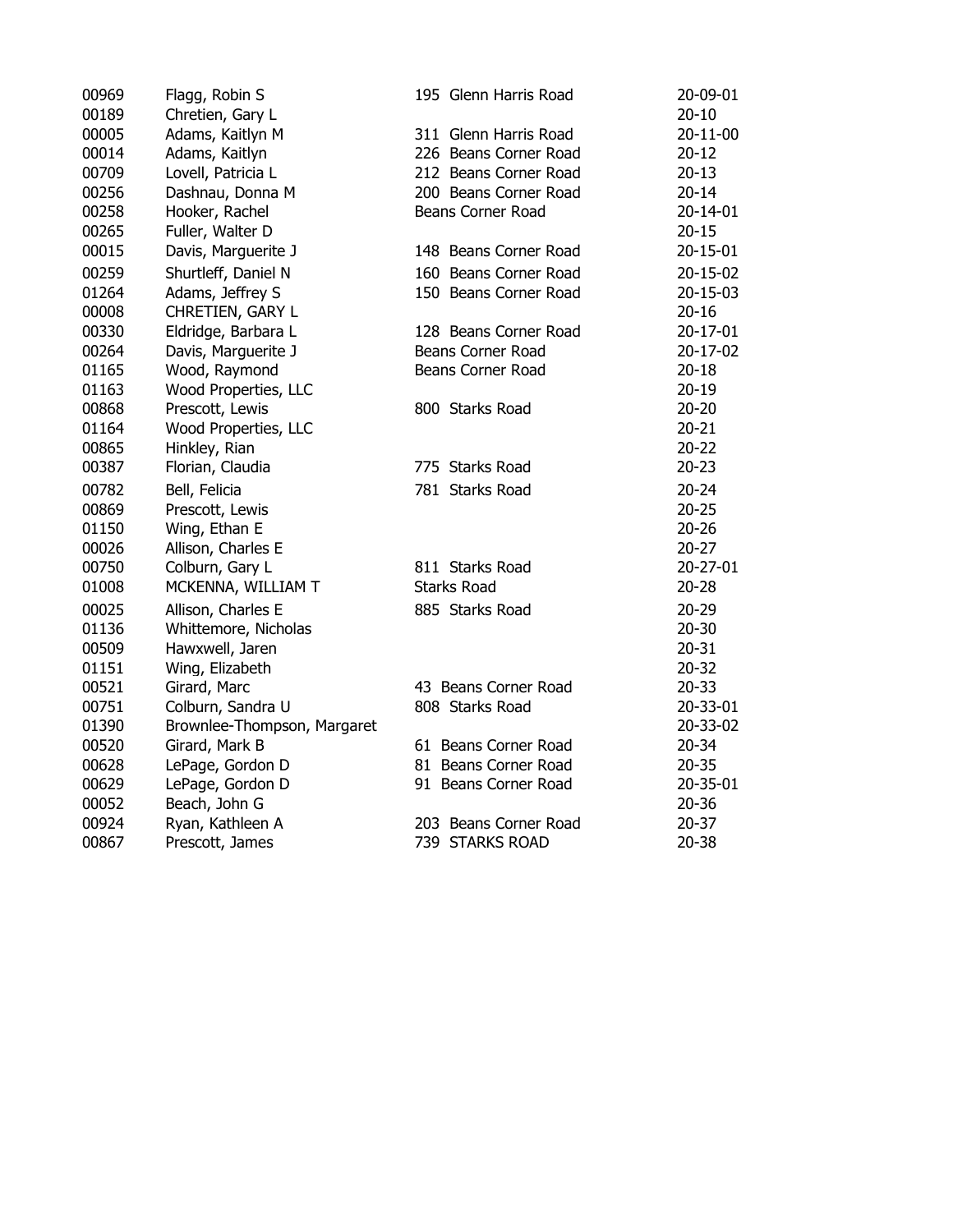01/31/2022

 $\mathbf{t}$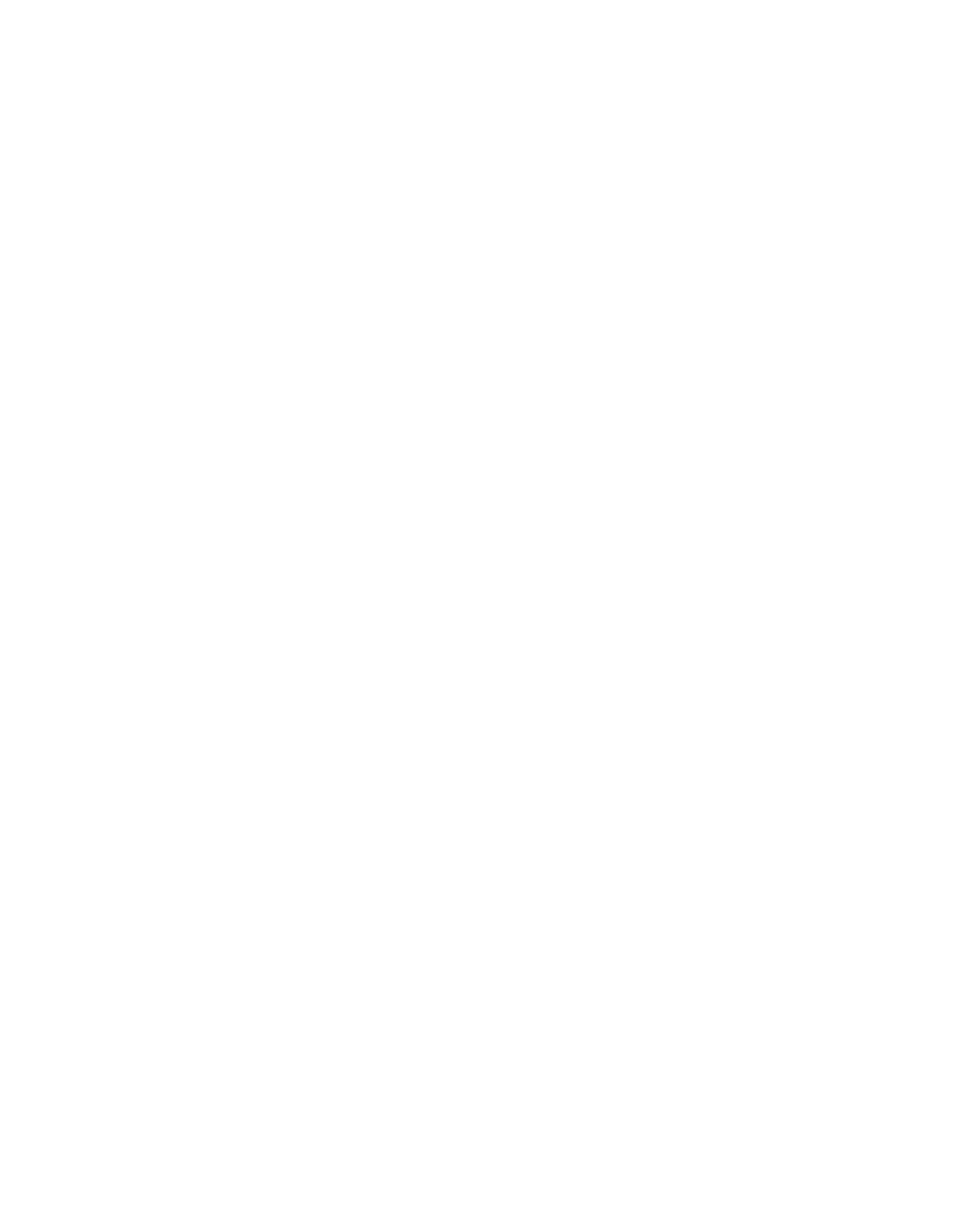$\overline{1}$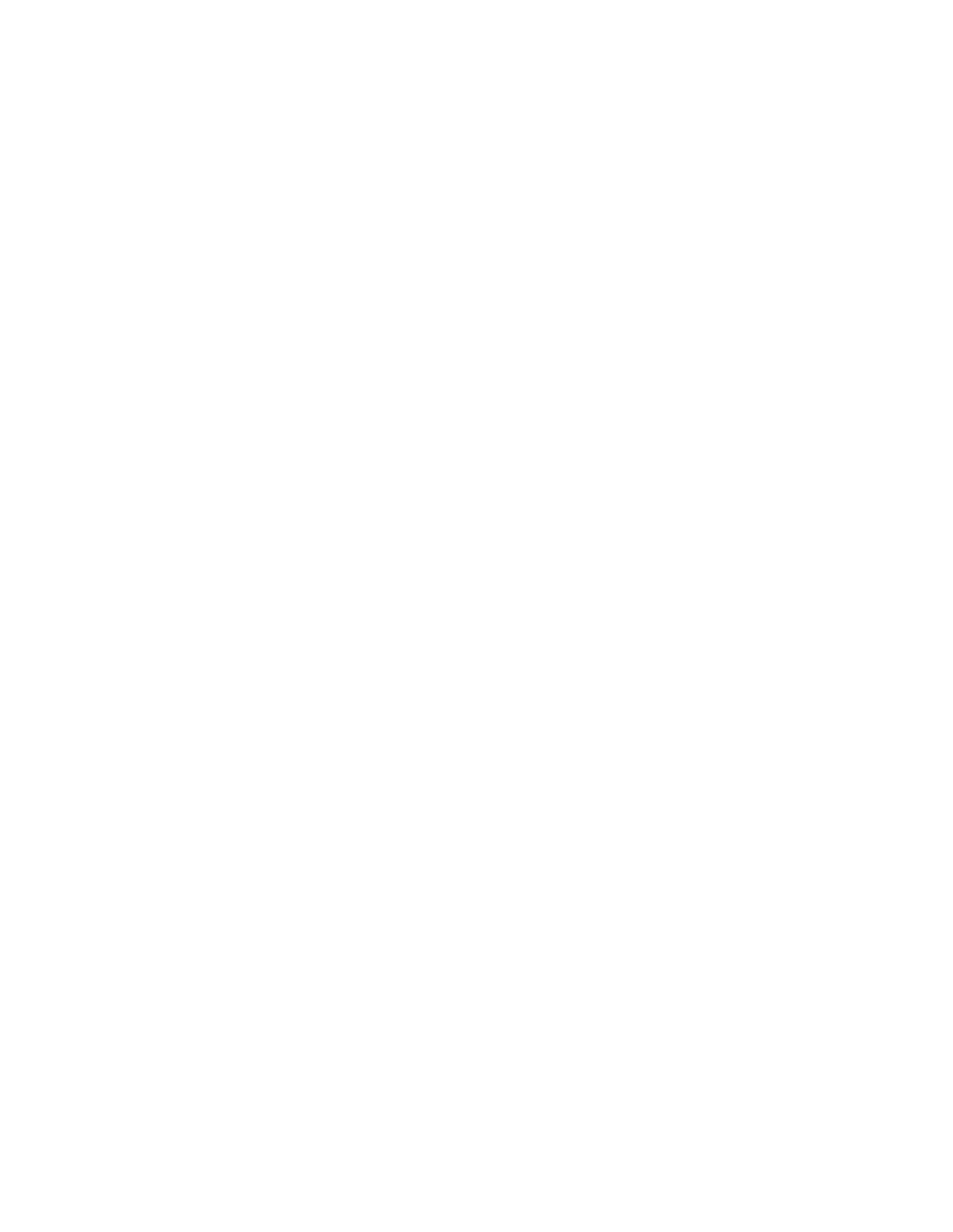11-100-00  $1$ 11-101-00  $1$ 11-101-2<br>11-11-2 11-101-03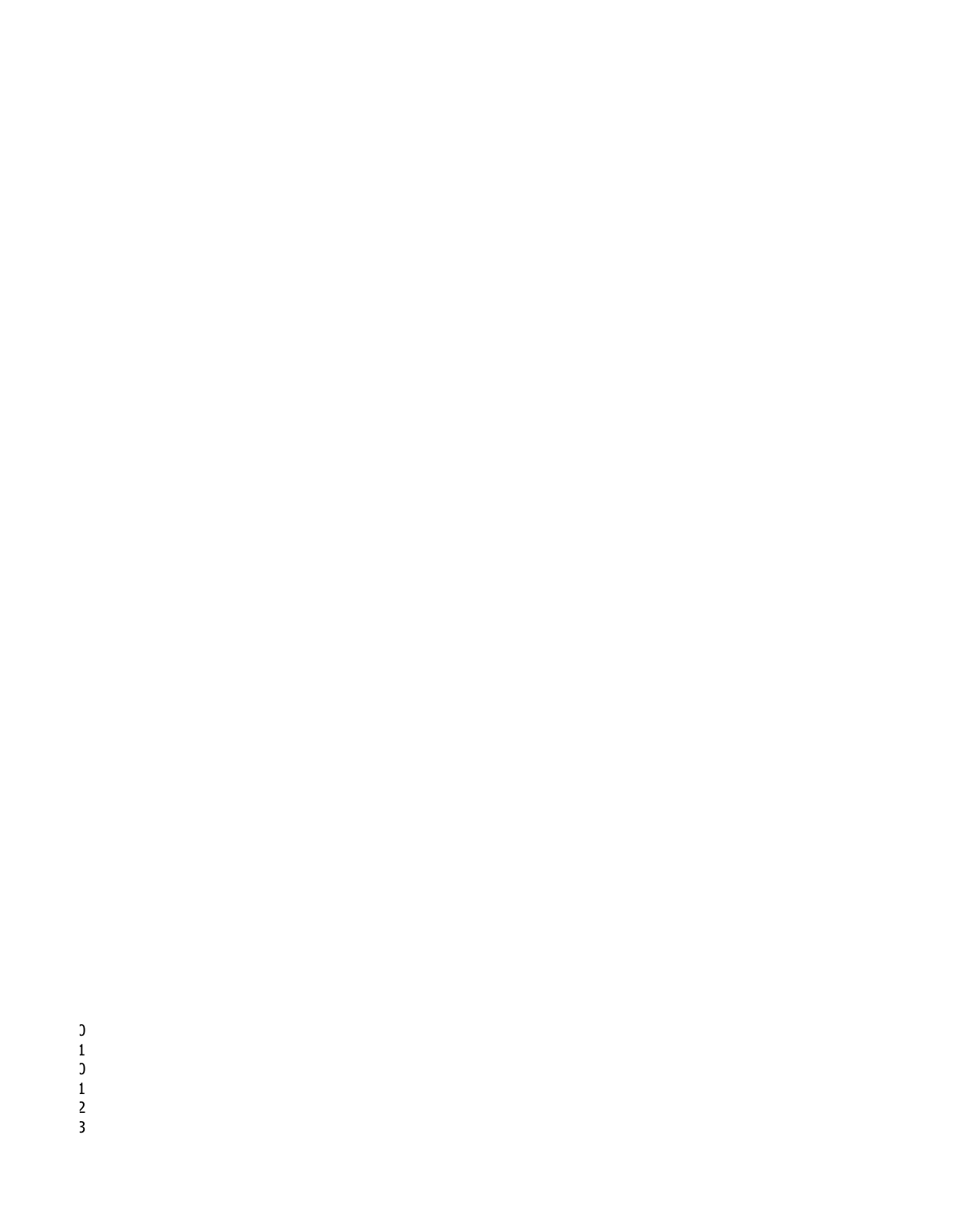11-101-04 11-101-05 11-101-06 11-102-002<br>11-102-002 11-103-00  $1$  $1/12$ 11-103-03 11-103-04 11-103-05 11-103-06 11-103-07 11-104-00 11-105-00  $1$ 11-106-00 11-108-00  $1$  $11-10$ 11-108-03 11-108-05 11-108-06 11-109-00 11-110-00  $1$  $11-12$ 11-111-00 11-112-00 11-113-00 D 11-114-00  $1$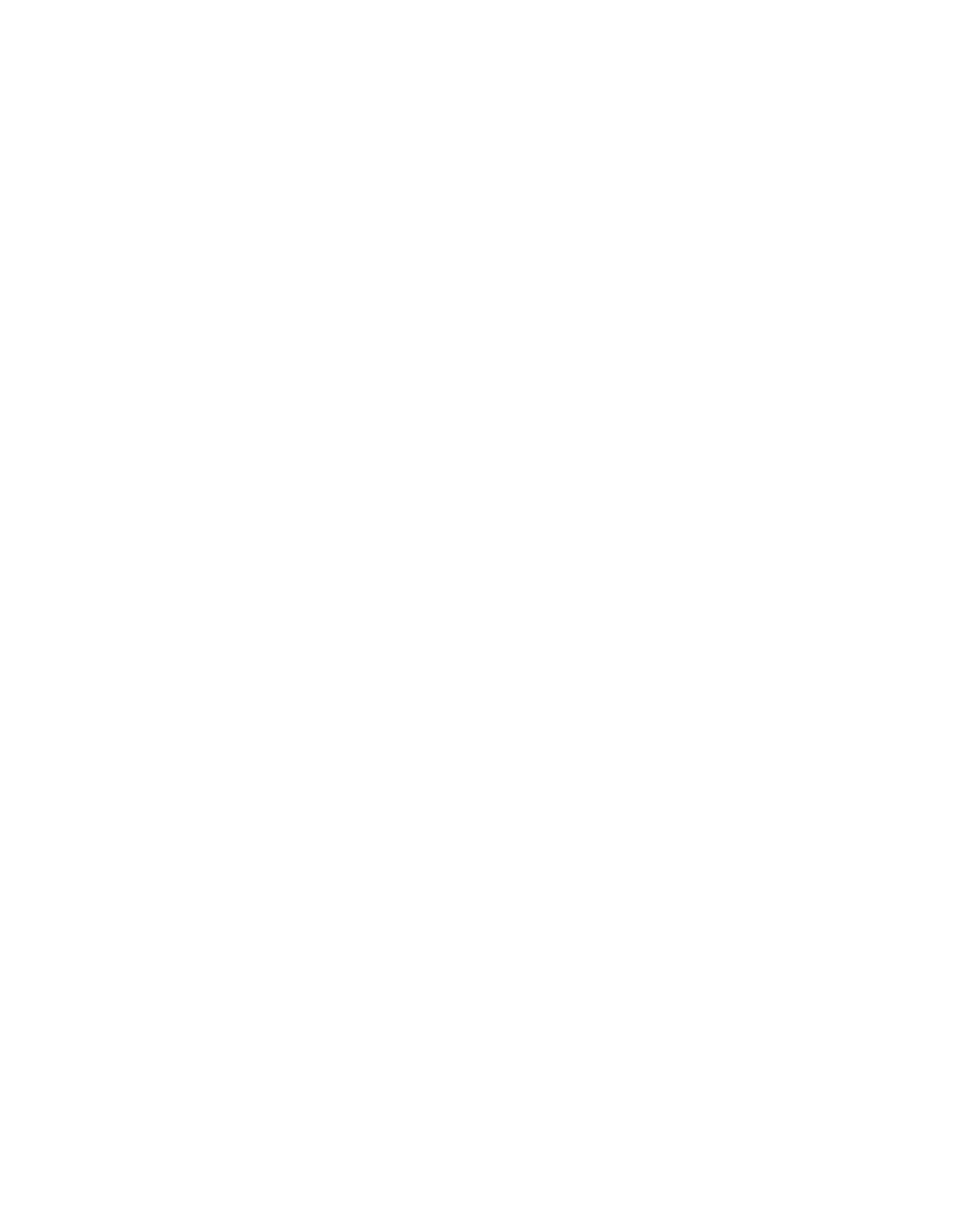$116-17$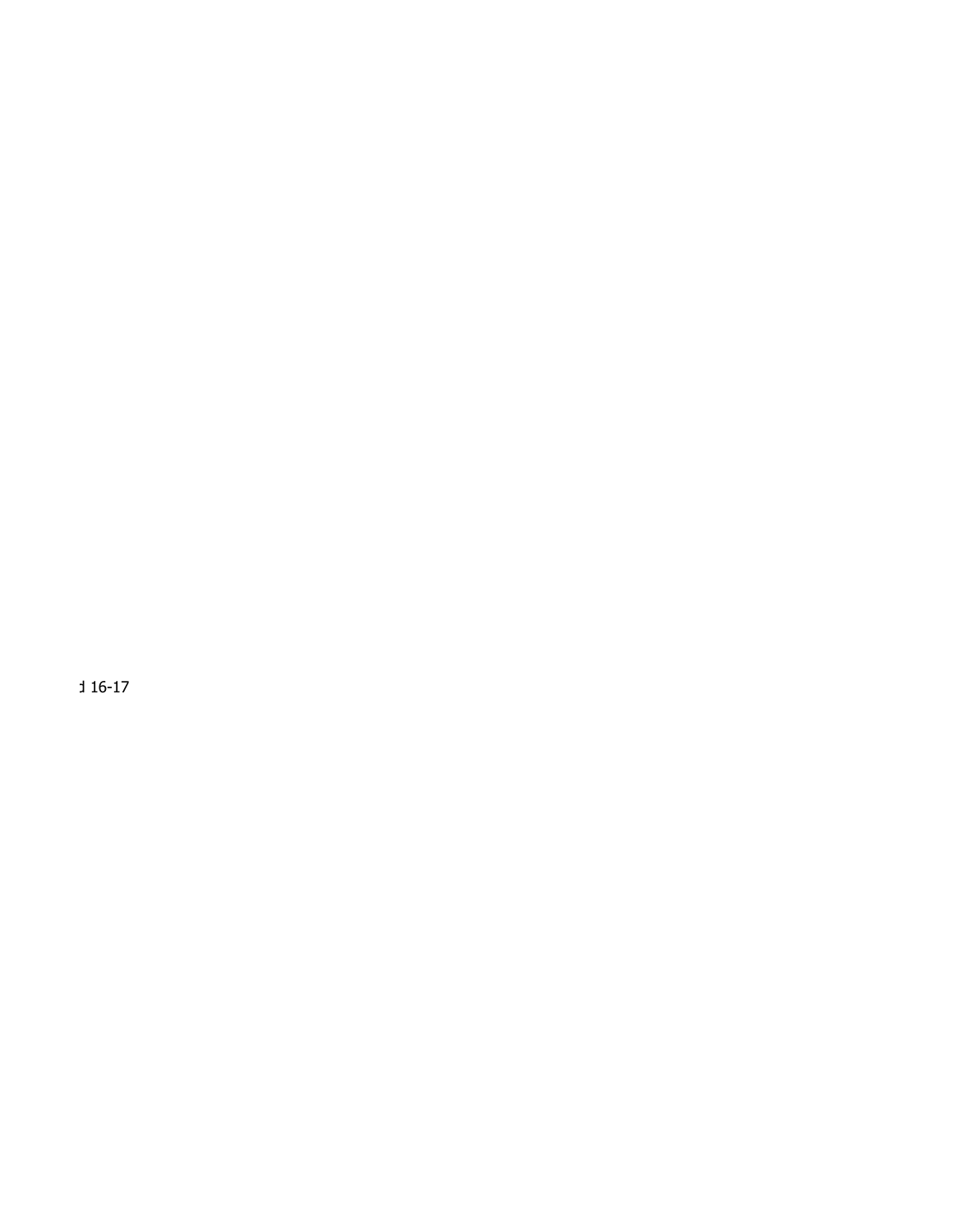8.03